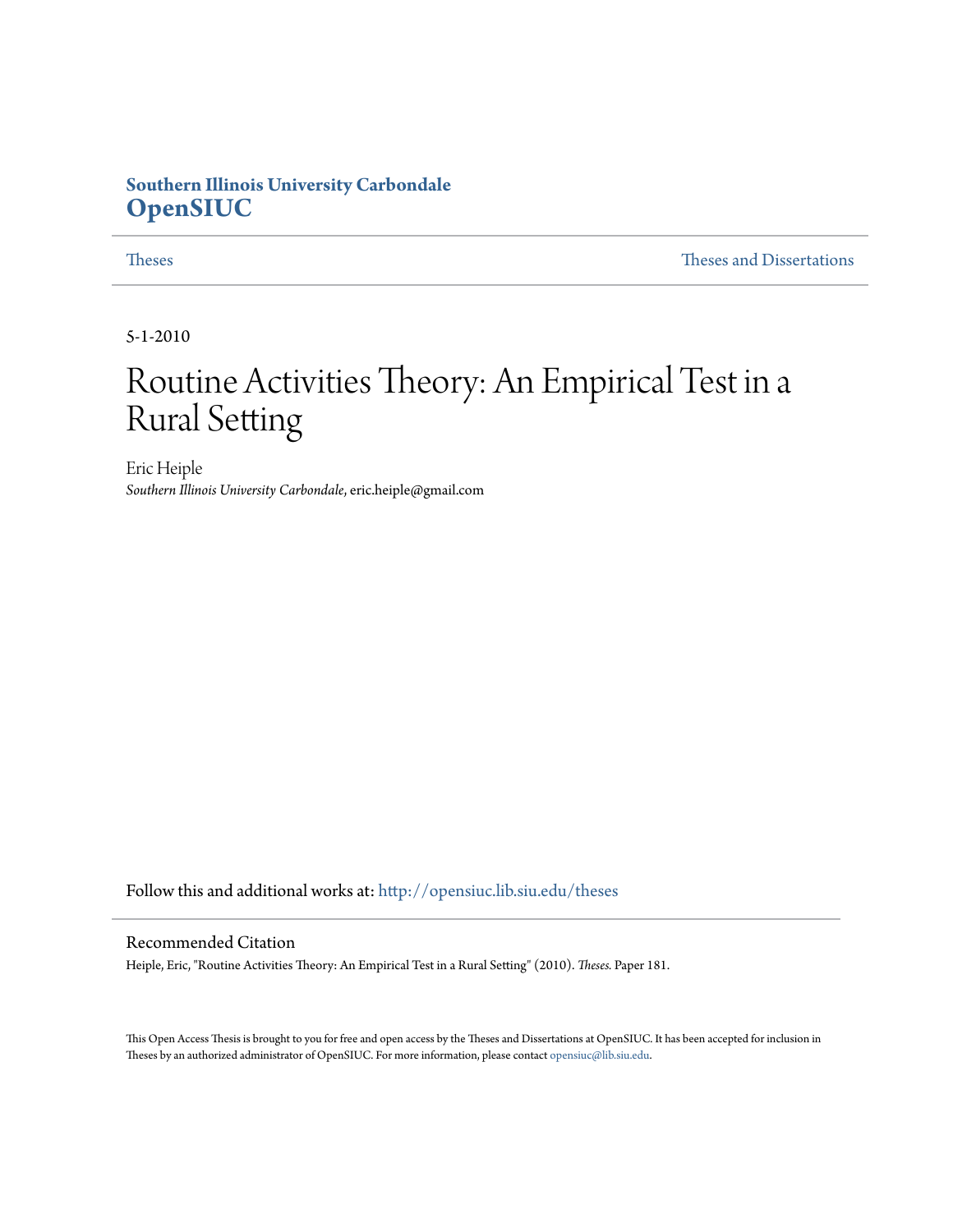# ROUTINE ACTIVITIES THEORY: AN EMPIRICAL TEST IN A RURAL SETTING

by

Eric M. Heiple

B.A., Southern Illinois University Carbondale, 2008

A Thesis Submitted in Partial Fulfillment of the Requirements for the Master of Arts degree in Administration of Justice

Department of Criminology and Criminal Justice in the Graduate School Southern Illinois University Carbondale May, 2010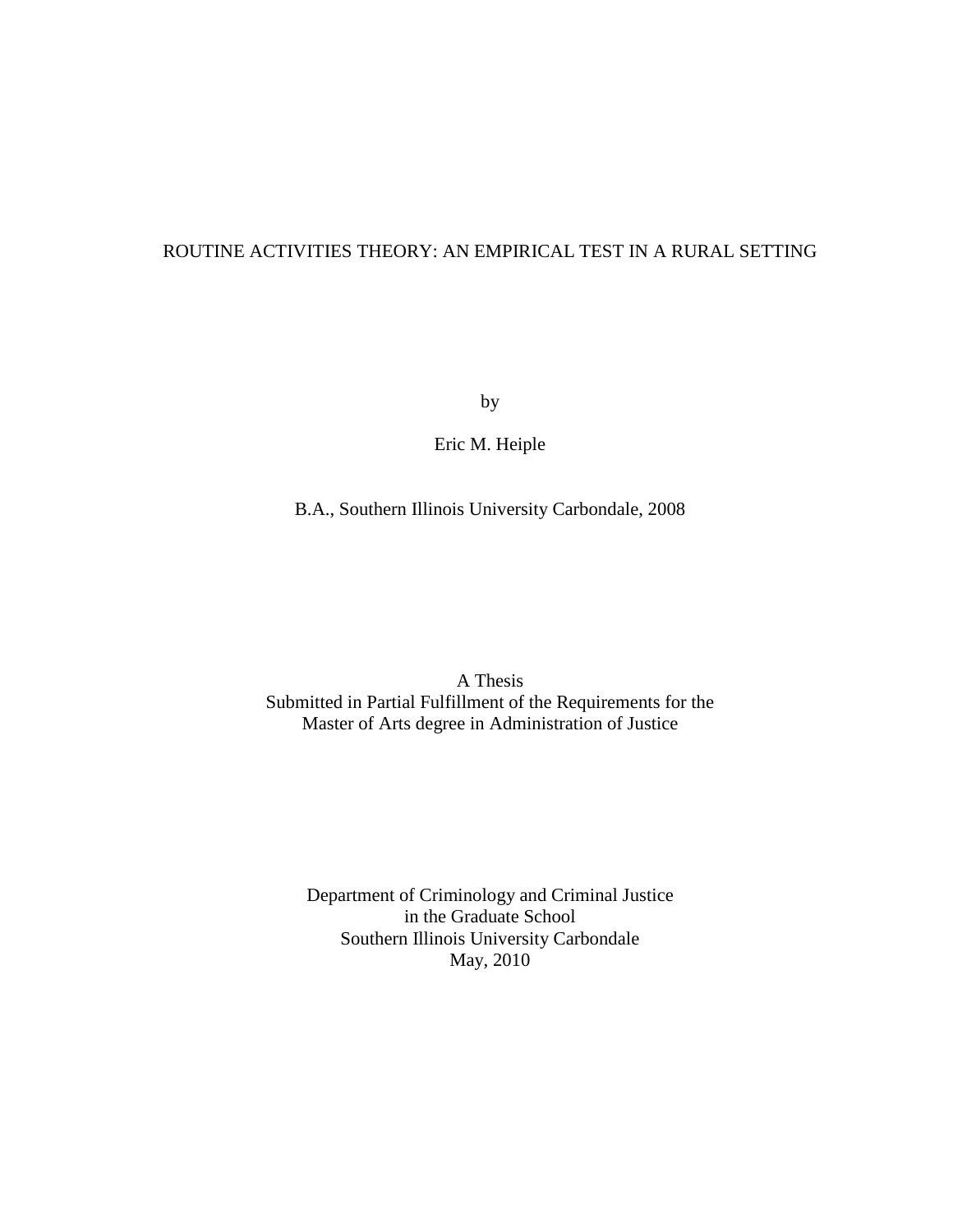# THESIS APPROVAL

# ROUTINE ACTIVITIES THEORY: AN EMPIRICAL TEST IN A RURAL SETTING

By

Eric M. Heiple

A Thesis Submitted in Partial

Fulfillment of the Requirements

for the Degree of

Master of Arts

in the field of Administration of Justice

Approved by:

Dr. Joseph A. Schafer, Chair

Dr. Matthew J. Giblin

Dr. George W. Burruss

Graduate School Southern Illinois University Carbondale January 6, 2010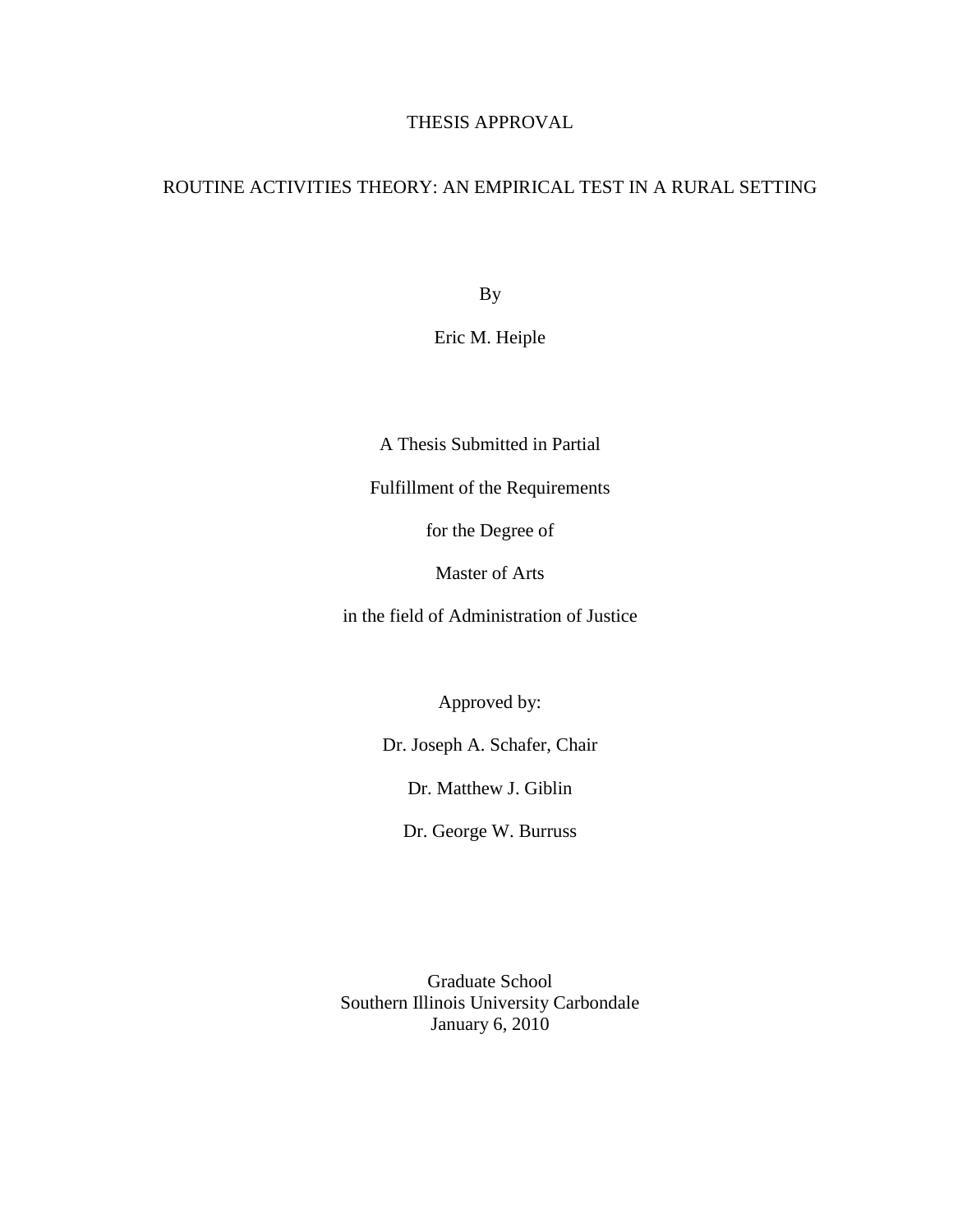#### AN ABSTRACT OF THE THESIS OF

Eric M. Heiple, for the Master of Arts degree in Administration of Justice, presented on December 17, 2009, at Southern Illinois University Carbondale.

# TITLE: ROUTINE ACTIVITIES THEORY: AN EMPIRICAL TEST IN A RURAL **SETTING**

#### MAJOR PROFESSOR: Dr. Joseph A. Schafer

 Crime is a problem that many Americans would undoubtedly want to curtail. Routine activities theory provides a rather straightforward way of conceptualizing and then predicting criminal activity at the macro and micro levels. Cohen and Felson (1979), the original authors of routine activities theory, suggested that crime occurs during the simultaneous convergence of a motivated offender, suitable target, and a lack of capable guardians. Thus, as the authors alluded to, all three of the components are required in order for a criminal act to take place. Therefore, it is easy to see that citizens can take proactive steps to decrease their likelihood for criminal victimization. Several scholars have tested RA theory and have found support in urban and large national samples (e.g., Spano & Freilich, 2009). However, scholars have failed to provide insight into the adult rural population throughout the United States (in relation to RA theory). Therefore, the current study utilized a 2009 telephone survey of rural adults in order to test RA theory's applicability when attempting to explain burglary victimization in a rural environment. It is shown that motivation (percent in poverty) is the only component of the three to yield support for RA theory in the current study. Implications of the findings for theory, research, and policy are discussed.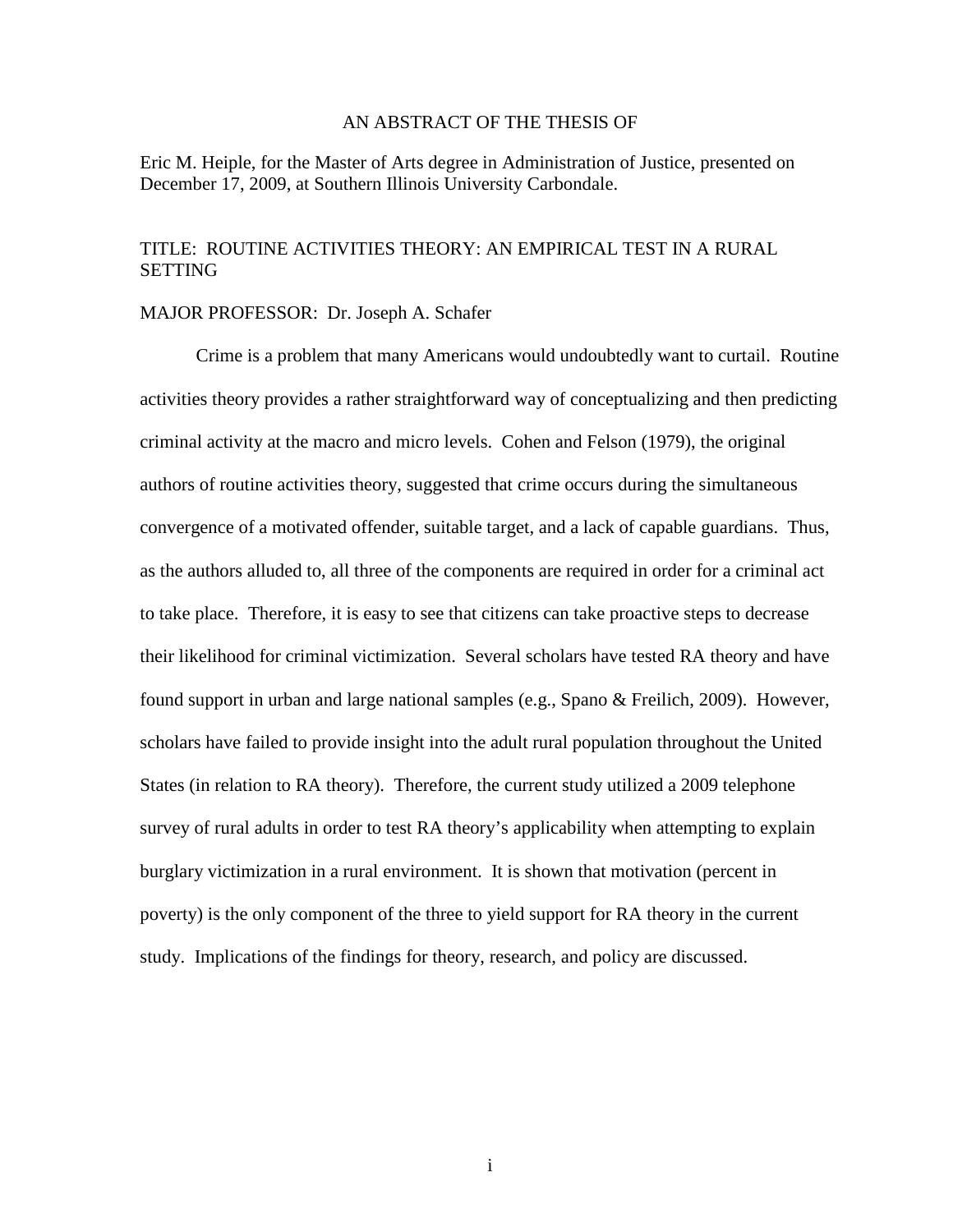### DEDICATION

I dedicate this thesis to my wife, Alec. Writing a thesis undoubtedly requires a considerable amount of time. With that said, I began working on this thesis during the first year and a half of our marriage. During a time when one should be spending as much time with his/her spouse as humanly possible, Alec graciously provided moral support during the entire process. Thank you so very much.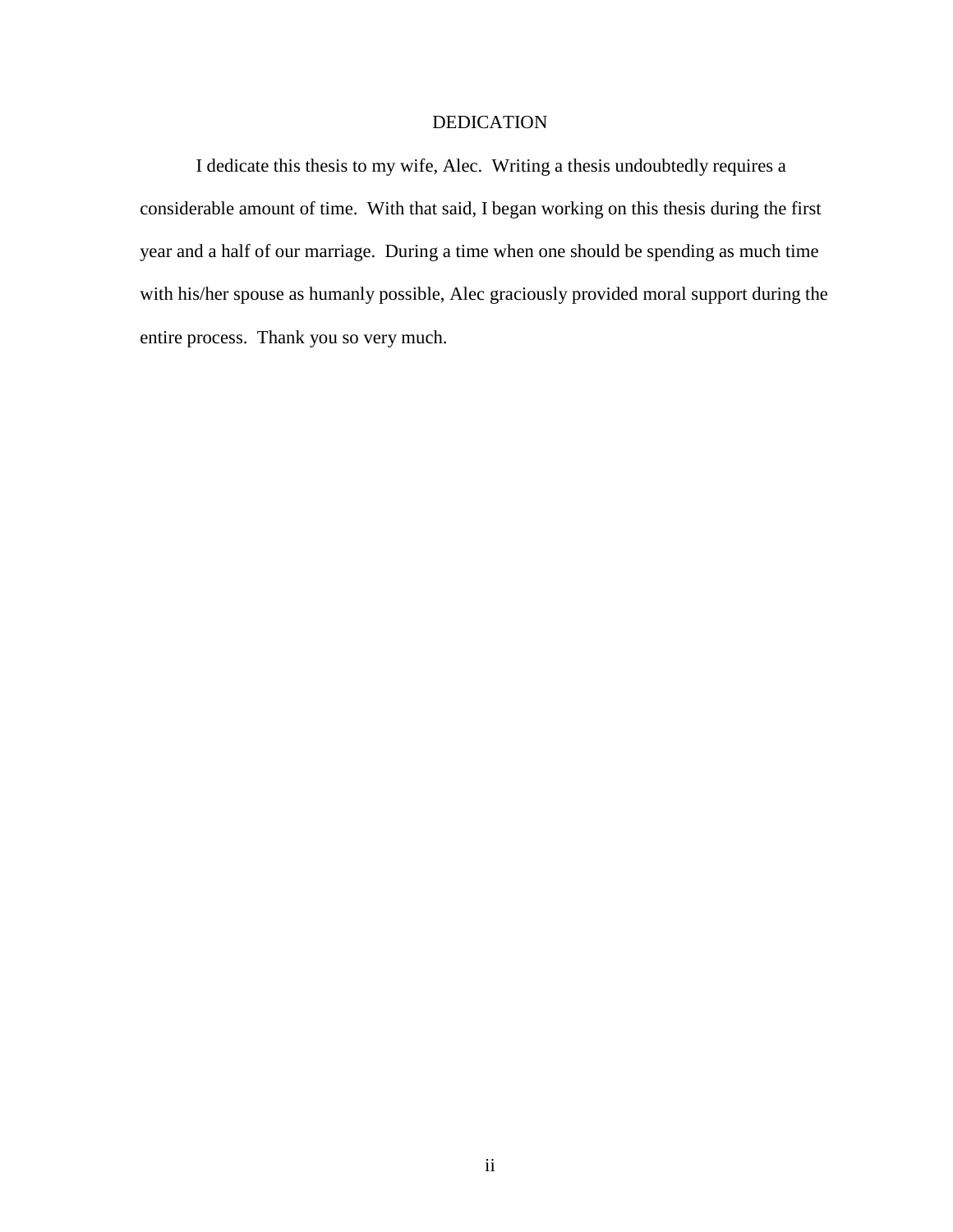#### ACKNOWLEDGMENTS

First and foremost, I would like to thank God for giving me the strength and dedication to take on and successfully finish this thesis. I would like to thank Drs. Joseph A. Schafer, Matthew J. Giblin, George W. Burruss, Daryl Kroner, and Kimberly Kempf-Leonard for continued support and advice throughout the duration of this project. The professors took time to answer my many questions and provided advice during the many unannounced visits to their offices. I would also like to thank Dr. Nicholas Corsaro for providing valuable insight and extremely helpful variables to be included in the analysis. Lastly, I would like to extend thanks to everyone who played any part in the successful completion of my thesis.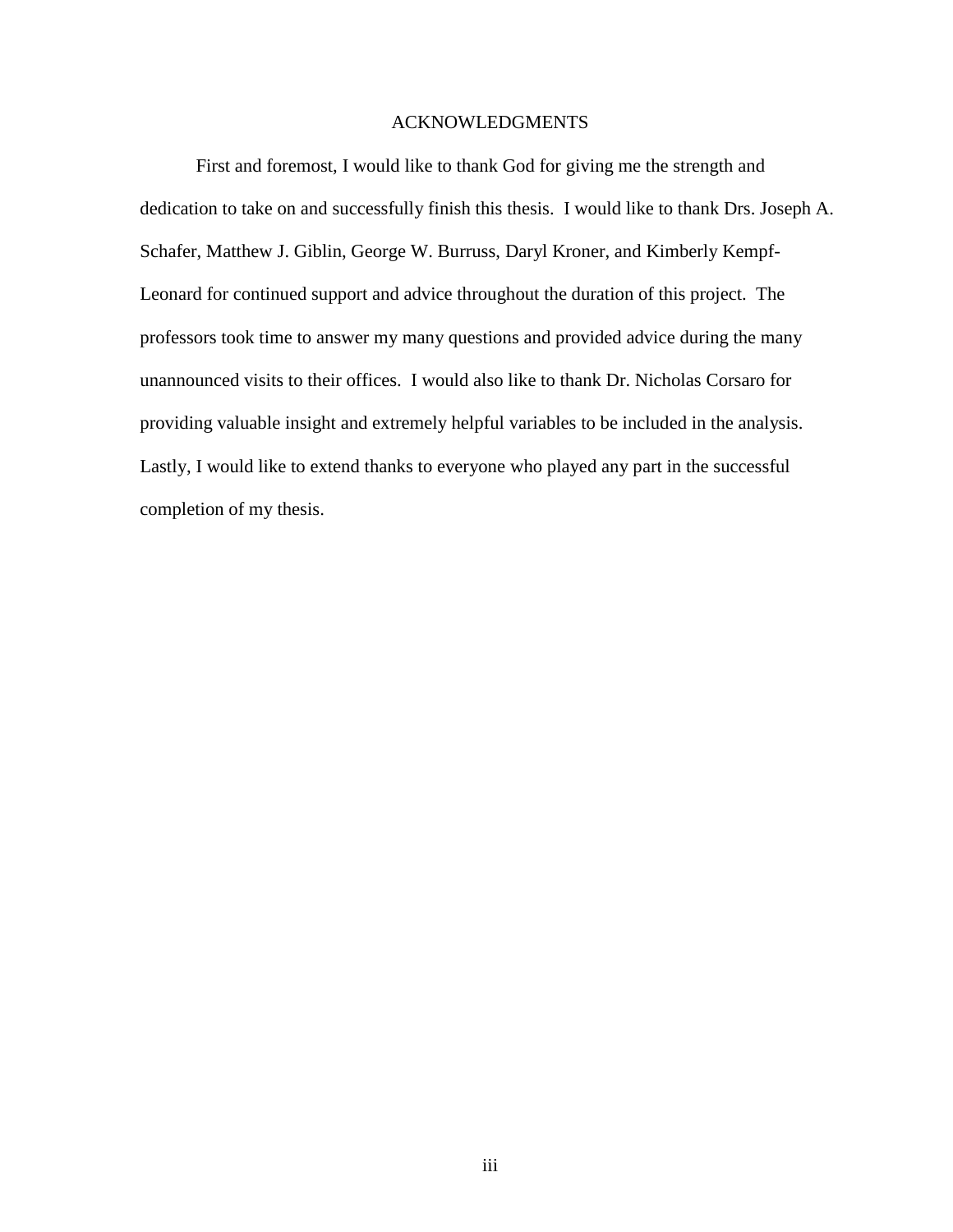| <b>CHAPTER</b>  | PAGE |
|-----------------|------|
|                 |      |
|                 |      |
|                 |      |
|                 |      |
| <b>CHAPTERS</b> |      |
|                 |      |
|                 |      |
|                 |      |
|                 |      |
|                 |      |
|                 |      |
|                 |      |

# **TABLE OF CONTENTS**

| <b>VITA</b> |
|-------------|
|-------------|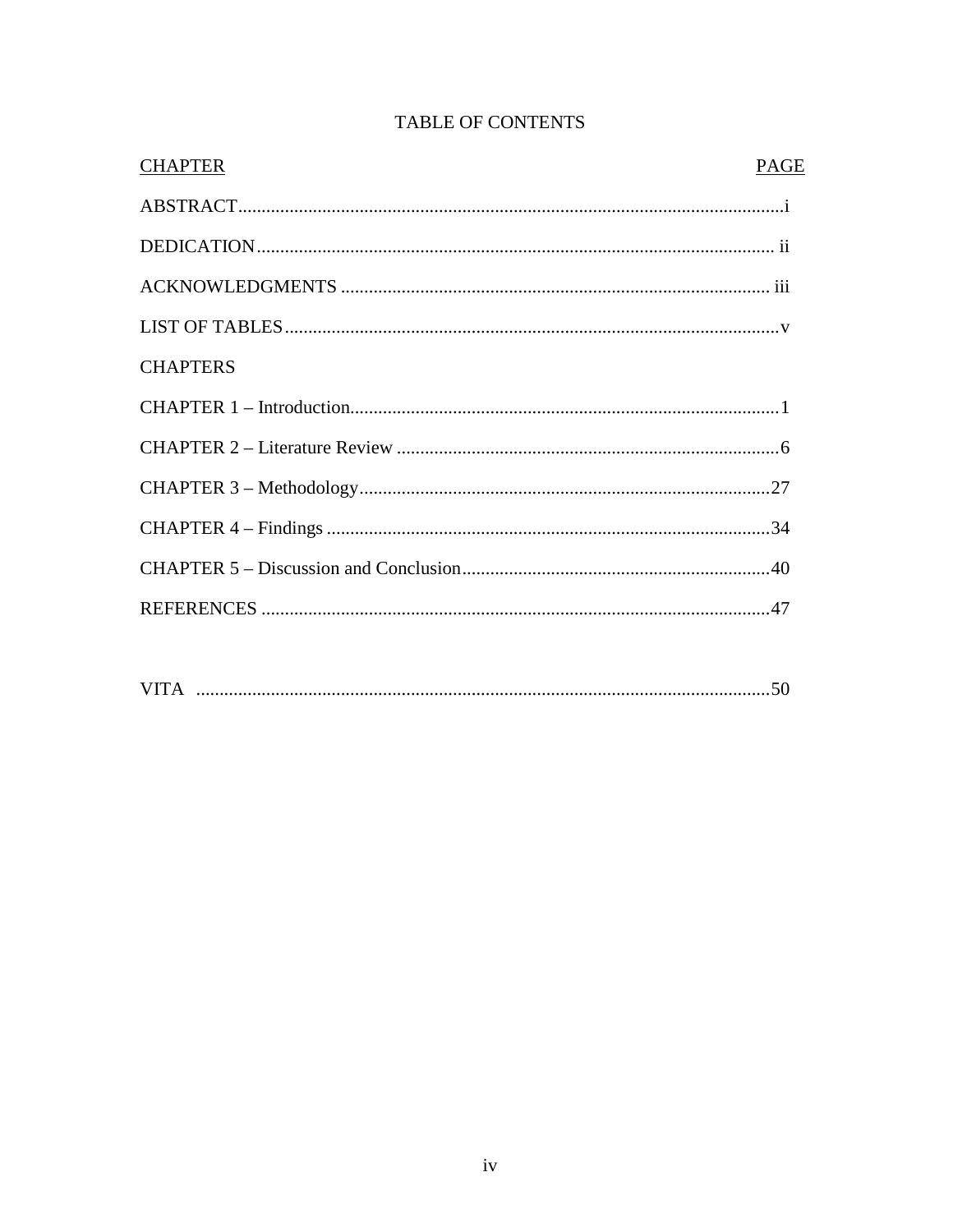# **LIST OF TABLES**

# **TABLE**

# **PAGE**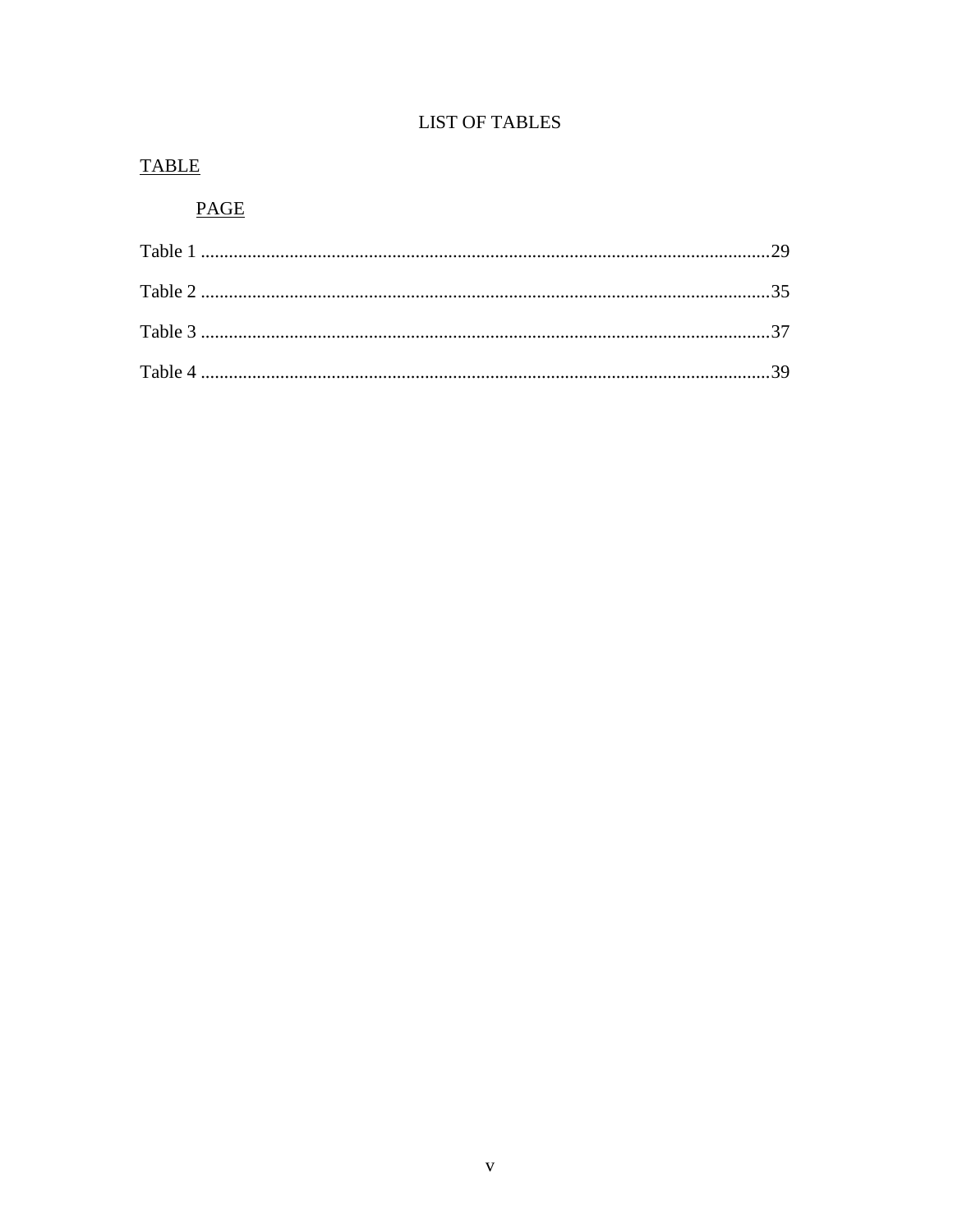#### CHAPTER 1

#### **INTRODUCTION**

The ever elusive explanation for crime and deviant behavior has for so long been the target of investigation among the world's most elite criminologists. Researchers have toiled and debated over theories of crime that would move to explain an individual's actions, his/her proneness to crime, all the way to an individual's risk of personal and property victimization. This manuscript will move to further this continuing investigation into the causes and explanations for criminal activity and the wavering levels of risk for victimization. Particularly, routine activities theory will be the criminological explanation of focus throughout this empirical analysis. As in previous studies, routine activities theory will be referred to as "RA theory" throughout this document in order to avoid redundancy.

RA theory was introduced to criminological literature by Cohen and Felson in 1979. The criminologists were attempting to explain variation in aggregate crime rates while using large scale social patterns as the independent variables. Namely, the authors introduced the idea that crime can be explained by the convergence of a suitable target, motivated offender, and the absence of a capable guardian in time and space. The idea was that World War II caused a large number of housewives to leave the home in order to work in the absence of the men who were fighting in the war. The sudden change in the everyday activities of individuals was thought to explain the variation in crime that occurred during that time. For example, when housewives entered the workforce, it left a large number of homes vulnerable to property crime. In reference to RA theory, the capable guardians are no longer watching over the homes, the home and the many items inside are obviously suitable targets, and the motivated offenders need only to stumble across the opportunity to commit the crime. Cohen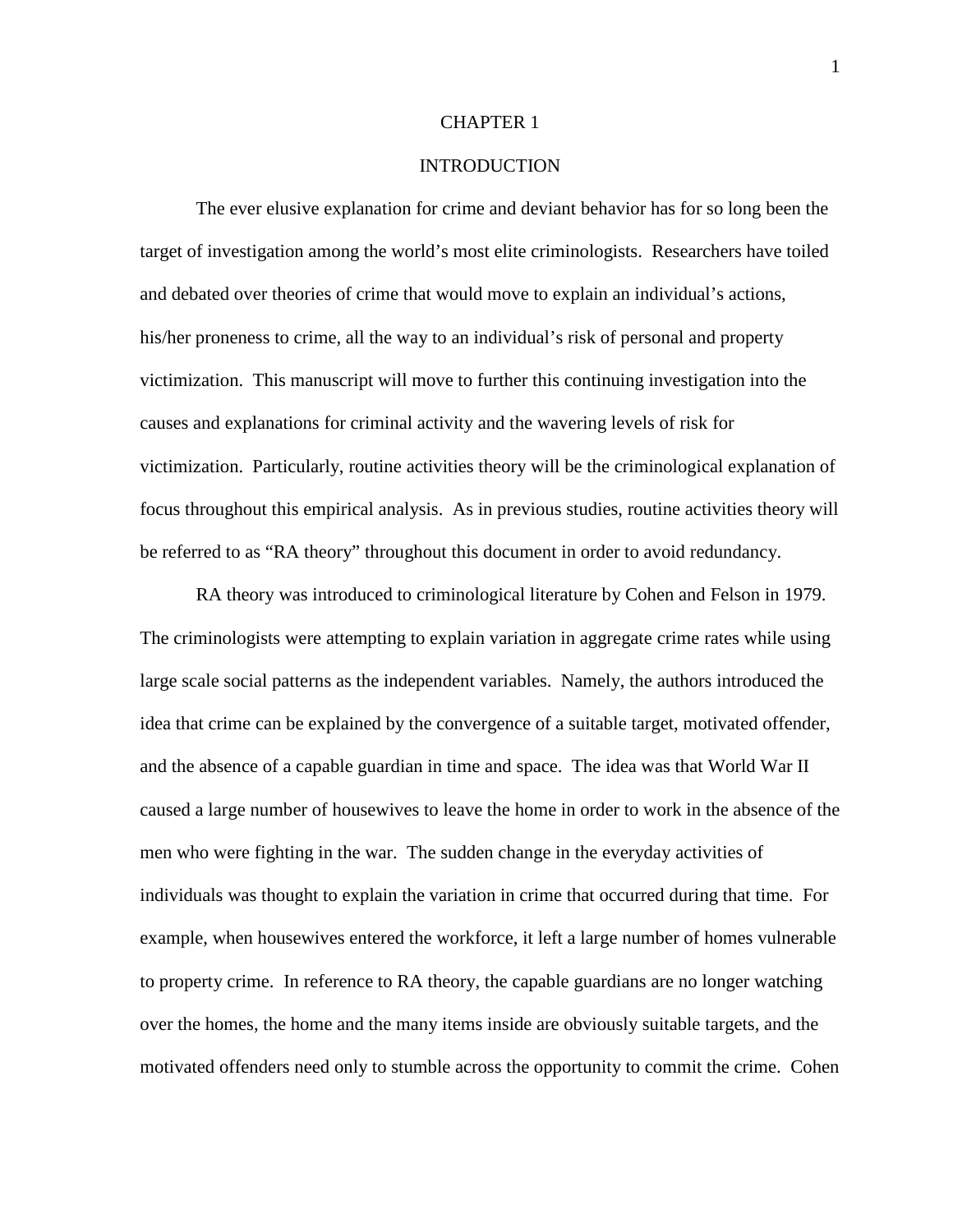and Felson (1979) constructed a household activity ratio ("adding the number of married, husband-present female labor force participants to the number of non-husband-wife households, and dividing this sum by the total number of households in the U.S.," pg. 600), and found significant relationships between changes in official crime rates (UCR) and the household activity ratio.

RA theory was introduced and tested at the macro level. However, Cohen and Felson (1979) stated that the theory was actually constructed to be tested at the individual or micro level. The authors point to the explanation that it was important to test the theory in a broad context before spending time and effort to investigate at the micro level. Thus, the significant findings at the macro level provided the impetus needed in order for fellow researchers and scholars to pursue and test RA theory on an individual level. Multiple studies have since focused on testing RA theory at both the macro and micro levels, while attempting to explain criminal victimization and even criminal offending (e.g., Bennett, 1991; Kennedy & Forde, 1990; Mustaine & Tewksbury, 2000; Osgood, Wilson, O'Malley, Bachman, & Johnston, 1996). The studies have generally found support for RA theory. For example, most of the studies predicting victimization were able to find positive relationships between a lack of capable guardians and victimization, suitability of targets and victimization, as well as the increased presence of motivated offenders and victimization (e.g., Kennedy & Forde, 1990; Miethe, Stafford & Long, 1987; Mustaine & Tewksbury, 2000). Studies that focused on criminal offending were also able to identify positive relationships between the above concepts and the likelihood to commit criminal acts (Osgood et al., 1996).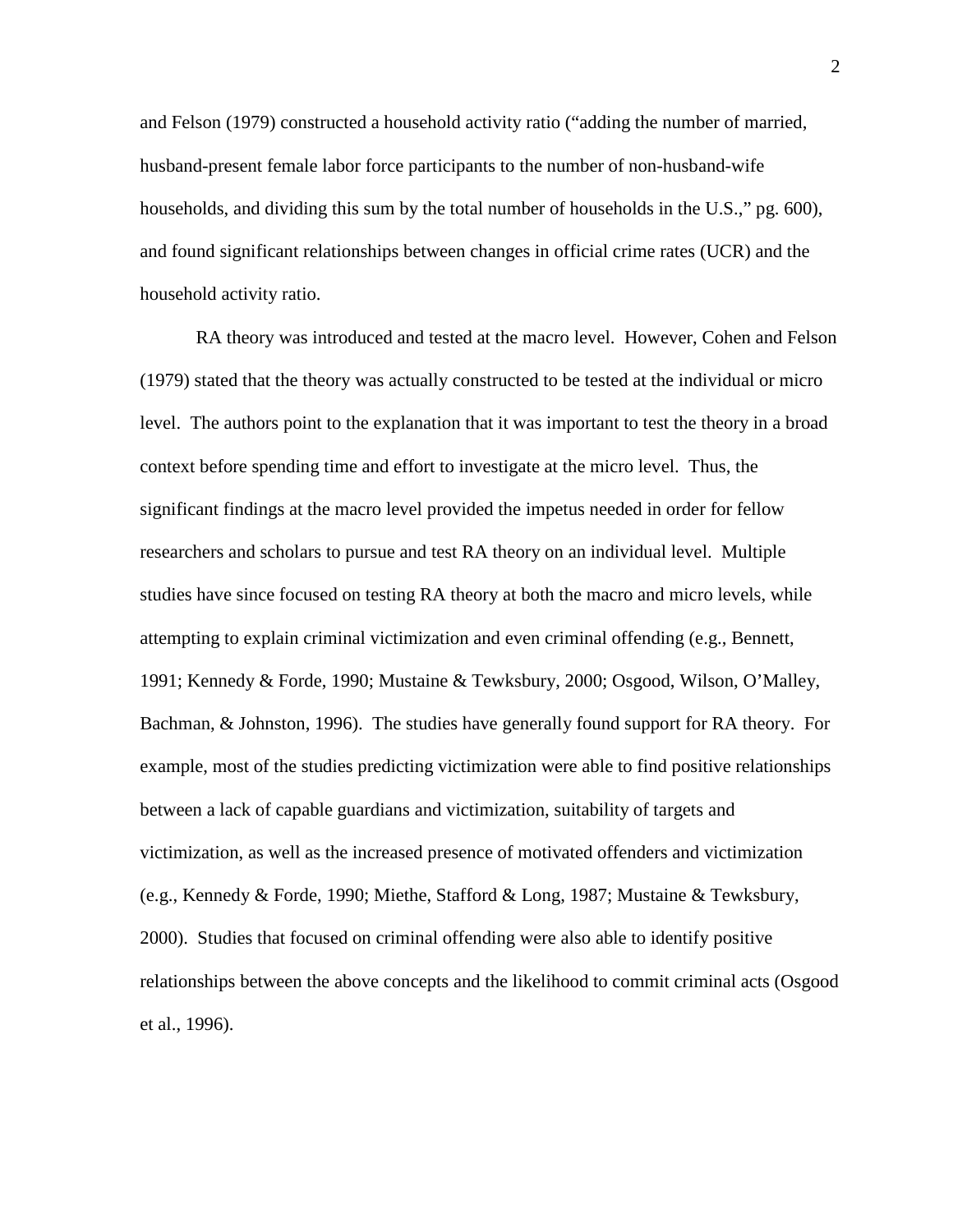#### *The Problem*

One very recent and notable study conducted by Spano and Freilich (2009) highlights the problem at hand. The authors conducted a meta-analysis of all lifestyle/routine activities studies that were published in higher tier academic journals from 1995 to 2005. The authors did find that a good amount of studies (33) were conducted in regards to RA theory, and that there is a good amount of support for RA theory and its ability to explain crime ("219 significant findings"; 2009, pg. 307). However, they found only one study that was conducted with a rural sample (Spano & Nagy, 2005). Thus, nearly all of the RA theory studies were conducted using urban or national probability samples and virtually ignored the importance of testing the theory in a rural environment (Spano & Freilich, 2009). Spano and Nagy's (2005) rural study was conducted using a sample of rural adolescents. Although these two specific areas (rural and adolescents) have been highlighted to be lacking in the application of RA theory, it is difficult to compare the results of these rural findings with other studies due to the target group being studied (2005).

In other words, the majority of RA theory studies were conducted with adult or at least college level samples and therefore, it is difficult to make any comparisons between the one rural study and the many urban and national probability studies. Many scholars have argued that studies should focus on rural crime, as well as explaining the differences between rural and urban environments (Spano & Nagy, 2005). Spano and Nagy explained that few studies have attempted to apply criminological theory to rural areas, and that some research indicates higher crime rates in rural versus urban counties. The 2000 U.S. Census revealed that 59,274,456 individuals lived in rural areas (areas that fall outside of census blocks or groups of blocks consisting of more than 1,000 people per square mile, and the areas that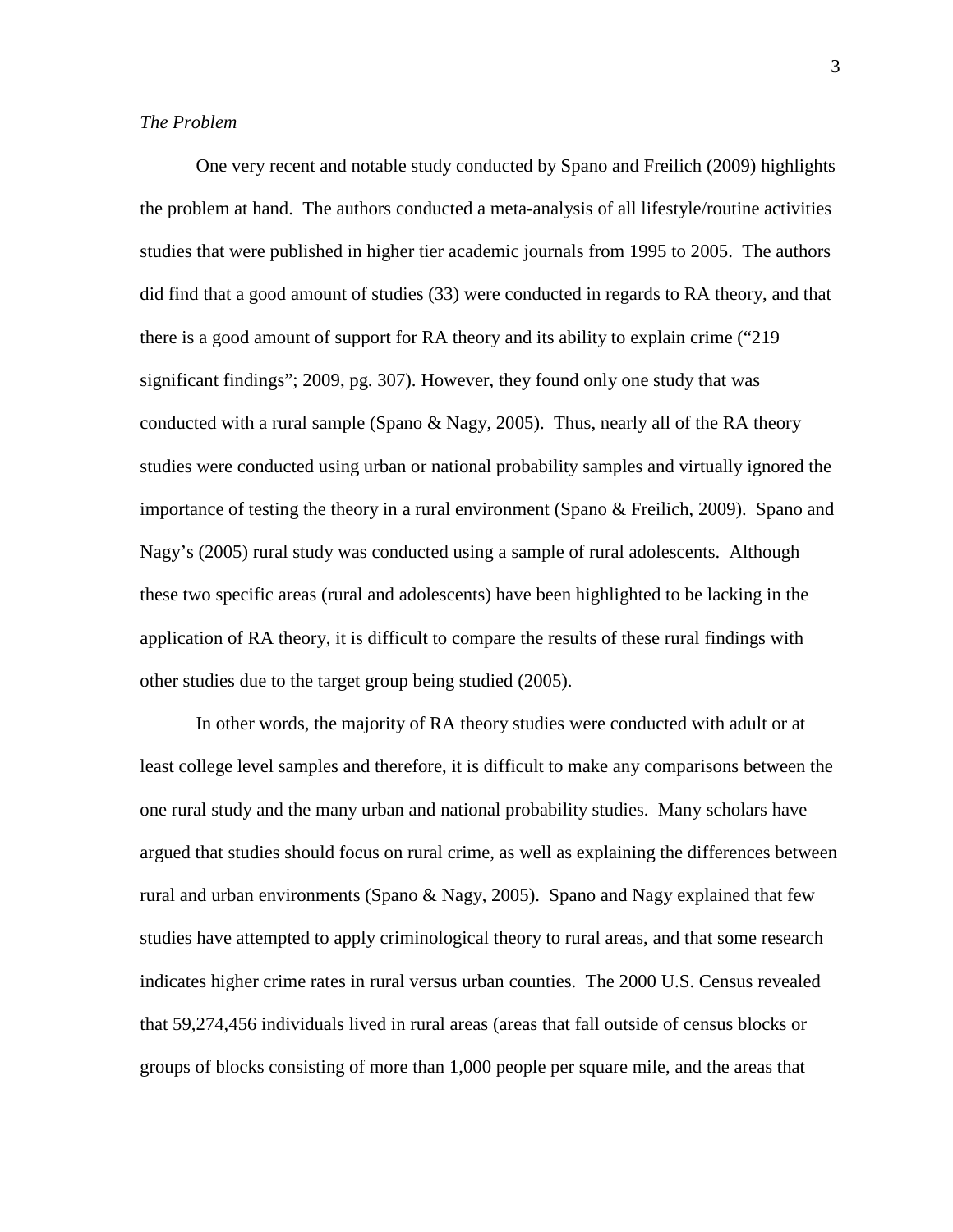directly surround these blocks that have at least 500 people per square mile; U.S. Census Bureau, n.d.) which accounts for nearly 20 percent of the total U.S. population (U.S. Department of Transportation, 2004). The present study's purpose is to address this obvious gap in the academic literature and provide valuable insight into RA theory's ability to explain victimization in a rural setting.

#### *Present Study*

In an attempt to address the gap in RA theory literature, data from a rural survey was used in order to identify if relationships exist between the three components of RA theory (i.e., suitable target, lack of capable guardian, and motivated offender), and the increased or decreased likelihood for burglary crime victimization. Respondents' routine activities were assessed in order to provide an account of the average amount of time that they spend away from their home. This allowed for a representation of the level or lack of capable guardians in or near the home. Target suitability was accounted for through the inclusion of five protective measures. Although early studies of RA theory tended to simply assume the presence of motivated offenders, later studies began to include measurements of the presence of motivated offenders in certain areas (e.g., Stahura & Sloan III, 2001). Thus, the present study accounted for the presence of motivated offenders with a measure of the percent of residents in poverty for each rural county. The specific operationalizations and their limitations will be discussed later in this manuscript. As noted earlier, the majority of RA theory studies have found support for the theory (Spano & Freilich, 2009). However, these studies were largely conducted using urban or national probability samples and therefore, do not provide an accurate representation of the likelihood for property crime victimization in rural environments.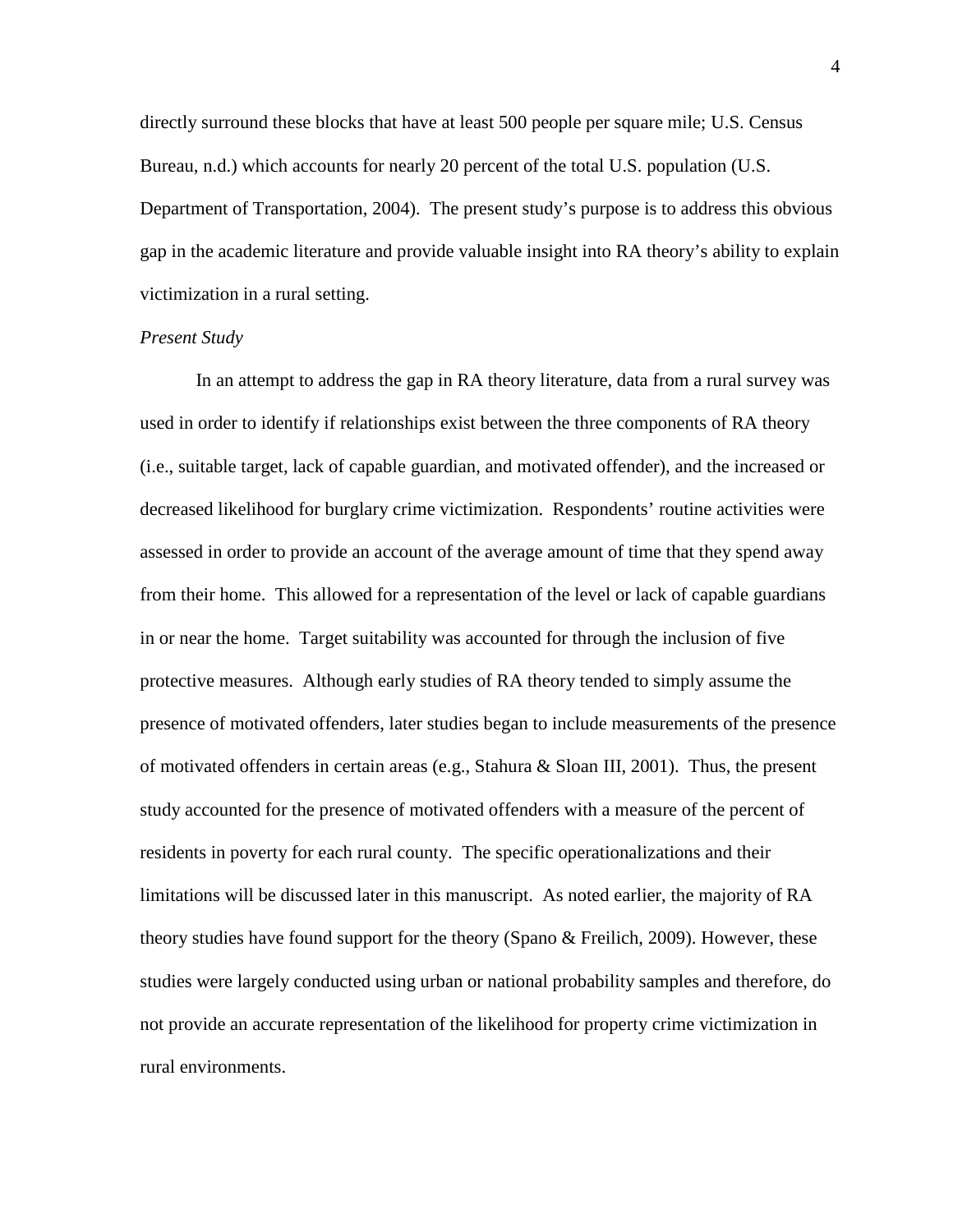The remainder of this manuscript will include an in-depth literature review to include the relevant studies regarding RA theory and the common issues with studying and testing this theory. Findings throughout the literature will be discussed and applied to the present study. The literature review will be followed by a comprehensive methodology section to include information on the instrumentation, survey methods, and specific operationalization of key variables in the present study. The findings/discussion section will follow the methodology and will include a review of the relevant findings that were reached through data analysis. The manuscript will end with a conclusion section which will include implications for policy, future research, and the empirical validity of RA theory when attempting to explain burglary victimization in a rural context.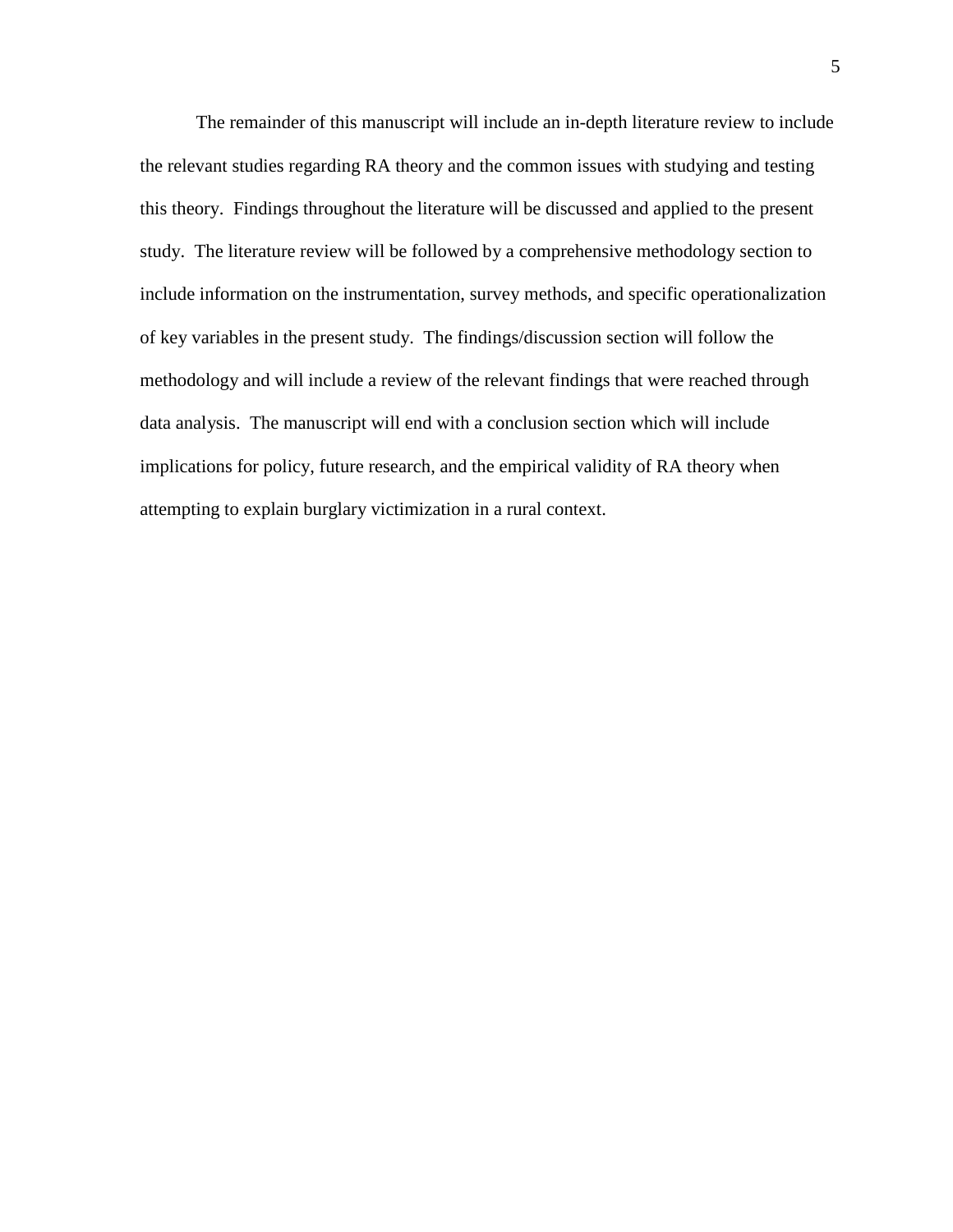#### CHAPTER 2

#### LITERATURE REVIEW

It is first important to grasp the exact conceptualization of each component before considering the various studies that have tested RA theory. Cohen and Felson (1979) stated that a motivated offender is someone who possesses both the motivation/"inclination" to commit the crime and the "ability" to successfully complete the criminal act associated with that inclination (1979, pg. 590). Target suitability is concerned with "value, physical visibility, access, and the inertia of a target against illegal treatment by offenders" (1979, pg. 591). The authors refer to the inertia as including any resistance against the taking or completing the act against the target. It is also important to note that this would include the weight and/or size of the target as well. It is obvious that something very large and difficult to carry would be a less suitable target.

Essentially the authors state that a capable guardian is somone "capable of preventing violations" (1979, pg. 590). Thus, it becomes difficult to differentiate the conceptualizations of capable guardianship and target suitability. In other words, it is easy to infer that installing extra locks is increasing guardianship, as well as decreasing the suitability of a target. Bursik and Grasmick (1993) discussed the work of Cohen and Felson, stating that at different points in their research, the authors referred to guardianship as both a human (human presence or physical guardianship) and a non-human (e.g., locks, alarms) phenomenon. This similarity between the two concepts (guardianship and suitability) makes it difficult to provide an empirical test that separates the two concepts. Therefore, the current study will include measures of guardianship that refer strictly to human behavior, and suitability measures that strictly refer to mechanical (non-human) behavior (specific measures will be discussed in the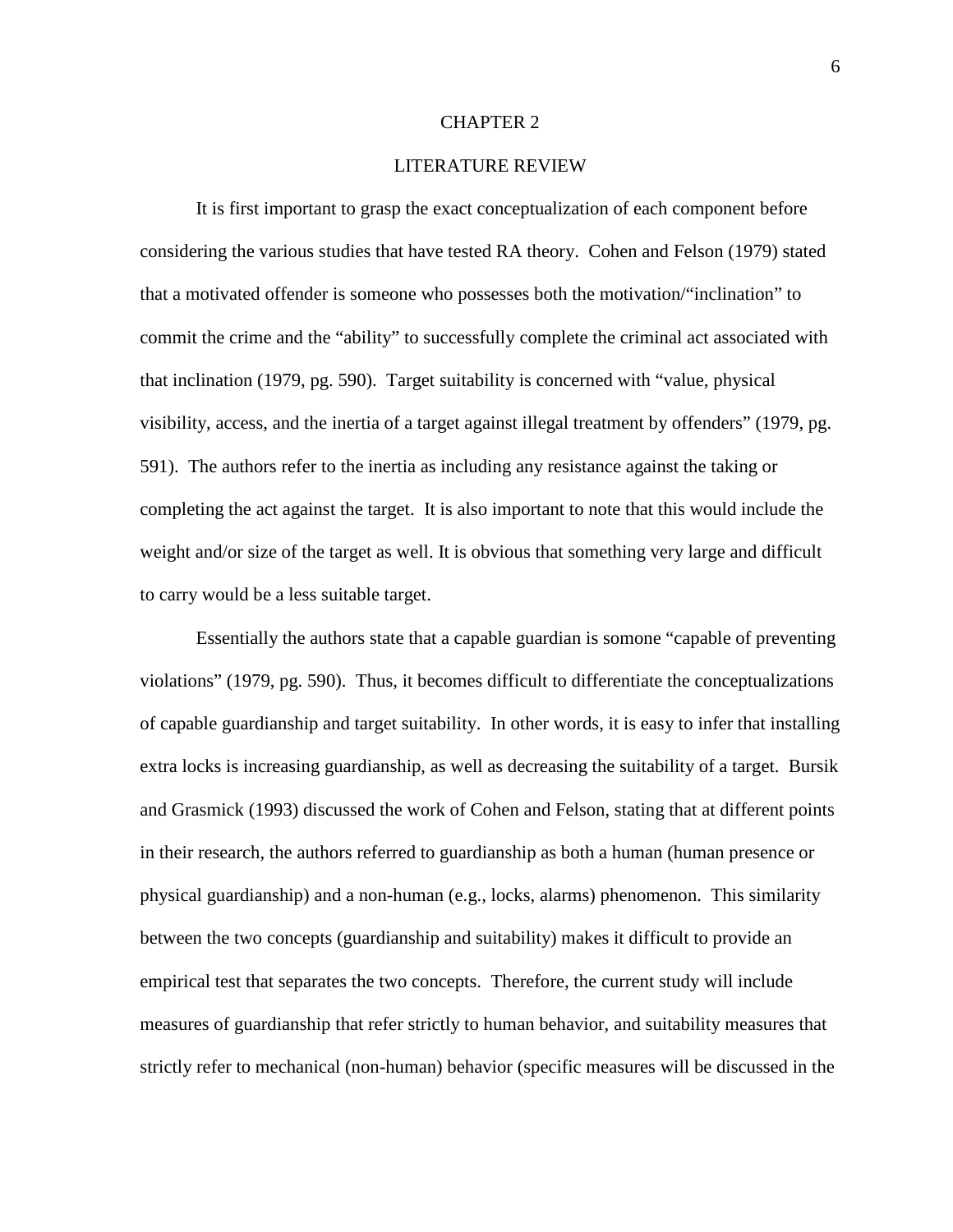methodology section of this manuscript). Once one has grasped an understanding of the three main components of RA theory, it is obvious what the hypotheses for the current study will be. An increased presence of guardianship should yield a decreased likelihood for property crime victimization. Decreased target suitability should result in a decreased likelihood for property crime victimization. Likewise, an increased presence of motivated offenders should result in an increased likelihood for property crime victimization. Precise operationalized statements will be given in the methodology section of this manuscript.

It might be easy to assume that RA theory is designed to simply address the likelihood of victimization and nothing else. The truth is that RA theory has been used by scholars in attempts to explain property crime victimization, violent crime victimization, and even the proclivity or likelihood to commit criminal acts. Although victimization is the most popular dependent variable, it is important to note that it is not the only focus of the theory and that the types of victimization being explained can differ as well. This literature review will be used to provide the reader with an overview of the current literature regarding RA theory, the findings associated with the various empirical tests of the theory, methodological techniques used across the literature, as well as the issues that arise when testing the theory and comparing it across studies.

#### *Differing Scopes of Analysis*

As stated earlier, scholars have attempted to explain variations in a variety of dependent variables. Spano and Freilich's (2009) meta-analysis of RA theory studies shows that out of the thirty three articles that were identified between 1995 and 2005, three focused on property crime victimization, thirteen focused on explaining violent crime victimization, ten attempted to explain both property and violent crime victimization, while seven studies

7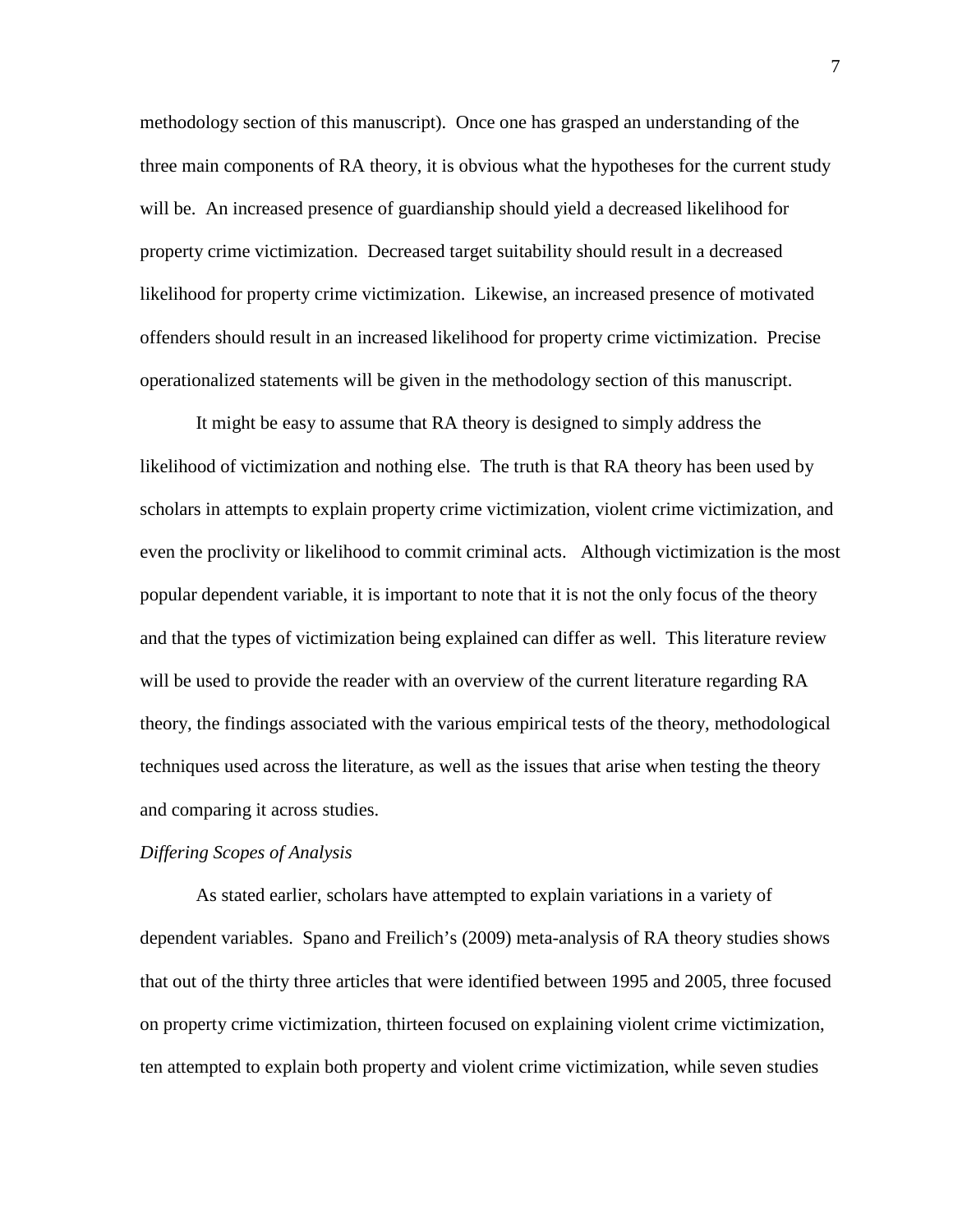attempted to explain the literal acts of crime and deviance (difference between explaining offending and actual victimization). According to the authors, one of the "crime/deviance" studies actually attempted to explain victimization as well. It is important that this literature review would revolve around these main areas of study concerning RA theory.

 Several studies have focused on just explaining violent crime victimization. Spano and Nagy (2005) focus on assault and robbery victimization among adolescent youth living in rural areas. This is actually the only rural study that was identified by Spano and Freilich (2009). Mustaine and Tewksbury (2000) conducted surveys of college students in order to measure the likelihood of assault victimization while using routine activities theory conceptualized independent variables. Other areas of testing RA theory in the explanation of violent victimization include sexual assault victimization (e.g., Cass, 2007; Tewksbury & Mustaine, 2001), and even homicide, (e.g., Kennedy & Silverman, 1990). Some studies that focused on violent victimization simply constructed a "violent victimization" dependent variable that included various operationalizations (e.g., Koo, Chitwood, & Sanchez, 2008; Schreck & Fisher, 2004; Spano, Freilich, & Bolland, 2008). Specific operationalizations of key variables will be discussed further in the remainder of this manuscript.

 Scholars have also used RA theory in attempts to explain property crime victimization. It comes as no surprise that the main focus of property crime victimization is the actual theft of the property. Mustaine and Tewksbury (1998) surveyed over a thousand college students in an effort to see if routine activities had an effect on theft victimization. Researchers have also looked at the incidence of burglary in attempts to use RA theory in order to explain its occurrence (e.g., Tseloni, Wittebrood, Farrell, & Pease 2004), while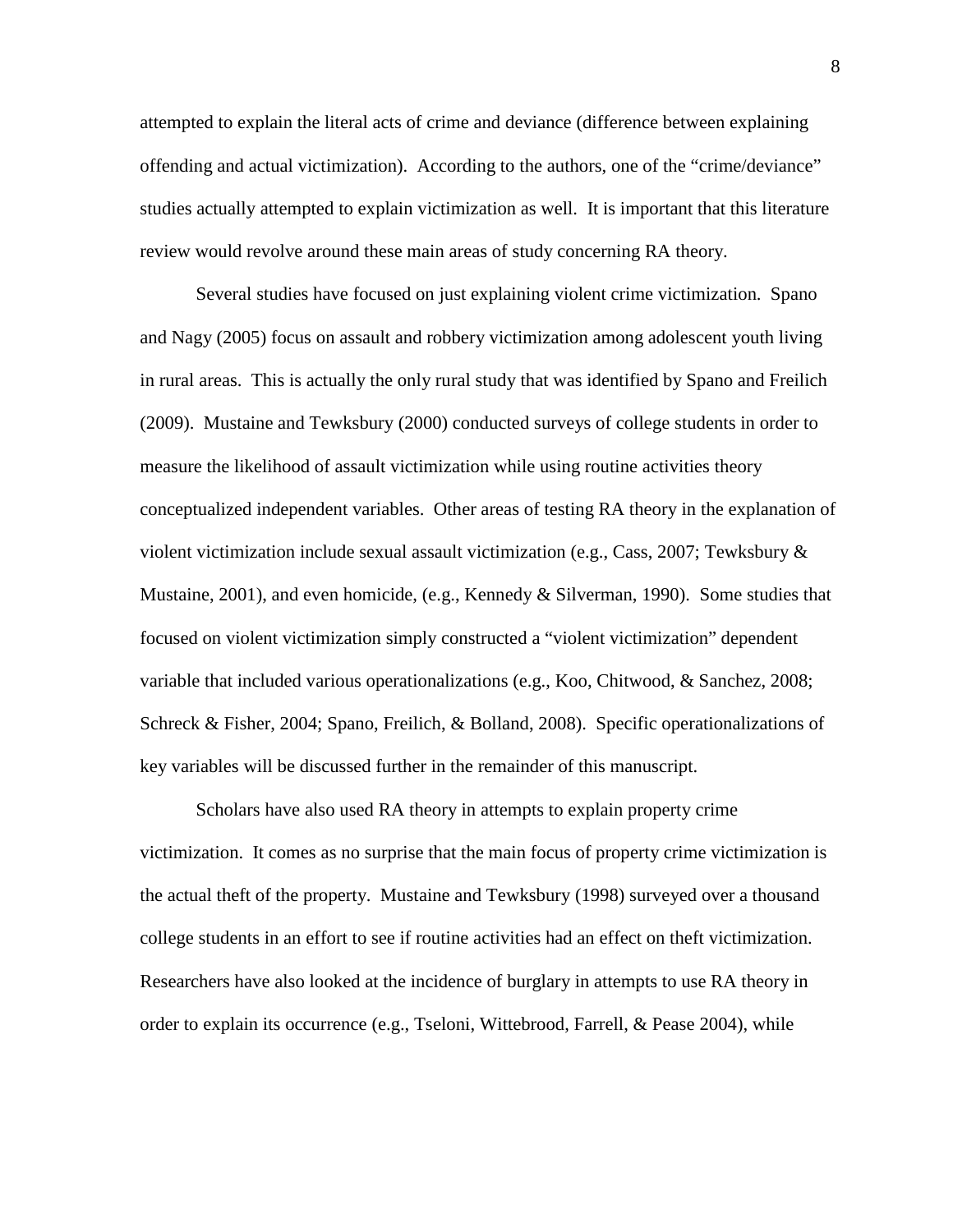others constructed a "property crime index" to include several different property crimes to be combined into one dependent variable (e.g., Massey, Krohn, & Bonati, 1989).

 According to Spano and Freilich's (2009) findings, violent crime victimization is the most popularly used dependent variable among the RA theory studies (13 of 33 reviewed studies). However, ten of the thirty three studies were identified to have taken on dual roles of explaining both violent crime victimization and property crime victimization. While essentially combining the focal points of the two areas of concern (violent and property crime victimization), there is a noticeable similarity among RA studies that attempted to explain both phenomena. There seems to be a common usage of aggregate level data, or data from large national and even international studies of victimization (e.g., Bennett, 1991; Miethe, Stafford, & Long, 1987; Stahura & Sloan III, 2001), although the latter is not the case for every study that included both property and violent crime victimization as dependent variables (e.g., Kennedy & Forde, 1990). It is arguable that data derived from large national and international studies are popular among these particular RA theory studies due to issues concerning the availability of data. Researchers can then analyze the always readily available UCR data that includes information on both property and violent crimes. This method is cheaper and faster than constructing surveys for a given sample group, cramming the required questions into the survey, seeking approval for the questions, and keeping the survey length within an acceptable range as to stay within budgetary constraints. Researchers can also rely on national studies such as the National Crime Victimization Study (NCVS) to ask respondents the necessary questions and collect the relative data, as these studies have already been approved and are funded in an on-going basis.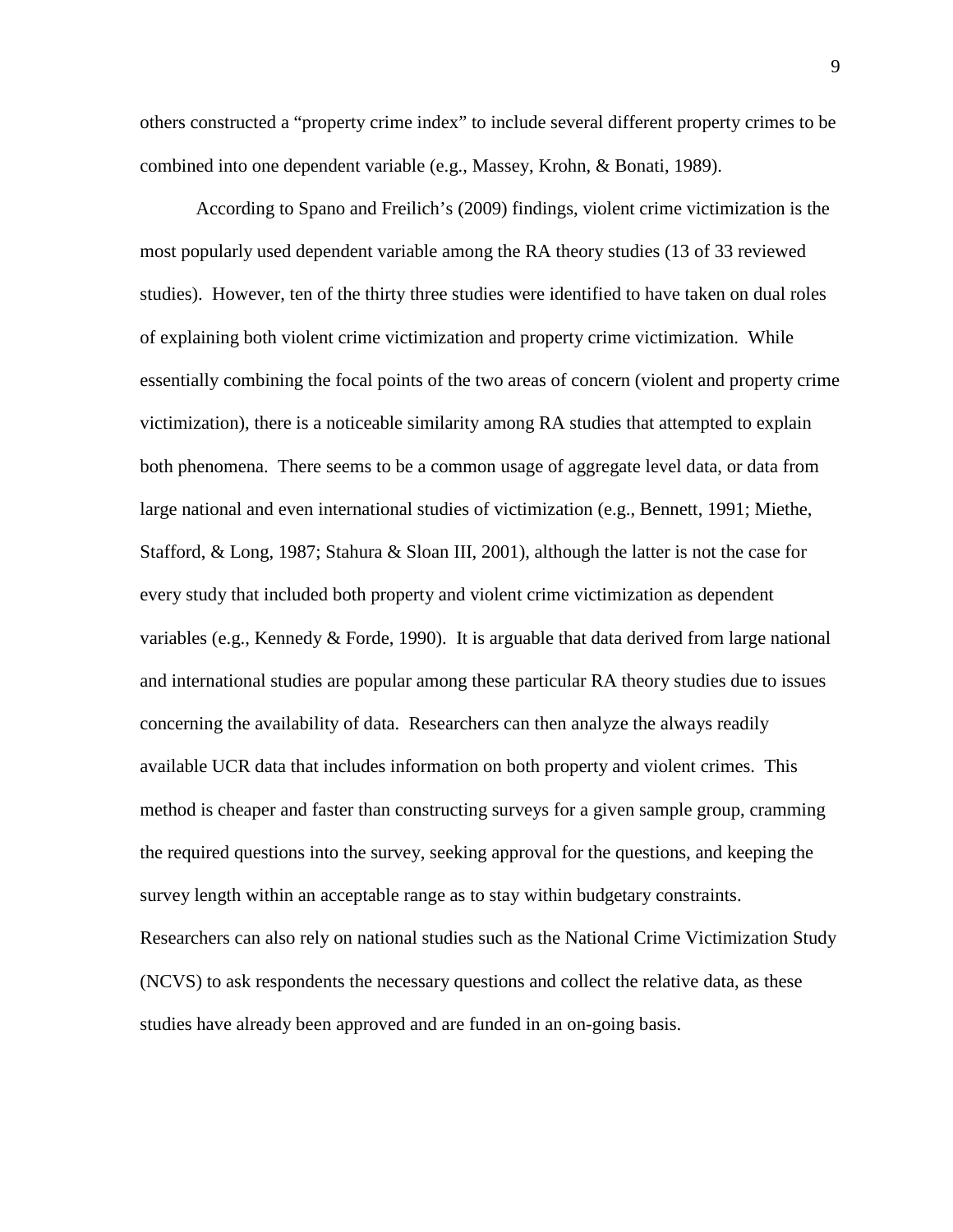One should also remember that victimization is not the only dependent variable of interest when considering RA theory. In other words, the victim is not and does not always have to be the unit of analysis. Scholars have attempted to explain the fluctuation of aggregate crime rates instead of individual victimization. It is also possible to look at actual offenders and their likelihood of offending. Perhaps the most frequently cited RA study that focused on offenders and their likelihood of offending is that of Osgood et al. (1996). After conducting a survey of adolescents, the authors used routine activities variables in an effort to see if the respondent's activities had an effect on their likelihood to commit criminal acts. Nofziger and Kurtz (2005) also attempted to explain offending while linking one's exposure to violence with their own proclivity to commit violent acts. Another study that attempted to explain deviant behavior is that of Bernburg and Thorlindsson (2001). The authors conducted a survey of adolescents that included items regarding routine activities as well as peer association variables. In this particular piece the authors attempted to fuse RA theory with differential social relations, stating that routine activities will have a varying affect on deviance depending on the relationships that the individual has. The point at hand is that RA theory can be used to explain more than just the likelihood of victimization.

#### *Routine Activities and Violent Crime Victimization*

 The convergence of a motivated offender, suitable target, and lack of a capable guardians in time and space, should explain the variation in victimization. For example, an individual who spends his or her day behind the safety of locked doors, alarm system, and in the constant presence of a vigilant neighborhood watch, should have a much lower likelihood of stumbling across a motivated offender and falling victim to a predatory violent crime. On the reverse side of things, the individual who spends most of their nights going to night clubs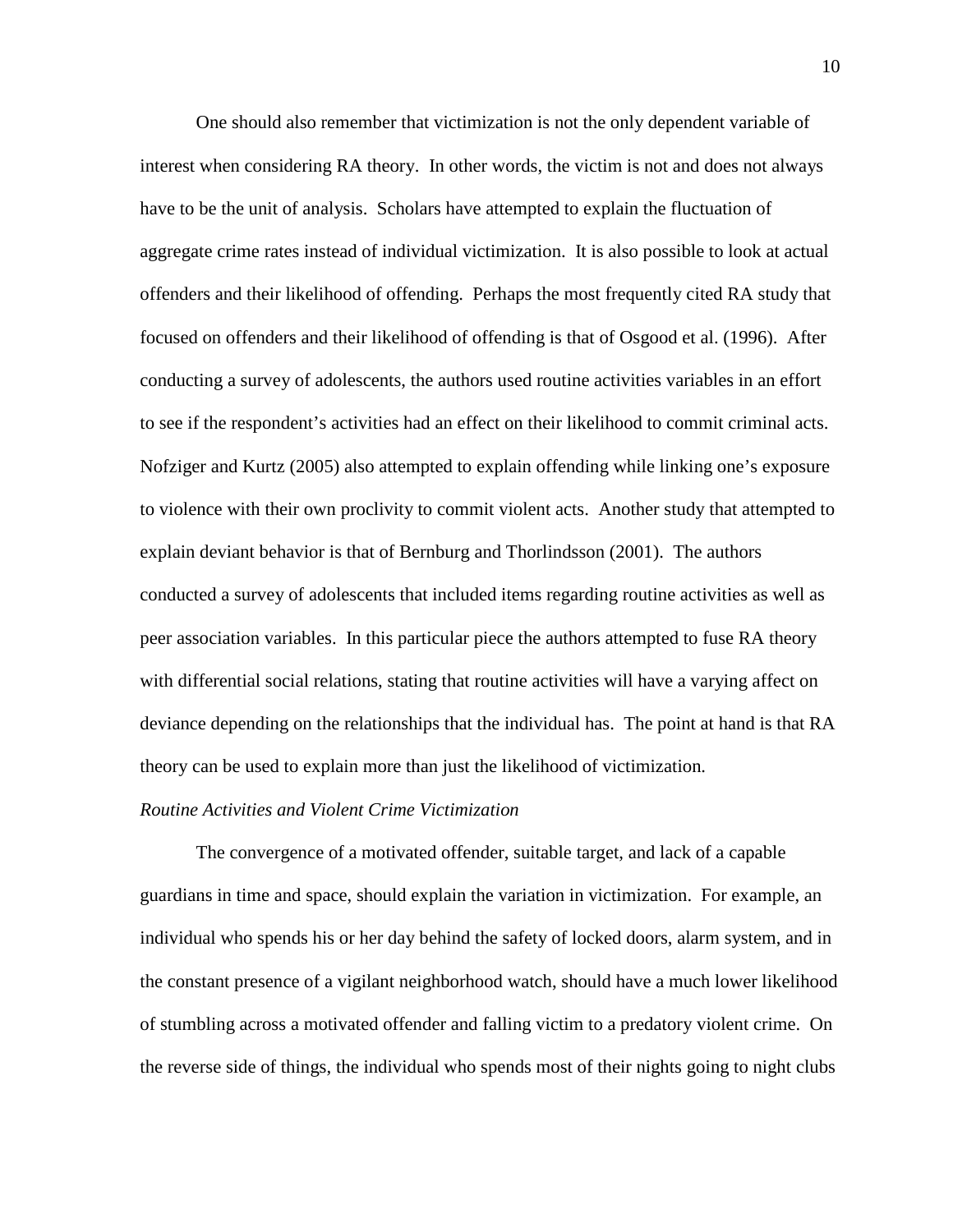and hanging out with acquaintances should have a higher likelihood of violent crime victimization. If one thinks of the individual as a target then the theoretical concept becomes much clearer. The target is constantly moving into the public arena in the midst of motivated offenders whom are looking for a suitable target. A nightclub or bar is a perfect example of an area that is populated by people who are either casual acquaintances or complete strangers. The target who is frequenting these areas is also routinely consuming alcoholic beverages. This, as most individuals will attest, impairs the judgment and ability of an individual to properly reason (in this case, to properly protect oneself). The individual then becomes a more "suitable target" for the predator or "motivated offender", and leaves the individual more vulnerable to violent victimization. However, this situation could be mediated by the presence of capable guardians (bouncers, friends, local police, and even the concerned citizen). This is a simple account of the reasoning behind RA theory and its theoretical ability to explain violent crime victimization. The question is whether or not empirical studies have been able to link RA theory variables with violent crime victimization.

 As noted above, many scholars have attempted to explain violent victimization while using a variety of routine activities variables. All of the studies include a measure of violent victimization, whether it is simply a measure of assault, robbery, or simply some combination of possible survey responses. Researchers have attempted to explain this phenomenon by using individual survey data (micro) as well as relying on aggregate crime rates (macro) and broad social/economic trends to explain the changes in overall victimization. The general findings throughout the violent victimization literature suggest overall support for RA theory (Spano & Freilich, 2009). However, the variation in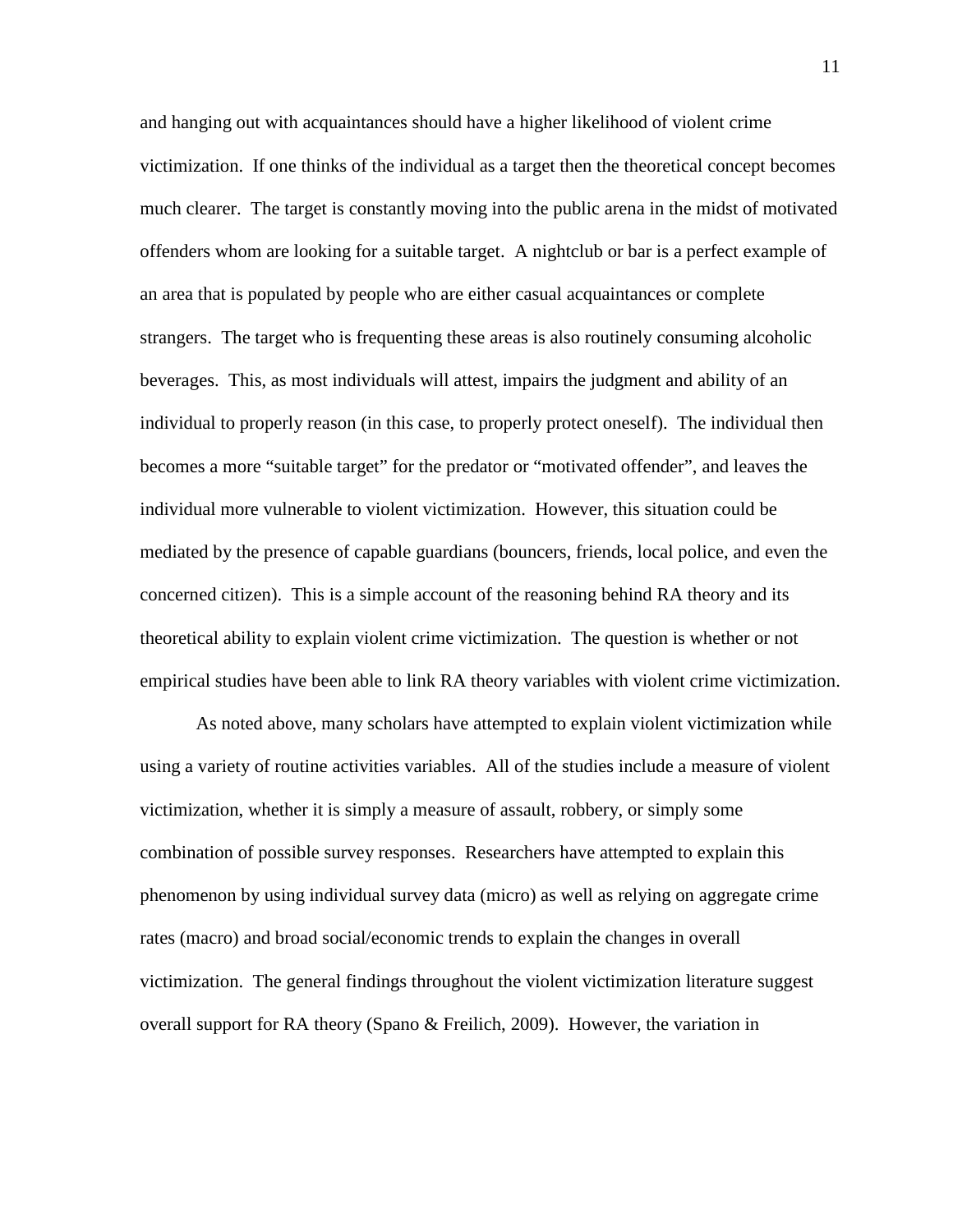independent variables and even dependent variables requires that specific consideration be given to individual studies.

 While some scholars attempted to explain a single criminal victimization such as robbery or assault, the majority of studies included a dependent variable of "violent victimization" (e.g., Miethe et al., 1987; Schreck & Fisher, 2004; Spano et al., 2008). In these cases the authors took multiple items that are considered "violent crimes" (e.g., assault, robbery, personal larceny) and formulated one dependent variable with a "yes" answer for any of the items corresponding to a "yes" for violent victimization. In some instances the violent victimization variable included items that were situation specific (e.g., ever been threatened with a knife or gun; ever been shot at?). For example, Schreck and Fisher (2004) conducted a study in which they used first wave data from the Add Health study from 1994 to 1995. The survey targeted  $7<sup>th</sup>$  through  $12<sup>th</sup>$  graders in an effort to measure their personal activities, attachment to parents, and peer association. The authors operationalized the dependent variable "violent victimization" as a yes or no response to whether or not the youth had been "threatened with a knife or gun," involved in a shooting, stabbing, or had been jumped. If the respondent answered yes to any of the listed situations, then he/she was deemed to have been a victim of a violent crime. This operationalization is comparable to the more recent studies of Koo et al. (2008), and Spano et al. (2008).

 Schreck and Fisher (2004) discovered that increased routine activities such as driving around, sneaking out, and exercising were all associated with a higher likelihood of violent victimization. The authors also found that increases in peer delinquency were associated with increases in the individual's risk for violent crime victimization. The authors argue that when juveniles spend more time with delinquent peers, they are increasing the amount of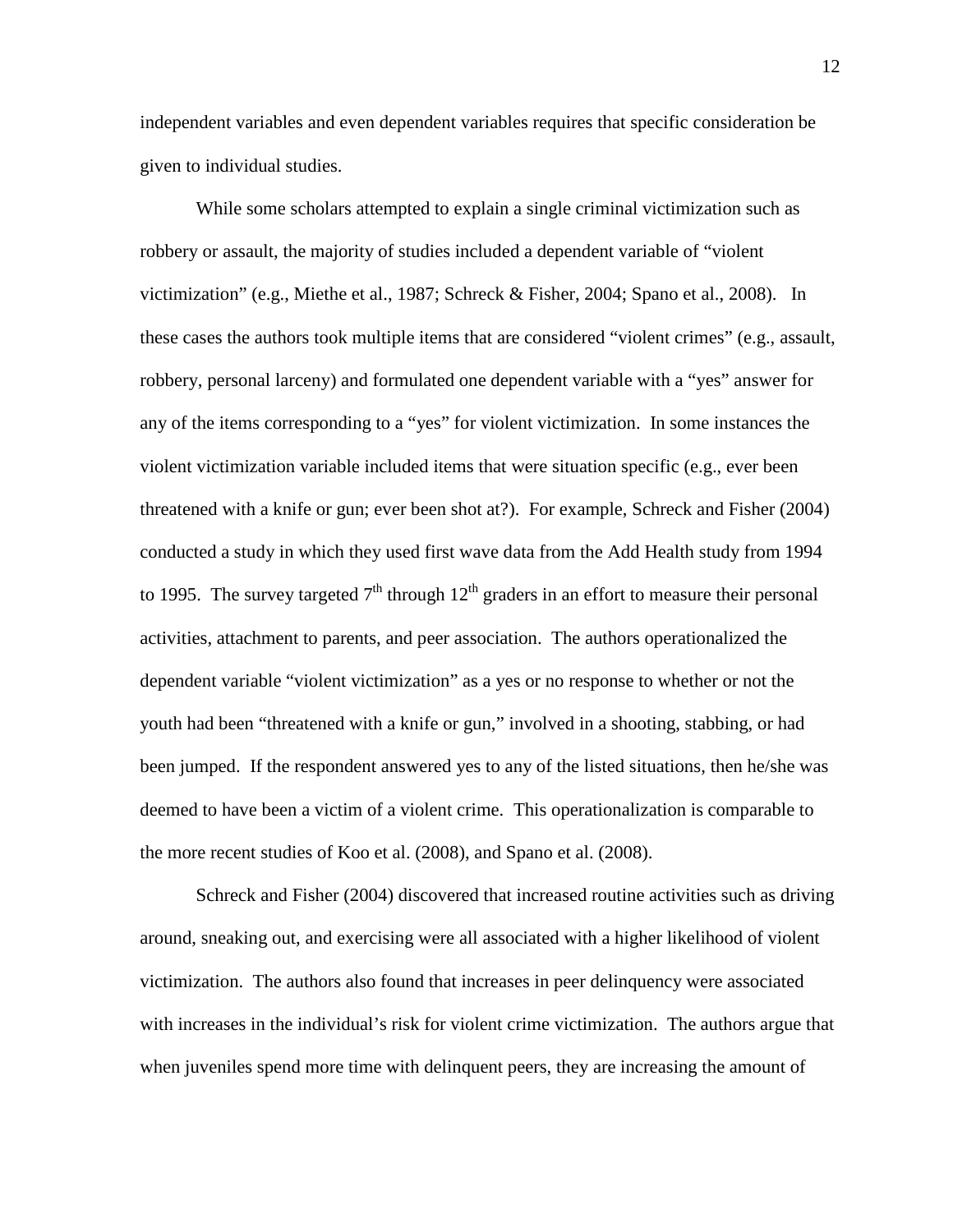time that they will be in the proximity of motivated offenders, and the lack of present capable guardians then increases the likelihood that the individual has become a more suitable target for the motivated offenders. When considering the same theoretical milieu, it is easy to understand why the simple routine activities (driving around, etc…) have also been found to be associated with the respondents' violent crime victimization. Those youths who sneak out, drive around, and exercise are putting themselves in an environment where motivated offenders are arguably plentiful. Sneaking out would obviously indicate that there will be a lack of capable guardians (e.g., parents), as the adolescent is avoiding capable guardians from the very start.

 Schreck and Fisher's (2004) study is comparable to that of Spano et al. (2008), in the sense that young individuals are the target of investigation and more importantly, Spano and his colleagues also constructed a "violent victimization" variable. The researchers operationalized the dependent variable as being whether or not the respondent had been "threatened with a knife or gun during the past 90 days, cut bad enough to see a doctor in the past year, or shot at in the past year" (2008, pg. 392). Again, if a respondent answered yes to any of the three scenarios then he/she was considered to have been a victim of a violent crime (identical to Schreck & Fisher, (2004)). Spano and his colleagues specifically looked at the effects of gang membership, employment, and gun carrying on the outcomes of violent victimization.

While using survey data that was collected in waves from twelve high poverty neighborhoods in Mobile, Alabama, the researchers conducted a logistic regression analysis and were able to identify that employment (number of hours the respondent worked) and personal violent behavior were associated with an increased risk for violent victimization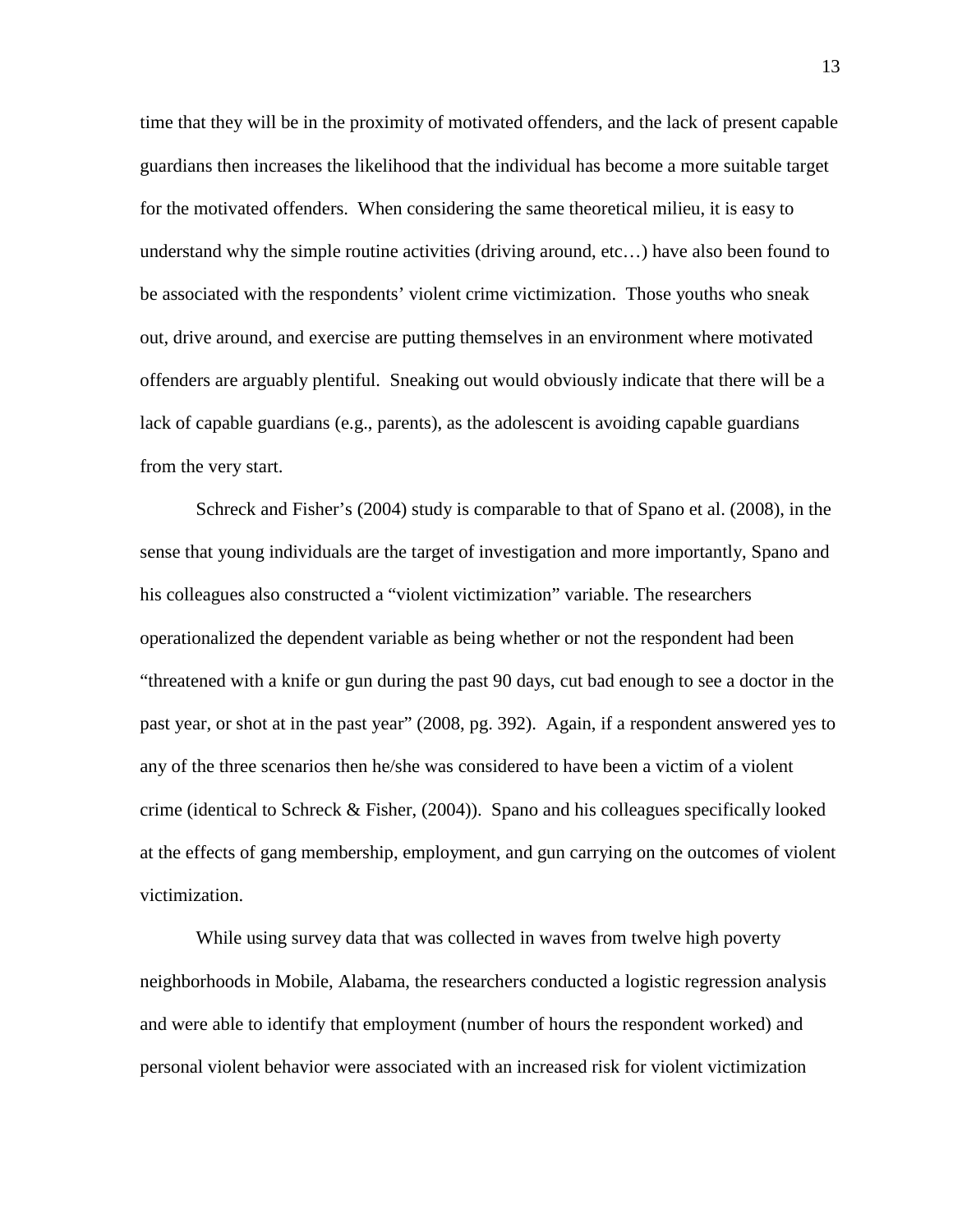(Spano et al., 2008). In relation to RA theory, the authors explain that the more the respondent works, the more money he/she will obviously have. This then makes the respondent a more suitable target for motivated offenders (keep in mind that these are highly impoverished neighborhoods). It is also argued that individuals who work long hours are more likely to leave work during the night time hours, thus, creating a lack in capable guardianship due to darkness and the amount of people who are in their homes. It is perhaps obvious that violent behavior will lead to an increase in violent victimization, simply due to the increased placement in high risk situations. It is important to note, however, that once employment was controlled for, the positive relationship of drugs and alcohol use on violent victimization became insignificant. This particular finding is important in the sense that it contradicts RA theory and is contradictory to the findings of Koo et al. (2008).

At this point both Schreck and Fisher (2004) and Spano et al. (2008) have found support for RA theory while using a combined variable of violent victimization. In a recent study of 900 active drug users, Koo et al. (2008) also found support for RA theory while using a combined variable of violent victimization. In contrast to Spano et al. (2008), Koo and his colleagues found that frequent crack and powder cocaine use was associated with a higher risk for violent victimization. This finding is consistent with other RA theory literature that suggests that drug use increases the likelihood for violent crime victimization (Cass, 2007; Tewksbury & Mustaine, 2001). The argument is that drug use leaves an individual impaired, and lowers his/her ability to protect them self. This translates into the respondent being a more suitable target for motivated offenders, and obviously decreases the level of capable guardianship. The authors also found that stealing drugs and carrying a gun were associated with higher levels of risk. The authors argue that stealing drugs creates a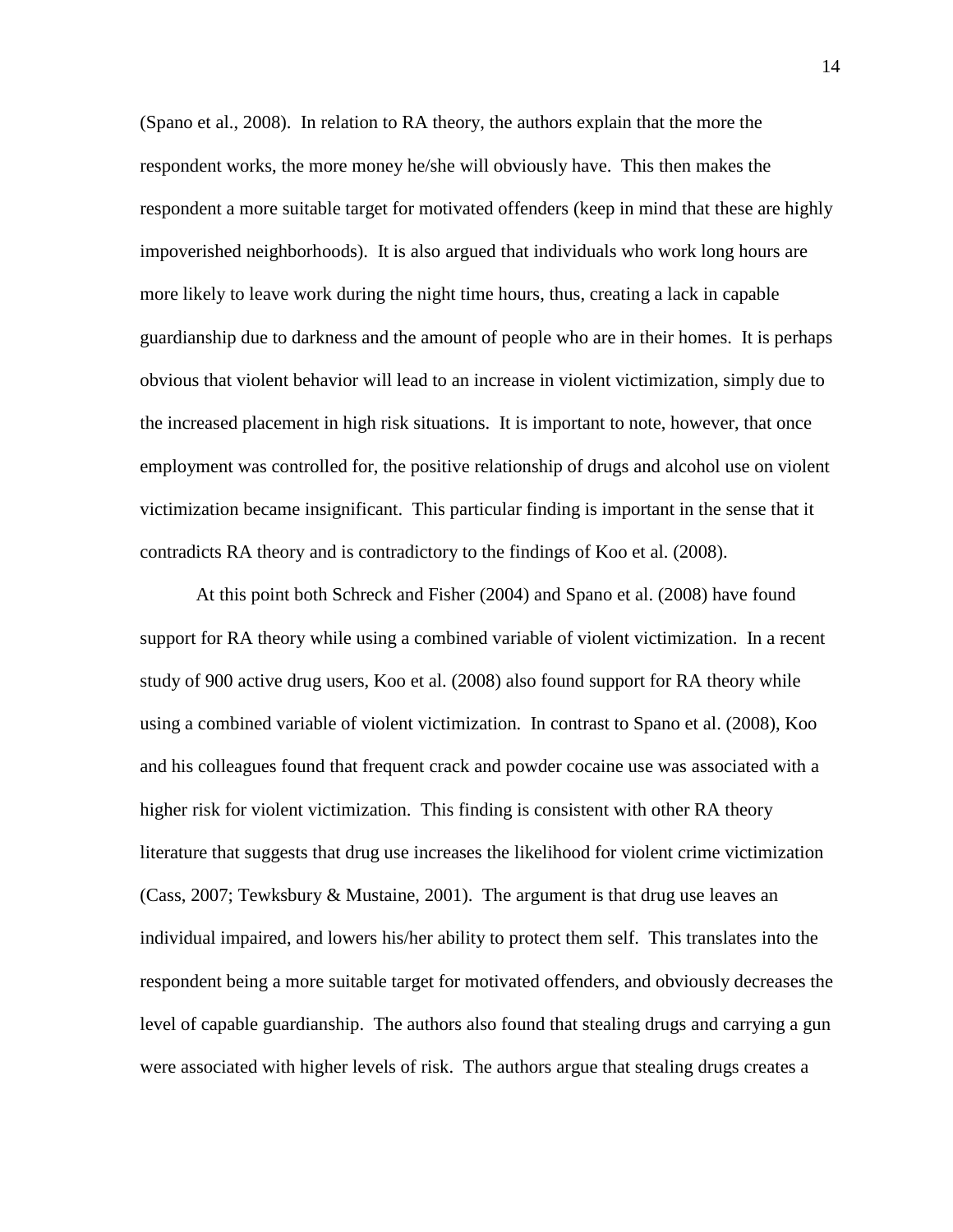reaction of retaliation. This retaliation creates motivated offenders and makes the individual stealing the drugs a suitable target. The increased risk due to carrying a firearm is explained by the authors to be associated with the fact that those carrying guns are more likely to enter risky situations. This makes theoretical sense in that someone with a weapon might feel that they can "get through" or "handle" situations that they normally would not put themselves in. The important point is that a combined variable of violent victimization has been explained by RA theory variables in empirical studies.

Other scholars have attempted to explain violent victimization in terms of the actual crime itself (i.e., assault, robbery, sexual assault) (e.g., Kennedy & Forde, 1990; Miethe et al., 1987; Mustaine & Tewksbury, 2000). In 1987 Miethe and his colleagues conducted a very well cited study in which they used 1975 National Crime Survey data in order to test RA theory. In this case the authors constructed variables that measured the frequency of major daytime activities (i.e., work, school) and major nighttime activities (i.e., going out for entertainment). The authors then conducted a logistic regression analysis which revealed that individuals with a higher frequency of nighttime activity had an increased risk for violent crime victimization (robbery, assault, personal larceny). It is likely that these individuals would have a higher likelihood to be in risky situations as opposed to being at work or school, which are places that foster structured environments. Nonetheless this early study found support for RA theory when explaining crime specific variations.

Building upon the early work of Miethe et al. (1987), Kennedy and Forde (1990) used telephone survey data from the Canadian Urban Victimization Study of 1984 in order in order to test RA theory in a more specific light. While Miethe and his colleagues used "composite" measures of routine activities (i.e., major daylight and major nighttime),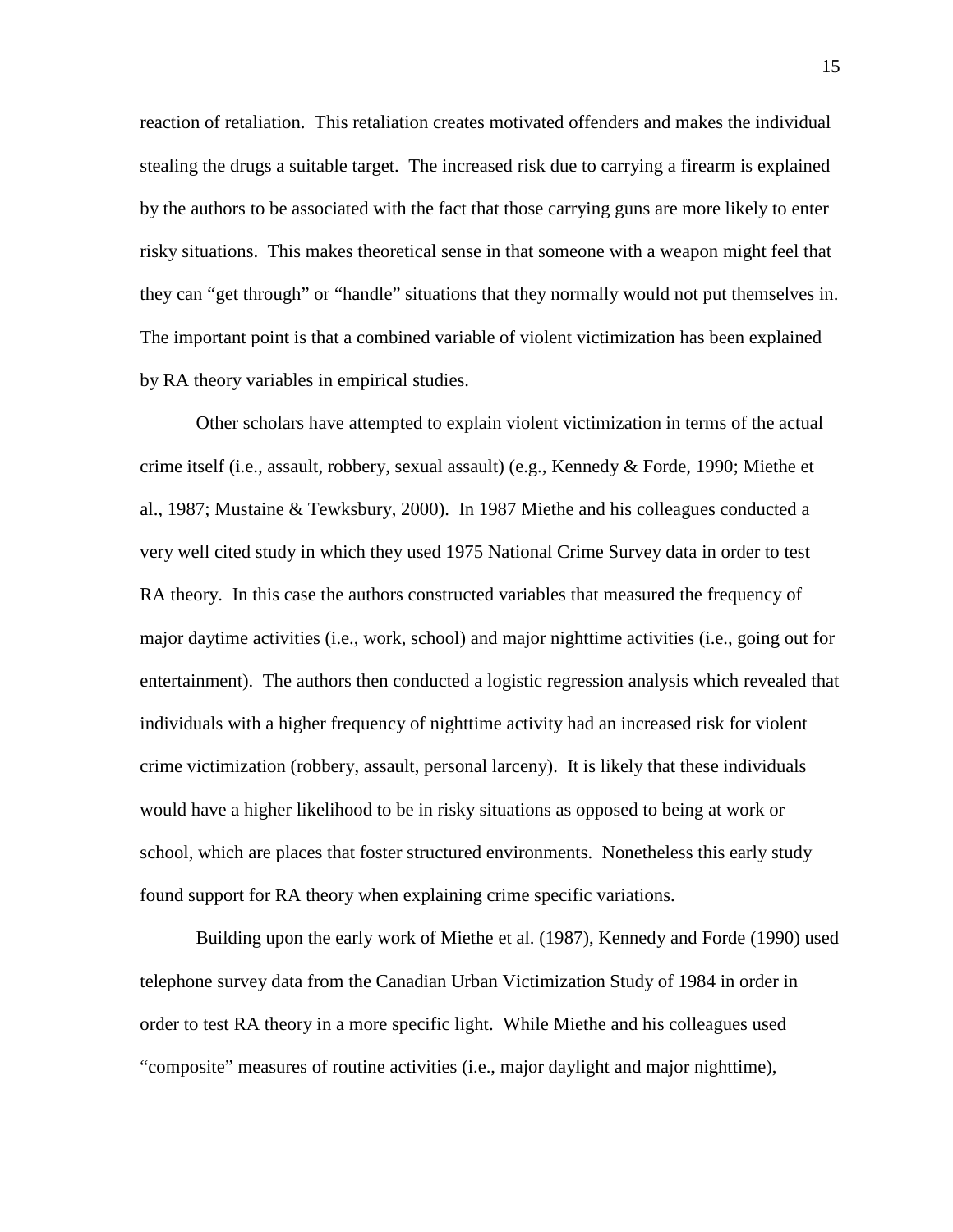Kennedy and Forde included specific activity measures such as going to the movies, going to the bar, and playing sports. The idea was that by providing specific measures of routine activities, it would be possible to separate the interaction effects of demographic and activity variables that were originally found by Miethe and his colleagues (1990). Kennedy and Forde found that the frequency of going to the movies and walking/driving was associated with an increased risk for robbery and assault victimization. The authors also found that being married was associated with a decrease in the risk for robbery/assault victimization. It is possible to explain this phenomenon by simply considering the fact that married individuals are more likely to have someone (capable guardian) with them during many of their activities. Overall, the authors were able to identify specific activities that were associated with increases in violent victimization while controlling for specific demographic variables (income, sex, age, employment status, etc.).

Mustaine and Tewksbury (2000) and Spano and Nagy (2005) also looked at the effects of RA theory variables on assault and robbery victimization. Mustaine and Tewksbury utilized data from a college student survey while Spano and Nagy used data from a survey of rural adolescents. Mustaine and Tewksbury found that individuals who frequently became inebriated and who had disruptive neighbors were more likely to become victims of assault. Frequently being involved in community events and activities was associated with a lower likelihood of assault victimization. These findings directly correspond with the idea behind RA theory. As stated earlier, the intoxication of an individual makes them a prime target for motivated offenders. Having disruptive neighbors is arguably a measure of motivated offenders, which is similar to measuring the condition of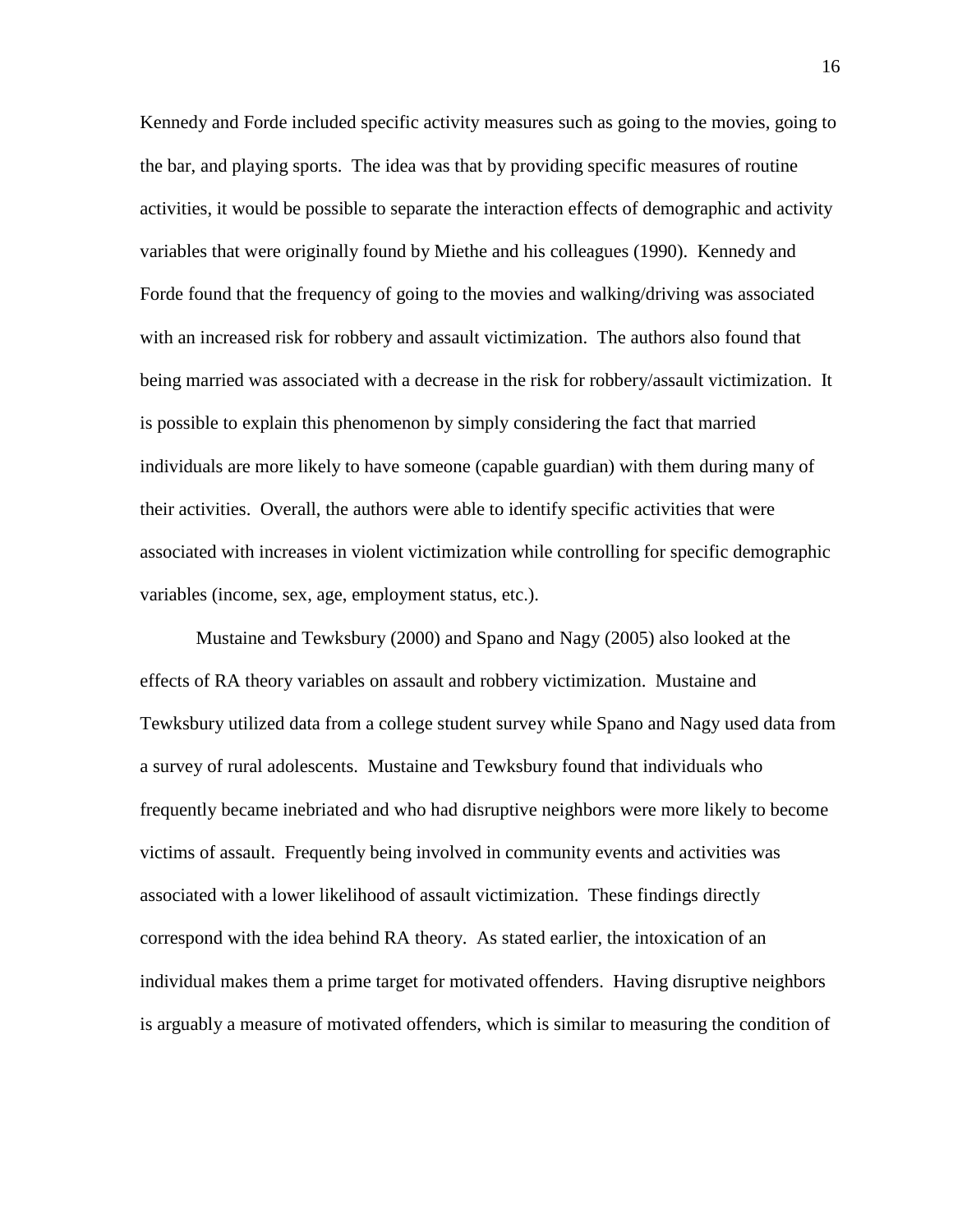one's neighborhood. It is difficult however to achieve a true measurement of motivated offenders, as will be discussed in the methodology section of this manuscript.

In comparison to the findings of Mustaine and Tewksbury (2000), Spano and Nagy (2005) found that peer drug use and personal criminal behavior were associated with higher levels of risk for violent victimization. This finding is consistent with other studies that focused on explaining crime specific victimization and offending (Osgood et al., 1996; Spano & Freilich, 2009). However, the authors did not find a significant relationship between personal drug use and the risk for violent crime victimization. This finding seems to be in direct opposition to the finding that drinking and using drugs are associated with higher levels of victimization (e.g., Koo et al., 2008). With that said, this particular study continues to provide support for RA theory in the sense that personal deviant behavior and peer deviant behavior influence the likelihood for respondents to become victims of violent crime. These tendencies place respondents in situations where capable guardians are scarce, motivated offenders are plentiful, and due to the nature of the activity, the respondent becomes a suitable target.

Before discussing property crime victimization, it is important to consider the studies that have used RA theory when explaining violent crime victimization at the macro level. The studies discussed above focused on the explanation of individual victimization. The original study that introduced RA theory by Cohen and Felson (1979) was conducted at the macro level. The authors were able to conclude that major social trends affect the household activities of individuals and thus, changes in the overall crime rate (UCR) are at least in part attributable to the changes in household activities. The sudden flow of men out of the country created a need for female workers across the nation. This change in routine activities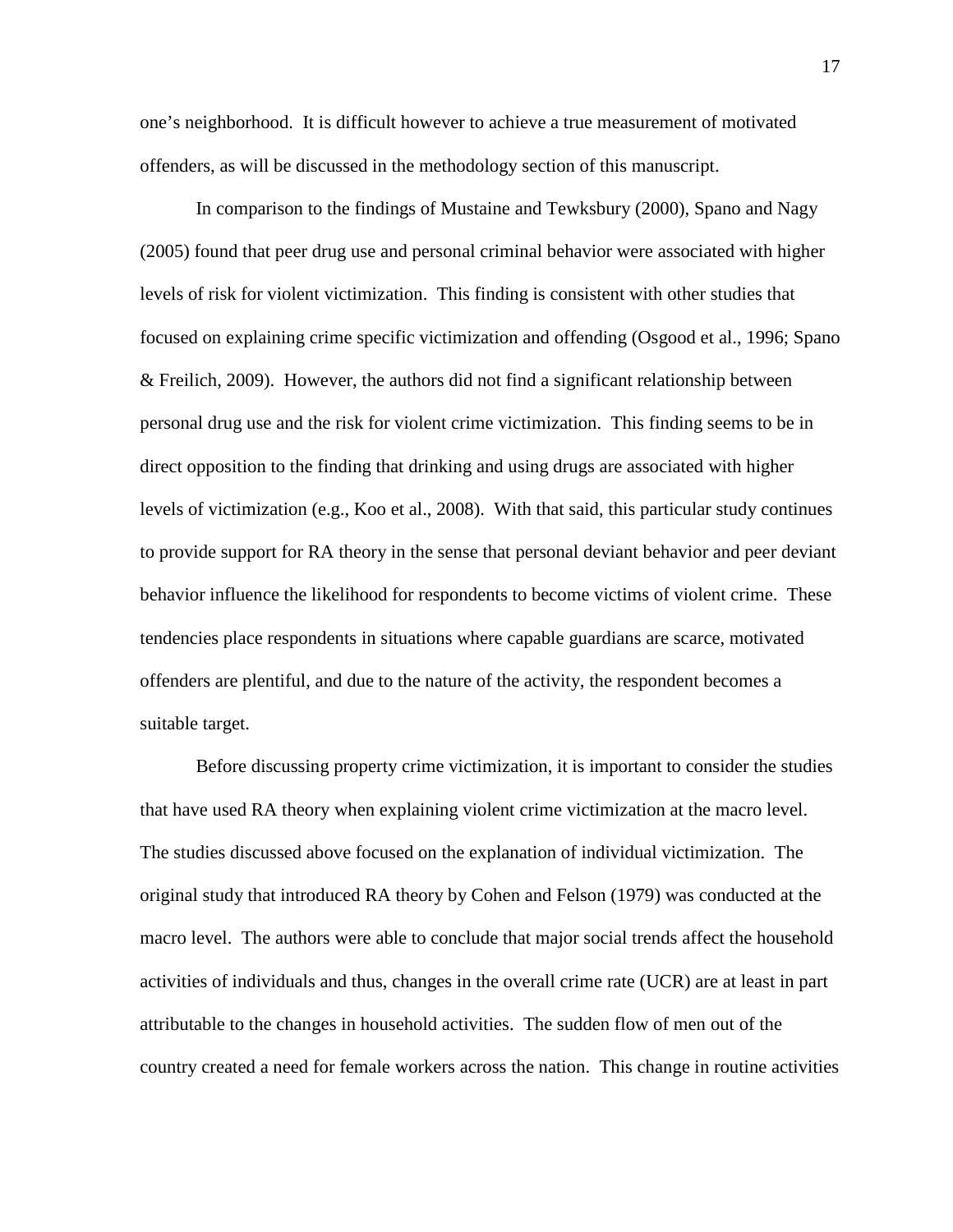meant that women would be venturing from the home far more often, while taking on more individualistic roles. Thus, the increased flow out into the community would mean that more suitable targets would be in the presence of motivated offenders. This is then argued to have explanatory power when considering the changes in violent UCR crime rates.

Stahura and Sloan III (1988) attempted to replicate Cohen and Felson's findings while incorporating changes to the independent variables. While Cohen and Felson had originally assumed the actual presence of motivated offenders, Stahura and Sloan III included variables in an effort to capture the prevalence of motivated offenders (this was measured by including the percent poor, percent black, percent youth, and the percent unemployed into the analysis). The authors argue that the above indicators have been shown to be correlated with high crime rates. The researchers utilized UCR data for a sample of 676 suburbs that had similar demographic attributes. The study revealed that fluctuation in capable guardians, suitable targets, and offender motivation was associated with changes in the UCR violent crime rates. It should be noted however that the authors found a positive relationship between guardianship and violent crime. This finding runs contrary to RA theory and the original findings of Cohen and Felson (1979). However, as the authors note, their measure of guardianship was the amount of police presence in the study neighborhoods (1988). This in and of itself creates a temporal ordering issue that cannot be accounted for in a cross-sectional design. The authors state that communities with more crime usually respond by hiring more police officers and spending more money on crime prevention/control. Thus, it is not possible to conclude which of the two came first. The macro level findings of Cohen and Felson (1979) and Stahura and Sloan III, (1988) are strengthened even further by similar findings at the cross-national level (Bennett, 1991).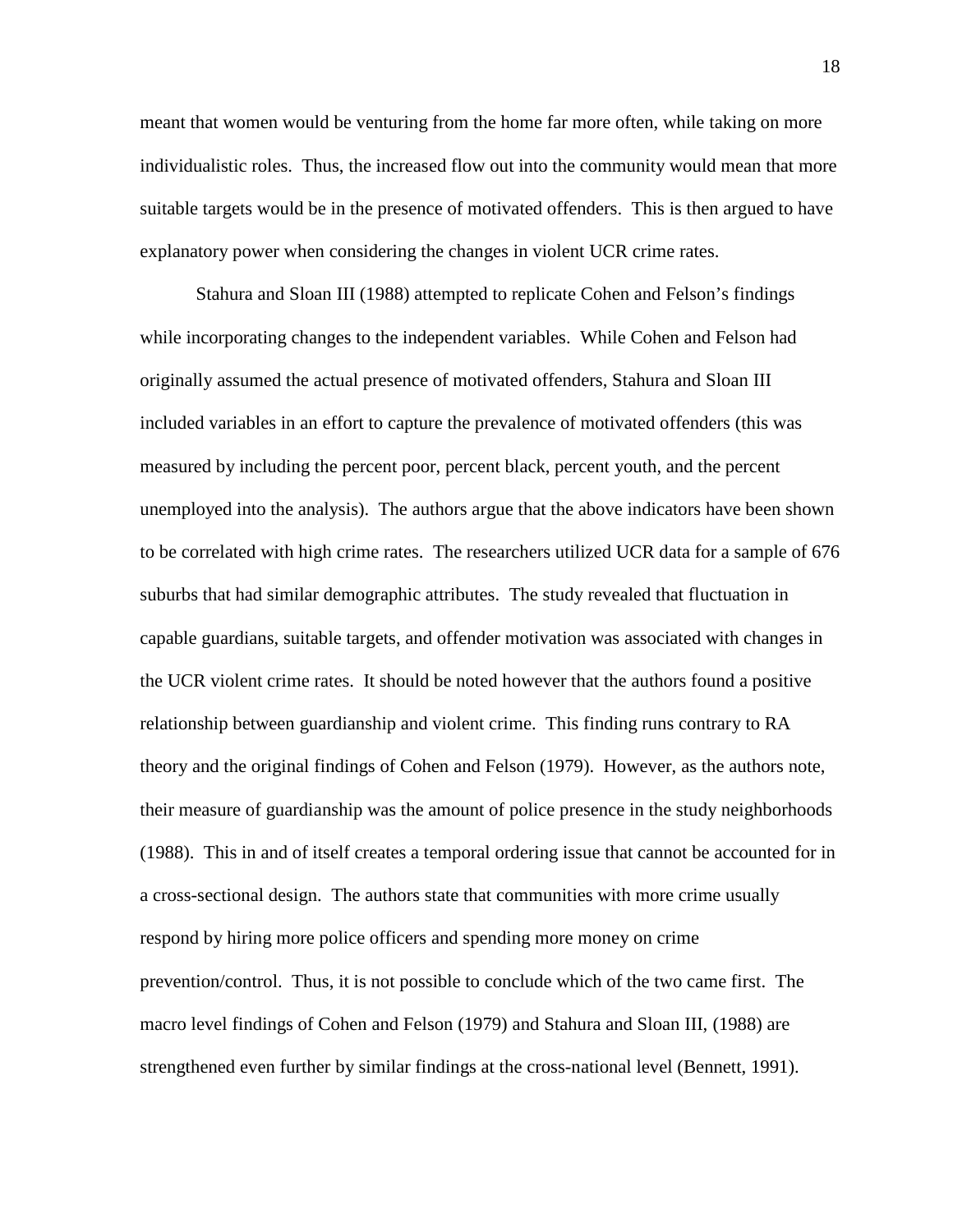It is important to note that individual level studies of RA theory are much more plentiful than the macro level analyses described above. Cohen and Felson (1979) state that the theory was designed to be tested at the individual level. The purpose of testing the theory in a broad context was to simply test its ability to explain crime through general crime rates. The idea is that if the theory is unable to predict changes in the overall crime rate, why would it be able to predict changes in individual risk levels for criminal victimization? Thus, the original authors simply wanted to test its validity before researchers moved on to test the theory at a more intricate level.

It has been shown throughout this section that RA theory possesses explanatory power in the realm of violent crime victimization. Studies have successfully predicted victimization risk for combined variables of violent victimization and even crime specific variables of victimization. It is also important to note that some studies have found differing effects for guardianship (e.g., police presence) and suitable target variables (e.g., drinking/using drugs) on the risk values for violent crime victimization (e.g., Spano & Nagy, 2005; Stahura & Sloan III, 1988). The majority consensus is that RA theory is able to account for variation in the risk for violent crime victimization as well as variation in aggregate violent crime rates, as indicated by Spano and Freilich's (2009) recent metaanalysis of RA theory studies.

#### *Routine Activities and Property Crime Victimization*

RA theory's ability to account for property crime victimization is perhaps the most important matter for the current study. One will see that the theoretical grounding is much clearer when considering property crime victimization as the dependent variable. An individual might have a nice home that houses expensive electronic equipment that is small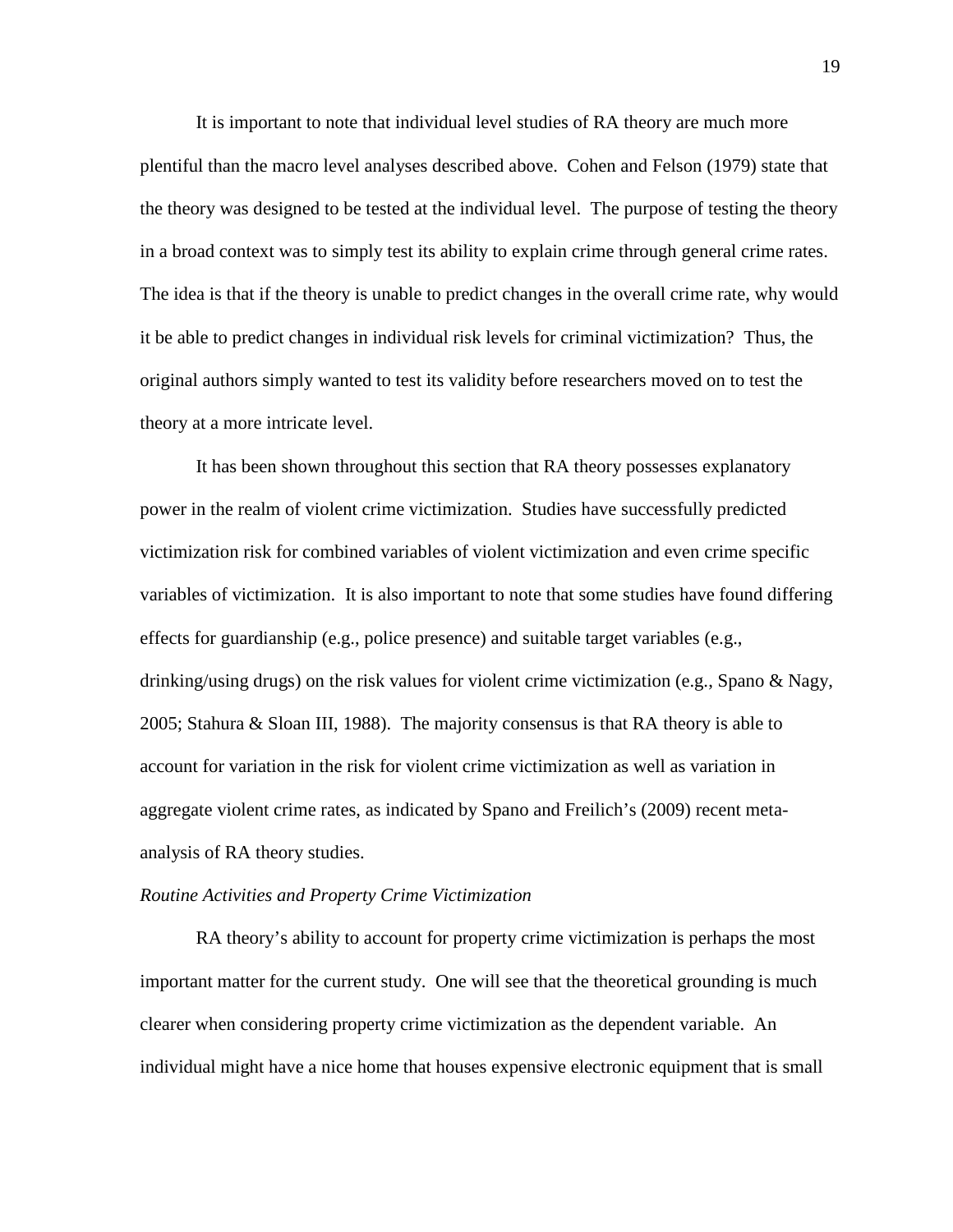and easy to handle. This same individual might work long hours and might not have any roommates or family members to share the home with. He/she might not be too concerned with the likelihood of becoming a victim of property crime, and in light of that, they might not have installed deadbolt locks or any alarm system in their home. It is arguable that the goods inside this individual's home are very suitable targets, as they are expensive and very easy to move around. The items are even more suitable considering the fact that the home is not occupied very often and it is not protected by any form of alarm system. Thus, the lack of capable guardians and presence of suitable targets need only a motivated offender for the completion of a criminal act. This is the theoretical ability of RA theory to explain the fluctuation in the risk for property crime victimization. However, how will RA theory fair at explaining property crime victimization in the academic literature?

 As noted earlier, scholars have attempted to explain the variation in different types of property crime victimization variables. Some researchers have identified one specific crime or a few different types of crime (such as burglary, breaking and entering, and larceny) and separated them out in their analyses (e.g., Kennedy & Forde, 1990; Tseloni et al., 2004). Researchers have also created a property crime index in which several different property crimes are included in one dependent variable (e.g., Massey et al., 1989; Miethe et al., 1987). Then either the frequency of victimizations is calculated for each individual respondent or household (e.g., Massey et al., 1989), or the property crimes are fused in one dichotomized dependent variable (e.g., Miethe et al., 1987). It is now easy to see that there are many ways to capture property crime victimization as the dependent variable.

 Perhaps two of the earliest RA studies that attempted to explain individual property crime victimization are those of Massey et al. (1989) and Miethe et al. (1987). Both studies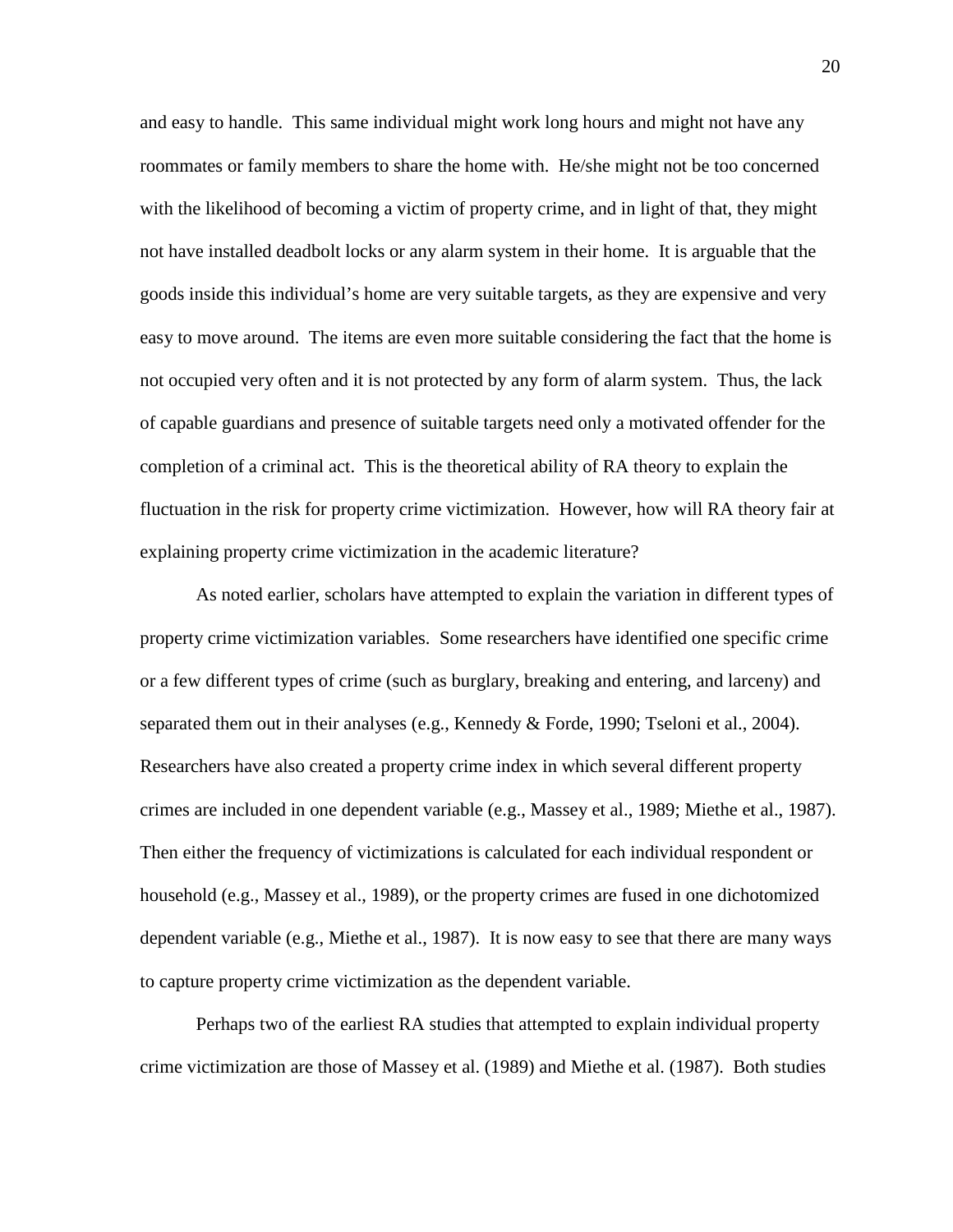include a property crime index, or several crimes to be included into the property crime definition. Miethe and his colleagues attempted to explain the dichotomous variable of property crime victimization (yes or no for burglary, household larceny, and motor vehicle theft) by analyzing survey data from thirteen major U.S. cities. One might recall this study from the above discussion of violent crime victimization. The authors found strong support for their RA theory variables of major daytime and nighttime activities (employment, school, entertainment). There was a statistically significant increase in property crime victimization when the respondent spent more time away from the home. It is important to note however that the authors found an increased likelihood for property crime victimization among married respondents and a lower risk for victimization among those with higher income. RA theory would suggest that married individuals would have a lower risk for property crime victimization due to the higher likelihood of having someone in the home. However, it is possible that couples work similar hours (e.g., 8 to 5) which would offset any benefit of guardianship. It is also possible that individuals with a higher income live in more affluent neighborhoods with a decreased prevalence of motivated offenders.

 In comparison to Miethe et al. (1987), Massey et al. (1989) constructed a property crime index that included the frequency of crimes against the home, such as a "break in of the residence," and or "vandalism" to the residence. Massey and his colleagues were only able to identify two RA theory variables that had the predicted effect on the risk for property crime victimization (housing type and neighborhood crime). Thus, the type of housing served as a measure of target suitability ("attractiveness") and the neighborhood crime served as a measure of motivated offenders. In contrast to the findings of other scholars (Kennedy & Forde, 1990; Miethe et al., 1987), the authors found that increased time away from the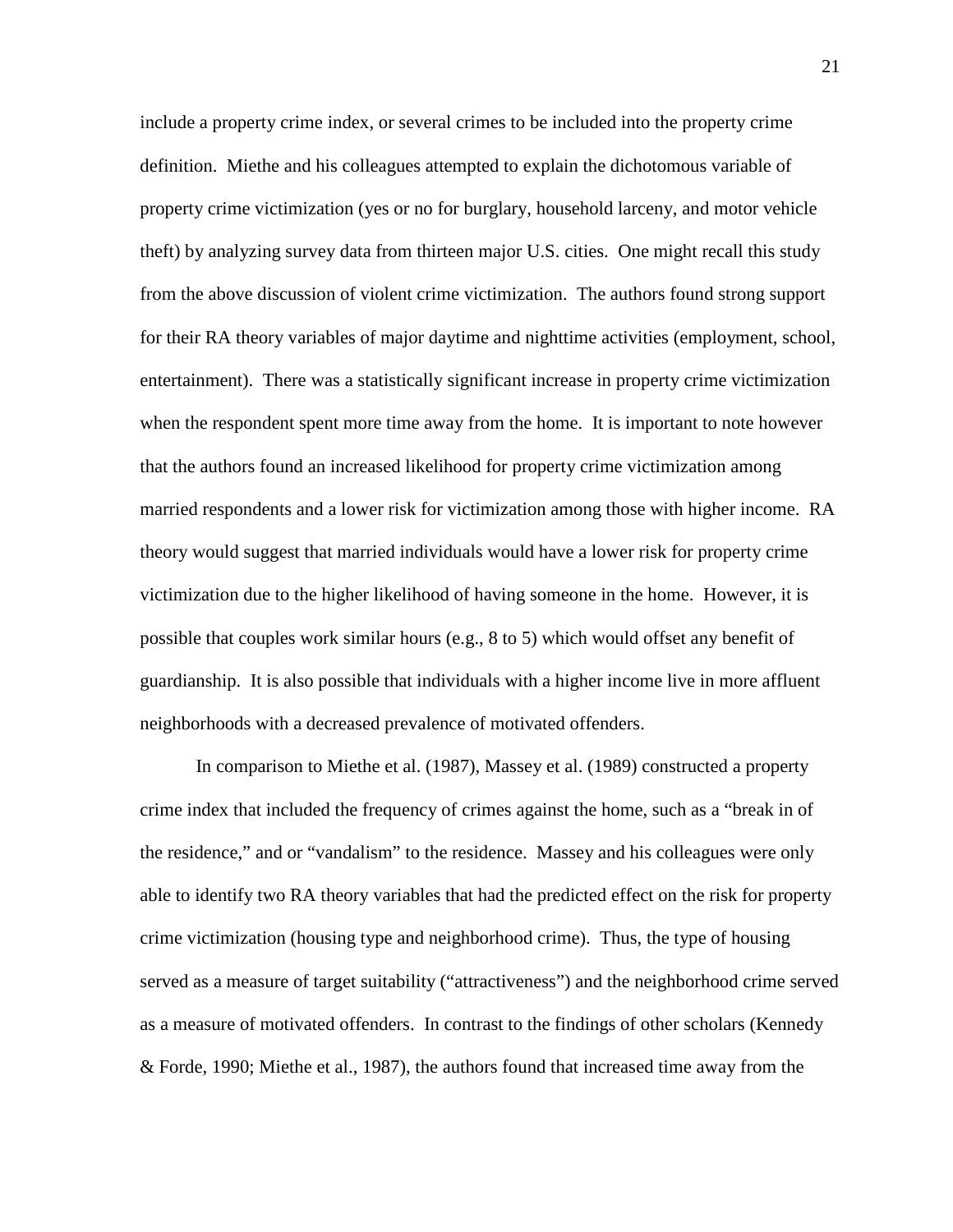home did not amount to an increase in the risk for property crime victimization. It is also important to note that the authors found increased levels of guardianship (security measures) to be associated with increases in property crime victimization. This finding is in direct opposition to the thesis behind RA theory and the findings of other RA theory studies (e.g., Mustaine & Tewksbury, 1998). The authors attribute this finding to an issue of temporal ordering. In other words, in a cross-sectional study it is not possible to identify if the security measures came before or after the victimization.

 Other scholars have focused on explaining the variation in a specific type of property crime victimization. Kennedy and Forde (1990) used Canadian survey data in order to test the ability of RA theory variables to predict the crimes of breaking and entering and vehicle theft. The findings associated with breaking and entering are more important in relation to the focus of this particular study. In contrast to the findings of Massey et al. (1989), the authors found that increased time away from the home was indeed associated with increases in the risk for property crime victimization (breaking and entering). It is also important to note that being married resulted in a statistically significant decrease in the risk for property crime victimization. This finding runs in contrast to the earlier finding of Miethe et al. (1987) that marriage had the reverse effect on the risk for property crime victimization.

 Mustaine and Tewksbury (1998) and Tseloni et al. (2004) also tested RA theory while looking at specific property crime dependent variables. Mustaine and Tewksbury (1998) conducted a survey of more than a thousand college students in order to predict the risk for major and minor larceny theft victimization ("major:  $>$  \$50; minor:  $<$  \$50", pg. 837). The authors found that increases in simple RA theory variables such as, frequently eats out, and leaves home often for studying, to be associated with increases in the risk for both major and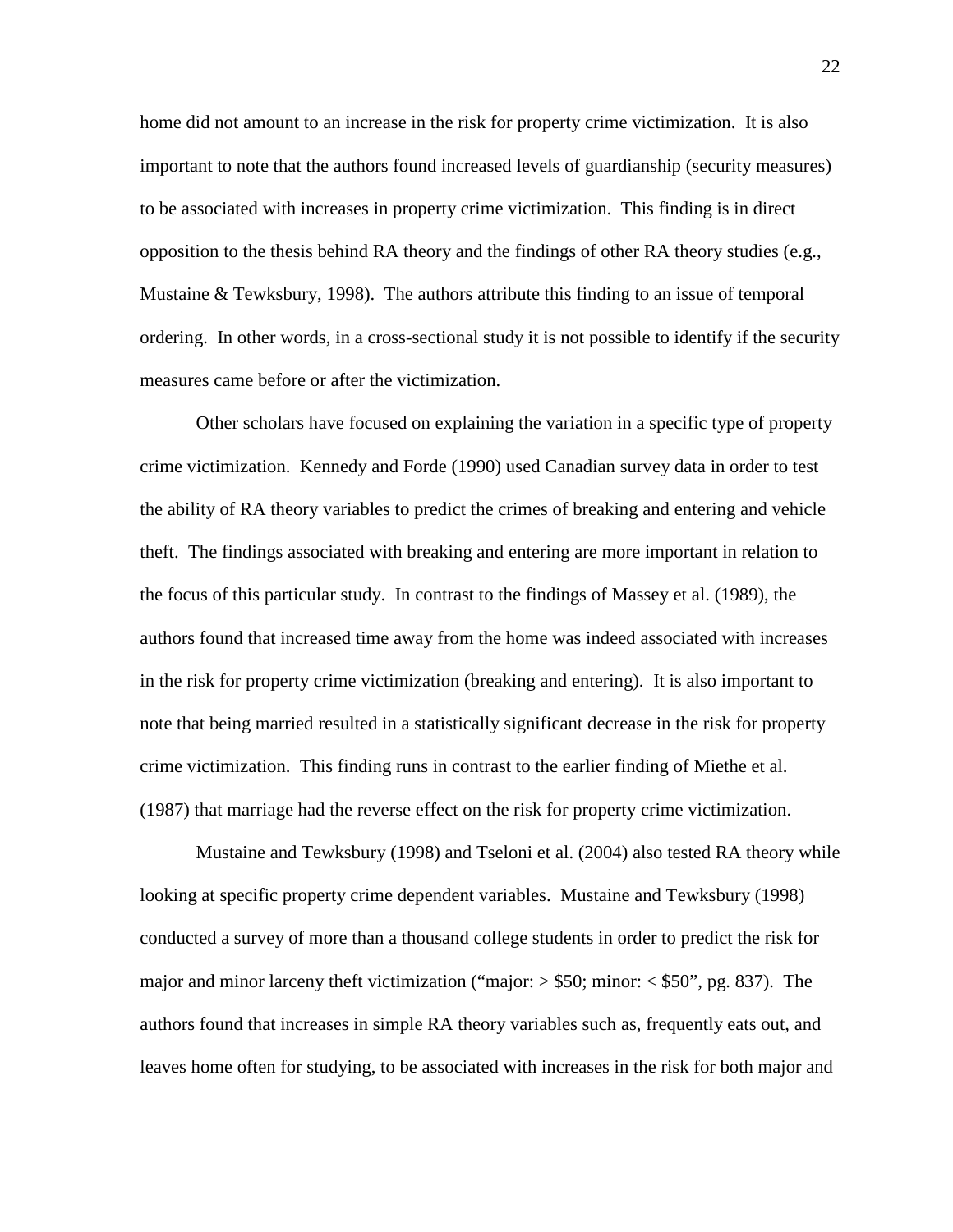minor larceny theft victimization. The idea remains that one leaves him/herself more vulnerable to property crime victimization when he/she is frequently out of the home or living space. In contrast to the finding of Massey et al. (1989), Mustaine and Tewksbury found that respondents that utilized security measures (installed locks and having a dog) were less likely to be victims of property crime. Again, the overall effect of guardianship is hard to grasp given the cross-sectional nature of these studies.

 Tseloni et al. (2004) were concerned with explaining the incidence of burglary and RA theories ability to explain the risk for this crime across international borders. This is similar to Bennett's (1991) international study of RA theory; however Bennett utilized data at the aggregate level. Tseloni and his colleagues found that urbanization (proximity to motivated offenders) and being a single parent were associated with increases in burglary victimization. These findings provide support for RA theory in the sense that urbanization will likely result in an increase of motivated offenders or higher levels of crime, and being a single parent indicates a lower likelihood for a capable guardian to be present within the home. Like Massey et al. (1987), the authors found prevention measures (increased guardianship) to be associated with increases in burglary victimization. The authors follow suit by providing an explanation of temporal ordering to account for the inverse finding.

 As with the discussion on RA theory and violent crime victimization, it is important to briefly describe the findings of macro level RA theory studies in the realm of property crime victimization. While using UCR data, both Cohen and Felson (1979) and Stahura and Sloan III (1988) found support for RA theory variables when explaining the fluctuation of property crime rates. As noted earlier however, Stahura and Sloan found guardianship to have the opposite effect on property crime victimization. This again has been explained by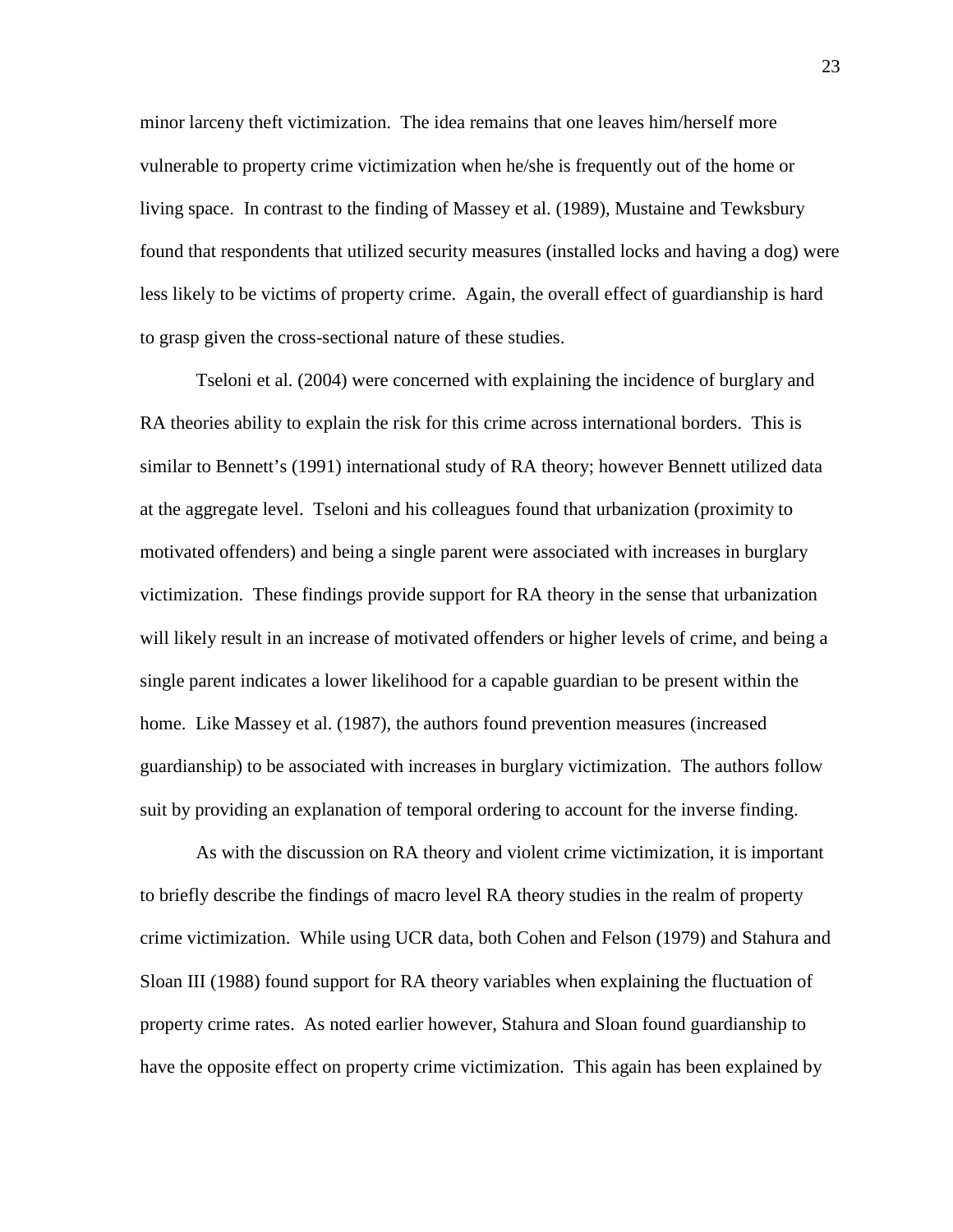the presence of temporal ordering issues in cross-sectional designs. Importantly, for providing the impetus for more intricate level studies on RA theory, these two early and major macro level studies provide general support for RA theory. It is also important to note that this support in macro level studies is strengthened further by the findings of Bennett's (1991) international study of crime rates in which guardianship measures were found to be strongly associated with the fluctuation in property crime rates in the predicted direction.

 It is important to consider how scholars have specifically measured the three main components of RA theory (capable guardianship, target suitability, motivated offenders), before concluding the literature review. As noted earlier, there are conceptual issues with target suitability and capable guardianship as they are theoretically very similar concepts (Bursik & Grasmick, 1993). Guardianship has been measured throughout the literature as the amount of time individuals spend away from the home (including where they are going and who they are hanging out with, if anyone), whether or not they are enrolled in neighborhood watch programs, all the way to the amount of police presence in the study areas (e.g., Mustaine & Tewksbury, 1998; Stahura & Sloan, III, 2001). Thus, guardianship tends to be accounted for through the observation of individuals' actions (e.g., human instead of nonhuman; Bursik & Grasmick, 1993).

Target suitability seems to be typically measured along the lines of the main premise of suitability defined by Cohen and Felson (1979) ("value, physical visibility, access, and inertia…" pg. 591). Scholars have attempted to measure these concepts by including indicators of income, employment, housing type, security/protective measures (e.g., alarm systems and extra locks), and even the number of cars the respondents have (e.g., Massey et al., 1989; Mustaine & Tewksbury, 1998; Spano et al., 2008). It is easy to see that target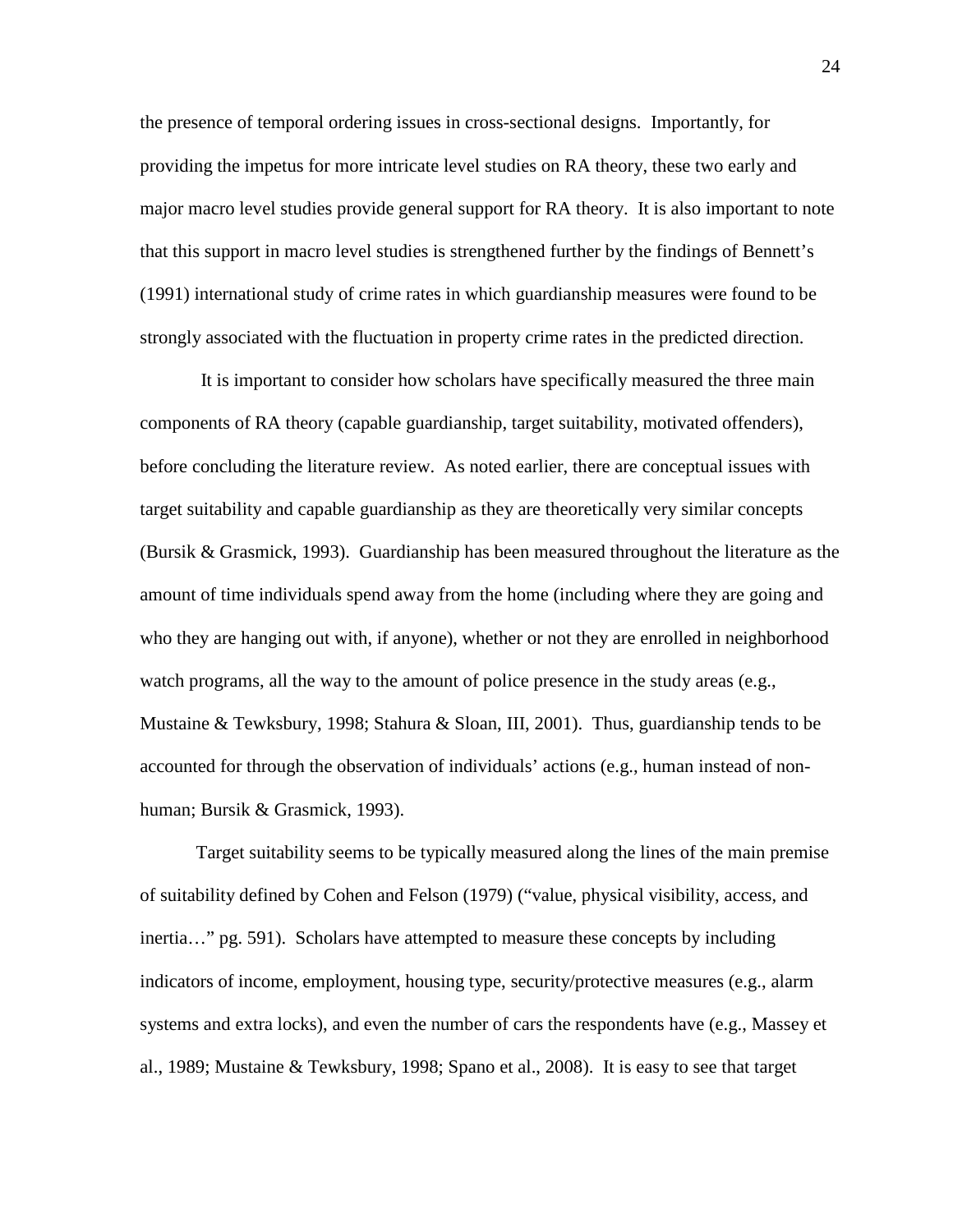suitability is a concept that is related to the non-human aspects of everyday life. In other words, suitability tends to be measured using tangible objects or indicators of tangible things instead of routine physical activities of respondents. The problem is that authors do not always indicate that protective measures are either indicators of guardianship or target suitability. Thus, as discussed earlier, it is important for researchers to distinguish between these two concepts within their studies. The explanation above provides reasoning for the argument that tangible security measures are indicators of target suitability (accessibility).

Motivation is also a difficult concept to measure. This concept was not even accounted for by the original authors of the theory (Cohen & Felson, 1979). However, future scholars attempted to include measures of motivated offenders in their studies. Examples of measures of this concept include the level of urbanization, percent poor, black, youth, and the percent unemployed (e.g., Stahura & Sloan III, 1988; Tseloni et al., 2004). The difficulty with measuring this concept is the fact that all of these measures are "proxy" measures for the prevalence of motivated offenders in a given area. Thus, it is not possible to get an exact number of motivated offenders in a given area. However, these measures do provide an idea of the amount of motivation in a specified locale.

Overall, the various studies of RA theory and its ability to account for the variation in property crime victimization have shown support for the theory. All three components of RA theory (lack of capable guardian, suitable target, and motivated offender) have been found to be directly related to the likelihood for property and violent crime victimization. The recent meta-analysis of Spano and Freilich (2009) confirm that the majority of all RA theory studies successfully predict property and violent crime in the expected directions. However, it is apparent that the various studies have used different techniques for capturing victimization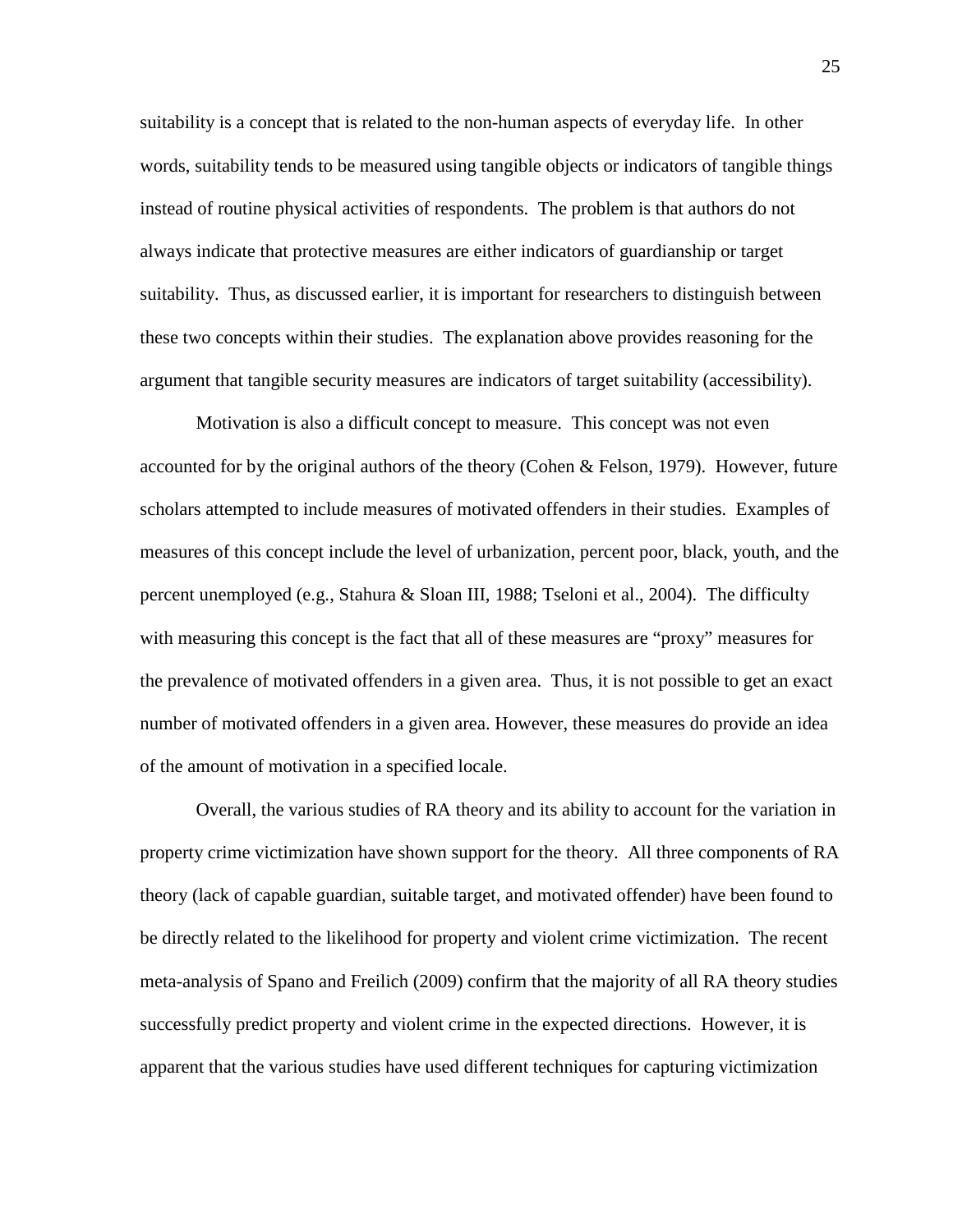and measuring each of the three components of RA theory. The major issue at hand is the blatant lack of RA theory studies that have focused attention on rural samples. As noted earlier, only one study is reported to have used a rural sample (2009). The lone rural study was conducted with a sample of rural adolescents which creates a problem when trying to generalize the findings to other studies of urban and even national probability studies of adults (Spano & Nagy, 2005). There also seems to be a lack of recent RA theory studies in the realm of property crime victimization. Spano and Freilich (2009) indicate that 29 of the 33 studies between 1995 and 2005 utilized data that were collected in the 1990's. Thus, these important issues provide the impetus for the current study, which will use 2009 data from a rural sample of adults in order to test RA theories ability to explain the risk for property crime victimization.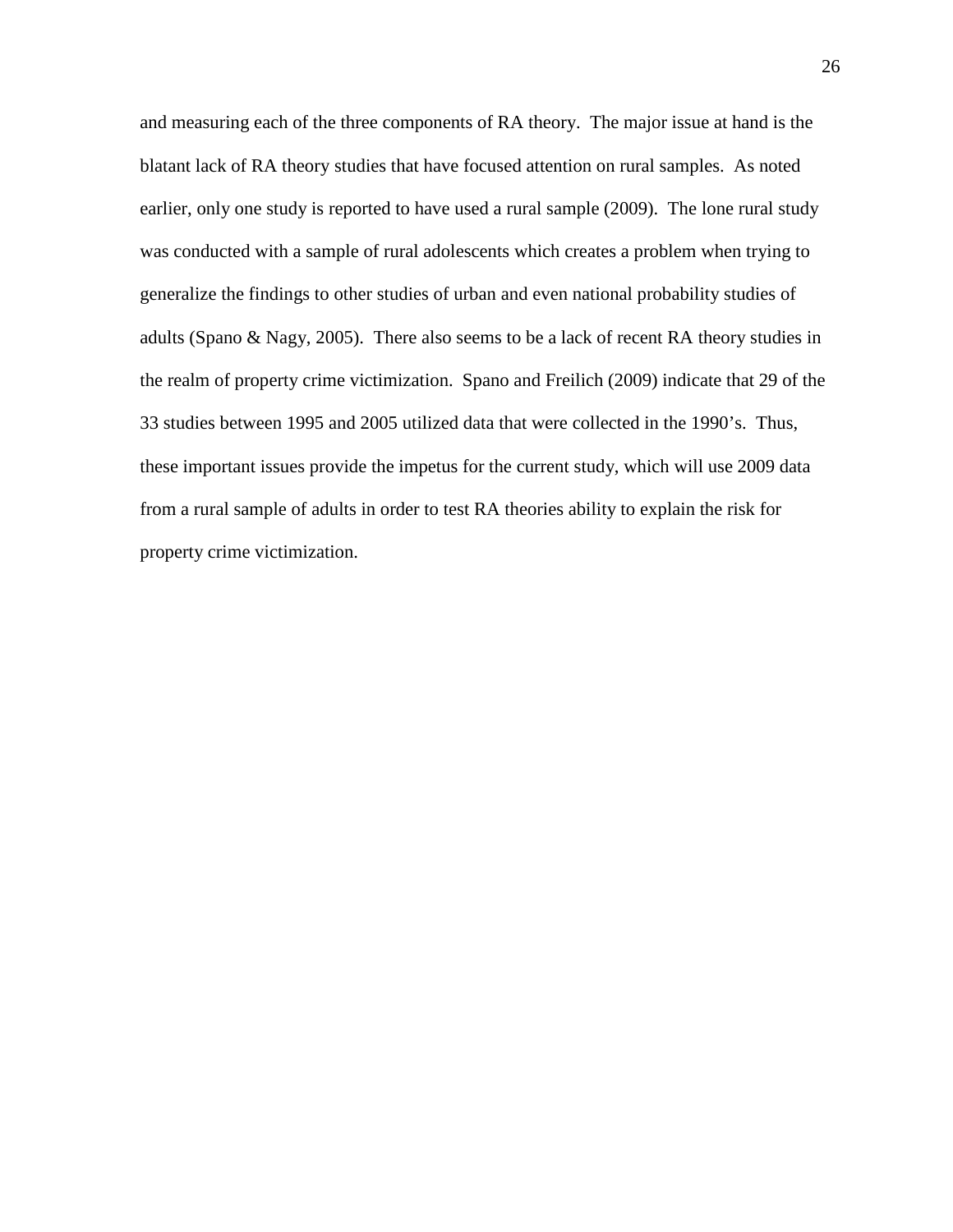#### CHAPTER 3

#### METHODOLOGY

The current study utilized a secondary data analysis of a 2009 telephone survey of more than 1,000 adults living in thirty-six rural counties across the United States. At least twenty-five households were randomly selected from each of the thirty-six randomly selected rural counties. Failed completions were mediated by the random selection of other households in order to fulfill the goal of twenty-five households or more for each county and a total of more than 1,000 completed surveys. This moves to ensure that a representative sample is obtained. Data were collected between July and September of 2009 by the University of Illinois Survey Research Center. Callers asked for the youngest male household member (at least 18) and then asked for the youngest female household member (at least 18) if it was not possible to speak with a male of at least 18 years of age. This technique ensures that there is variability in the demographics of survey respondents. The survey response rate was approximately twenty-five percent (for those answering the phone), and the survey included items related to perceptions of fear, neighborhood cohesion, protective measures, as well as the routine activities of individuals. For ease of analysis, only full survey completions were included in the current analysis (resulting in 1,097 cases). *Dependent Variable* 

As noted above, the purpose of this study is to test RA theory's ability to explain the variation in the risk for property crime victimization in a rural setting. The survey included dichotomous questions of whether or not respondents had been the victim of specific crimes in the past 12 months. The two variables related to property crime victimization were burglary and larceny victimization. Burglary victimization (dichotomized as  $1 = no$ ,  $2 = yes$ )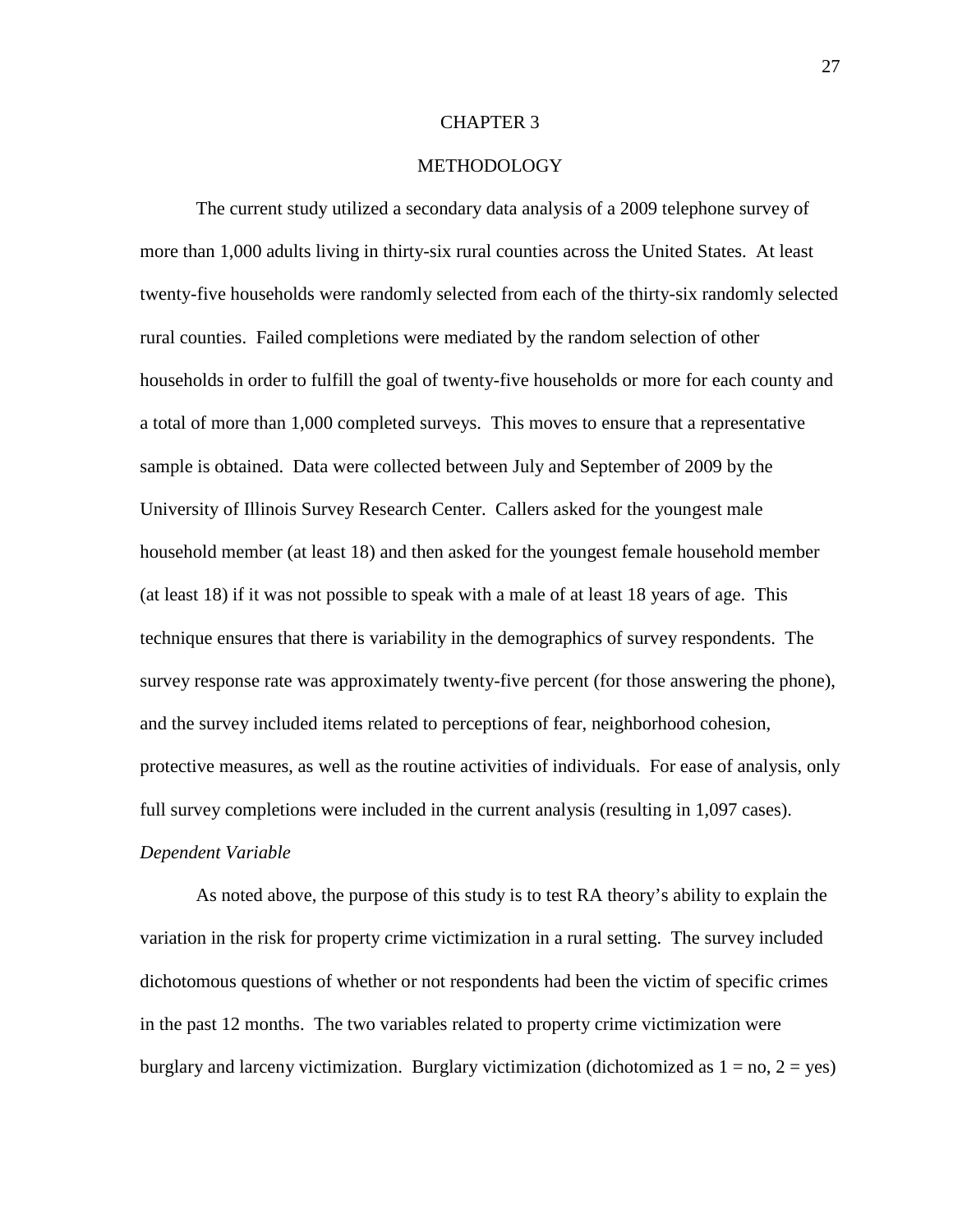is the dependent variable used in the current study. It would perhaps be beneficial to include both variables of burglary and larceny in order to measure the individual effects of RA theory on these specific types of crime, as has been the case for more recent studies of RA theory and property crime (e.g., Kennedy & Forde, 1990; Mustaine & Tewksbury, 1998). However, the protective measures included in this study, revolve around the resident's home. Since larceny is a crime that can occur anywhere inside and outside of the home, it would be difficult to make any grounded inferences about the independent variables' effects on larceny.

#### *Independent Variables*

The independent variables included in the logistic regression are described in Table 1 below. **Guardianship** was accounted for by capturing the overall amount of time an individual spends away from their home, the number of adults residing in the respondent's home, and whether or not the respondent was involved in some form of neighborhood watch at the time of the study. In order to account for the amount of activity that occurs away from the respondents' residence, several routine activity measures were adopted from Mustaine and Tewksbury's (1998) study of college students. The authors were able to find that specific activities away from the respondents' residence were correlated with higher risks for property crime victimization. Other scholars have also used similar measures of routine activities to account for an individual's activity outside of the home (e.g., Kennedy & Forde, 1990).

In the current study, the data included information on how many days a week on average (0 to 7) respondents went out to eat, walk/jog, at night for entertainment, shopping, gym, bar or club, spent time away from home during the day, and spent time away from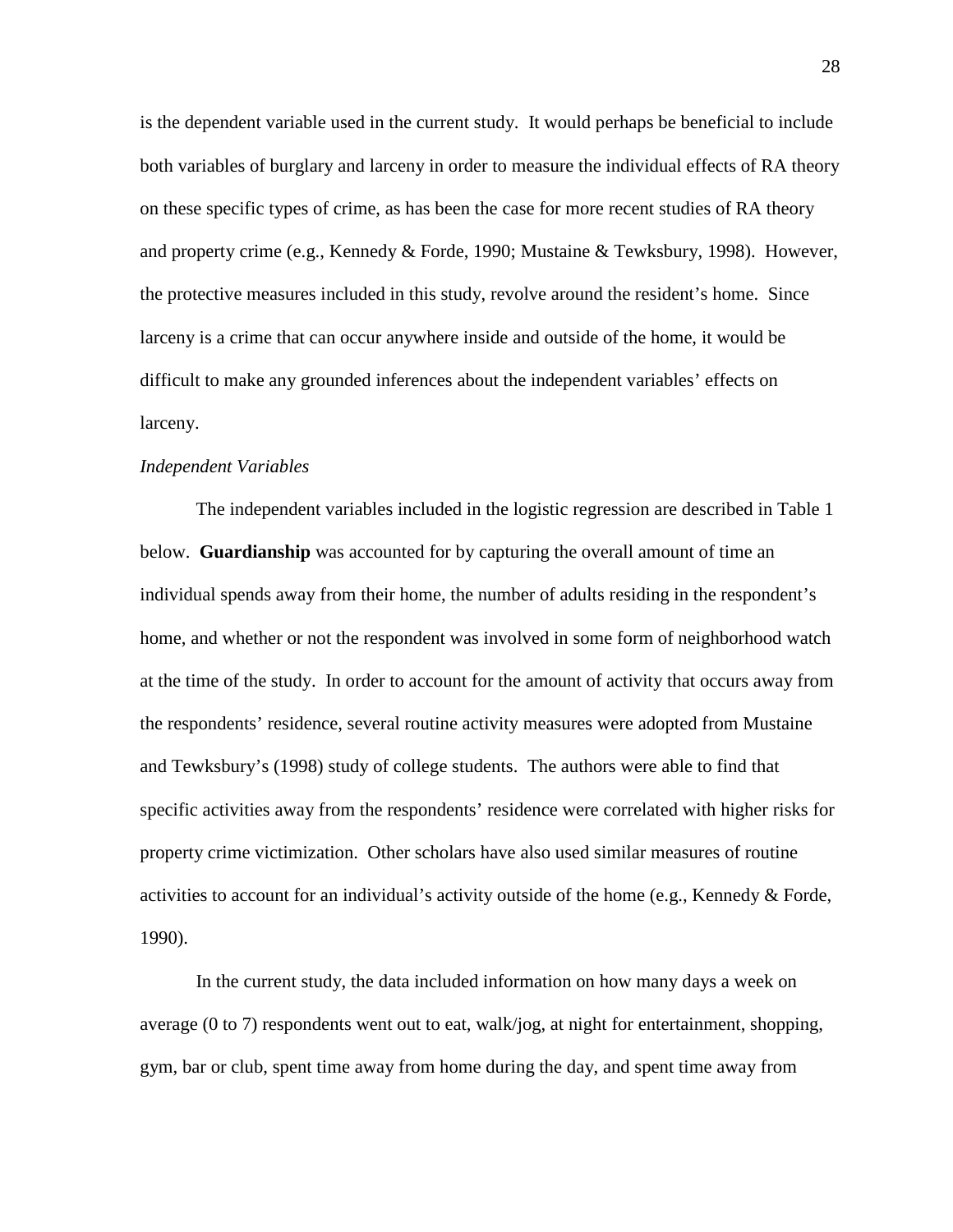home at night. Each of these variables was then summed into one "timeaway" scale for each respondent. Respondents spending more time away from their home (scoring higher on the timeaway scale) should have an increased risk for property crime victimization.

Table 1

| Variable Descriptions |
|-----------------------|
|-----------------------|

| <b>Variables</b>             | <b>Description</b>                                                                                                                                        |
|------------------------------|-----------------------------------------------------------------------------------------------------------------------------------------------------------|
| Guardianship                 |                                                                                                                                                           |
| Timeaway                     | Summation scale of the number of days a week on average a<br>respondent spends away from the home, and doing various activities<br>outside of the home.   |
| Number of Adults             | Number of adults residing in the respondents' household.                                                                                                  |
| Neighborhood Watch           | Has respondent made agreements with neighbors to watch out for<br>each other's safety, or participate in a neighborhood watch? $(1 = no,$<br>$2 = yes$ ). |
| <b>Protective Measures</b>   |                                                                                                                                                           |
| Alarm System                 | Installed alarm system? $(1 = no, 2 = yes)$ .                                                                                                             |
| <b>Installed Extra Locks</b> | Installed extra locks? $(1 = no, 2 = yes)$ .                                                                                                              |
| Locks Home                   | Routinely lock home? $(1 = no, 2 = yes)$ .                                                                                                                |
| <b>Guard Dog</b>             | Dog for protection purposes? $(1=no, 2 = yes)$ .                                                                                                          |
| Outside/Auto Lighting        | Installed outside and/or automatic lighting? $(1=no, 2=yes)$ .                                                                                            |
| <b>Motivation</b>            |                                                                                                                                                           |
| Percent in Poverty           | Percent of residents in poverty for each respondent's respective<br>county.                                                                               |
| <b>Controls</b>              |                                                                                                                                                           |
| <b>Sex</b>                   | $(1 = \text{female}, 2 = \text{male}).$                                                                                                                   |
| Race                         | $(1 = \text{white}, 2 = \text{minority}).$                                                                                                                |
| <b>Marital Status</b>        | $(1 = no, 2 = yes).$                                                                                                                                      |
| Employment                   | Full-time? $(1 = no, 2 = yes)$ .                                                                                                                          |
| Age                          | Age in 2009, whole number.                                                                                                                                |

 **Target suitability** is a rather difficult concept to measure. As stated earlier, there are conceptual issues between target suitability and capable guardianship. One might recall that the definition of target suitability is concerned with the ease in which a criminal act can be completed against a target (Cohen & Felson, 1979). Thus, in this particular study target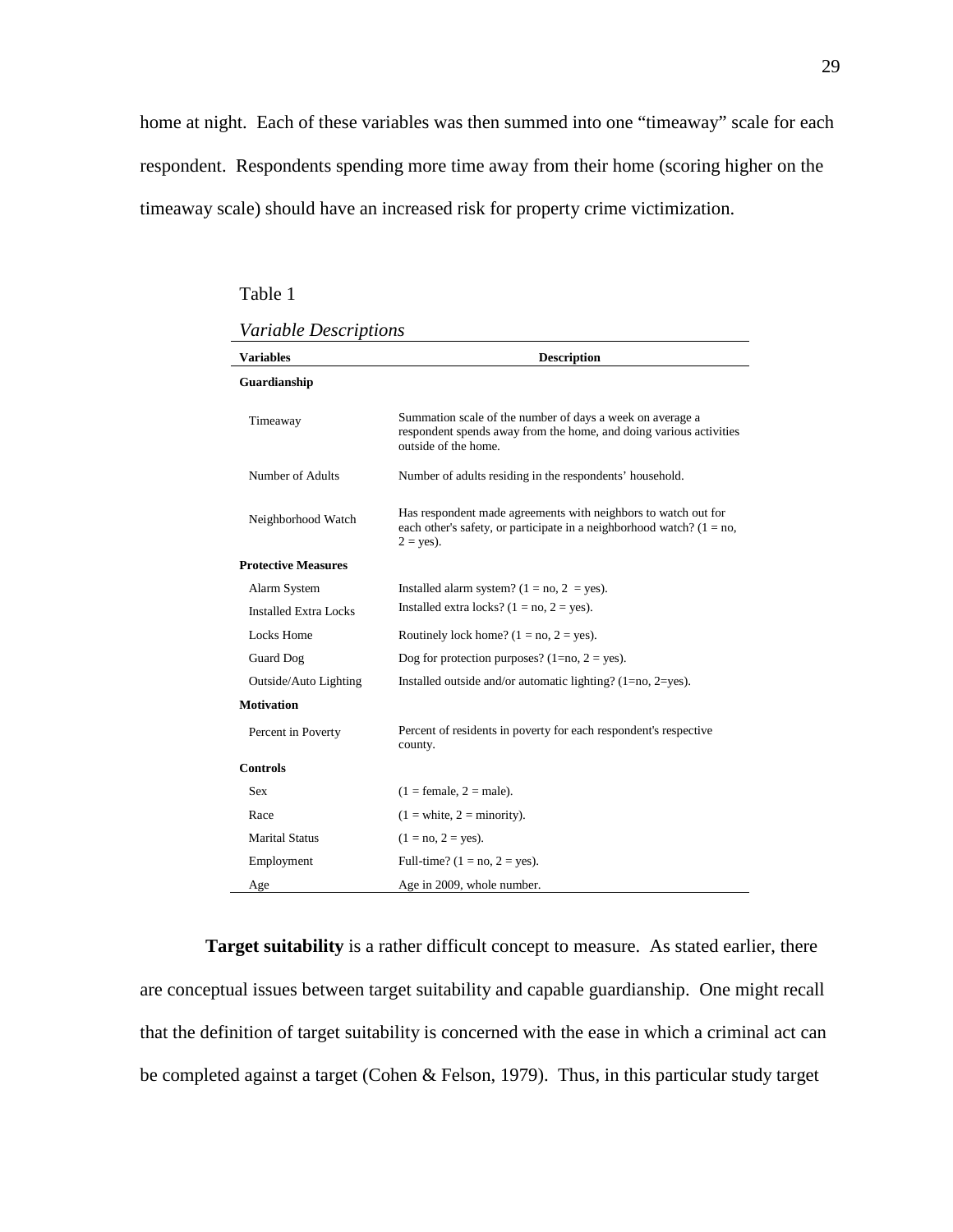suitability was measured in regards to the protective measures listed in Table 1. These measures include installing an alarm system, extra locks, routinely locking one's home, having a guard dog, and having installed outside and/or automatic lighting. The idea is that all of these measures directly relate to the accessibility component of Cohen and Felson's definition of a suitable target. However, it should be noted that when it was attempted to combine the five suitability measures into one suitability scale, the Cronbach's alpha was below 0.60. Thus, the items were separated in the analysis to pinpoint which item might be having the most effect. It would have also been possible to include an annual income variable as another indicator of target suitability. However, the literature shows that burglars tend to target homes that are in close proximity to where they live (e.g., Bernasco  $\&$ Nieuwbeerta, 2005; Tseloni et al., 2004). Considering that higher crime rates are prevalent in low-income neighborhoods, it is unlikely that income would serve as an adequate indicator of target suitability due to the separation of neighborhoods (2004).

**Motivation** is perhaps the most difficult concept to measure when testing RA theory. As stated earlier, several scholars have simply assumed the presence of motivated offenders and thus, failed to include any measure of motivated offenders in their studies (e.g., Cohen  $\&$ Felson, 1979). In the current study, the presence of motivated offenders was measured through one proxy variable, which is the percent of residents in poverty (based on 2000 Census) within each rural county included in the study. Thus, the poverty percentage for each respondent's county has been attached to their case within the data file. Although this measure provides an indication of the amount of poverty within the respondent's entire county, it does little to explain the situation specific to each respondent's neighborhood. This is a noted weakness in this particular measure of motivation. Another limitation is the fact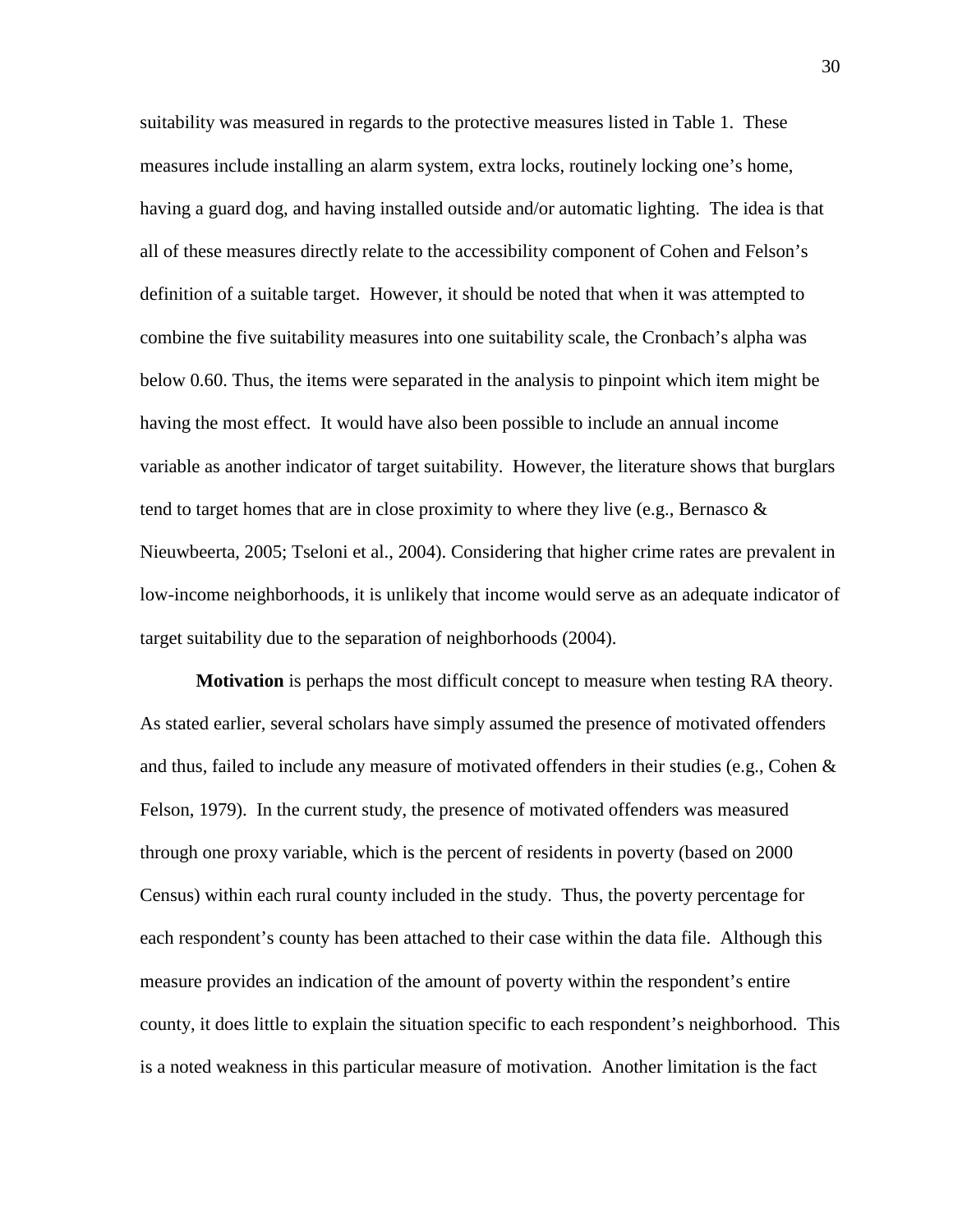that this variable is based on poverty levels in the year 2000. However, it is unlikely that drastic changes in counties' economic situations would occur over a nine year span, as this would be a rather short period for large economic shifts. It should also be noted that several concentrated disadvantage variables (percent in poverty, unemployed, no high school diploma, etc.) failed to coalesce into a single scale (the Cronbach's alpha was below 0.60). Therefore, the percent in poverty is thought to provide an overall picture of economic disadvantage within each respondent's county. It is thought that increases in poverty would likely result in increases in motivation and thus, increases in the likelihood for burglary victimization.

**Demographic/control** variables were included in the analysis as age, race (dichotomized as white = 1 or minority = 2), sex (female = 1, male = 2), marital status (dichotomized no = 1, yes = 2), as well as employment (dichotomized as full-time, no = 1 and  $2 = yes$ ). All of these variables have been found to have varied effects on violent and property crime victimization in RA theory studies (e.g., Cass, 2007; Mustaine & Tewksbury, 1998).

#### *Data Analysis/Hypotheses*

Due to the dichotomous nature of the dependent variable (burglary victimization), the current study used logistic regression analysis. This technique allows the researcher to identify the effects that the RA theory and control variables are having on the respondents' personal risk for property crime victimization. The study includes the following hypotheses:

*H1: Increased levels of guardianship will result in a decrease in the likelihood for burglary victimization.* 

*H2: Decreased levels of target suitability will result in a decrease in the likelihood*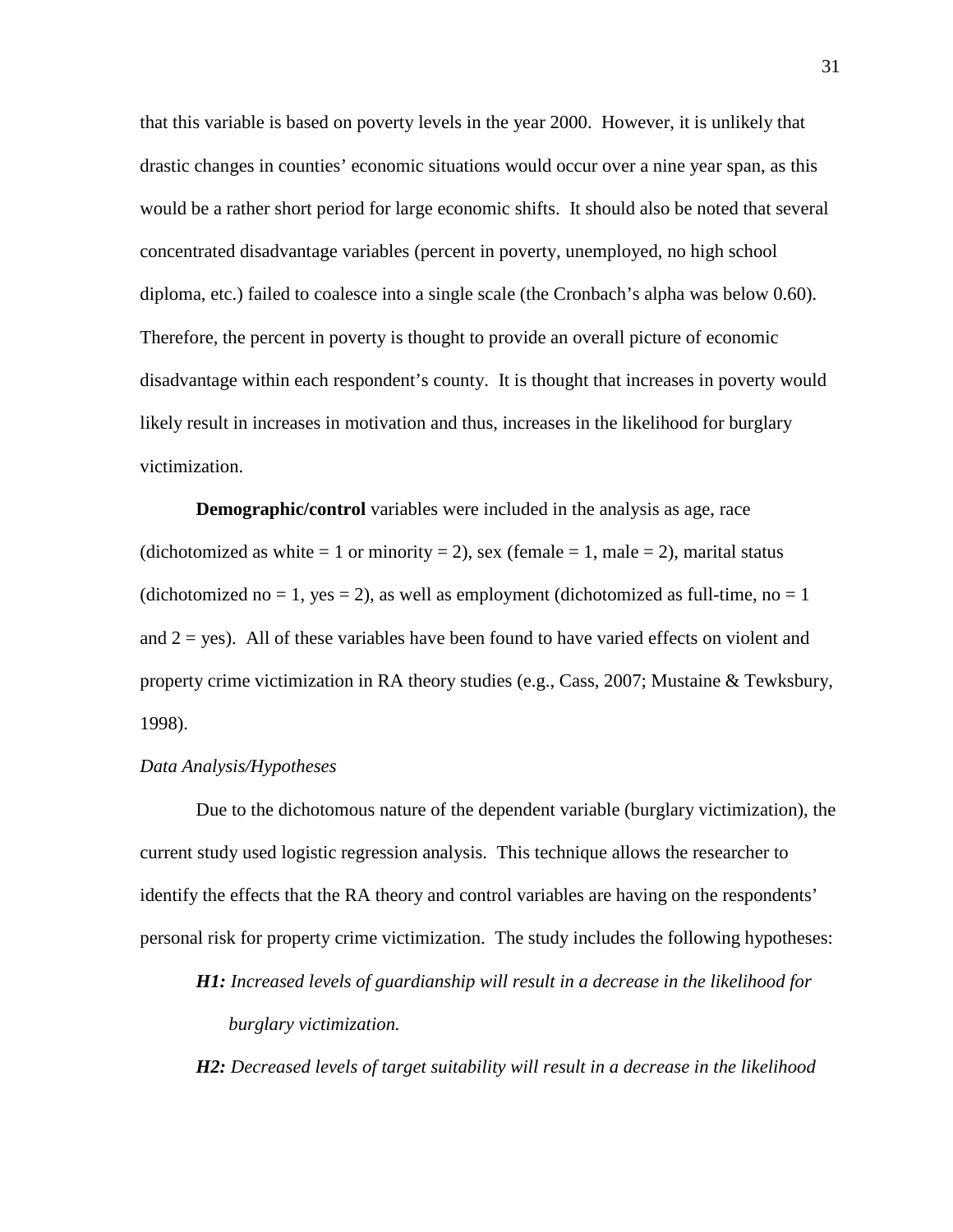*for burglary victimization.* 

*H3: An increased prevalence of motivated offenders will result in an increased likelihood for burglary victimization.* 

#### *Methodological Limitations*

The main limitation associated with the current study is the fact that the design is cross-sectional. This is an issue that seems to be all too common in the RA theory literature. The cross-sectional design makes it difficult to make inferences about the protective variables as they relate to guardianship (neighborhood watch) and target suitability (alarm, extra locks, routinely locks home, has a guard dog, and installed outside and/or automatic lighting). However, in the current study, guardianship is also measured in terms of the amount of time an individual spends away from their home (timeaway scale). Thus, this second measure of guardianship provides a fail-safe that allows the researcher the ability to capture a true measure of guardianship for the respondents (e.g., temporal ordering is less of an issue). The survey questions are also asked in the context of the past 12 months. The fact that respondents are being asked about protective measures and victimization in this short time frame prevents issues related to respondents referencing crimes well in the past and then reporting protective measures years later.

 Another noted limitation is the current study's measure of motivated offenders. The percent in poverty is based on the 2000 census, while the current study is based on a 2009 survey. However, as stated earlier, it is unlikely that any major socio-economic changes occurred among the counties over a nine year span. Also, although the measure does provide an overall view of the poverty situation in an entire county, it does not provide valuable insight into the socio-economic situation surrounding the respondent's home and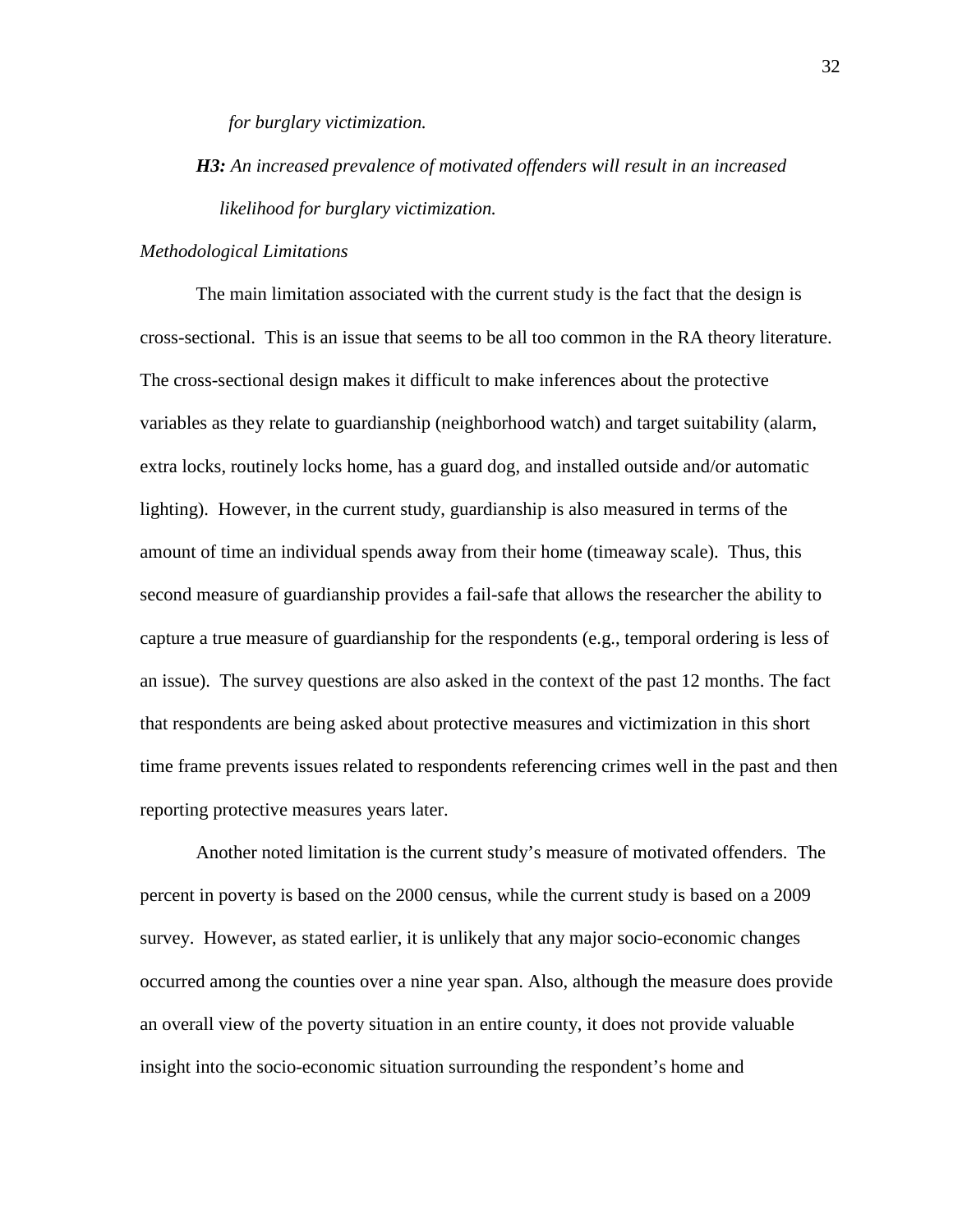neighborhood. However, as stated above, the presence of motivated offenders was originally assumed, and thus not measured, by Cohen and Felson (1979) and has not been included as a measure in other RA theory studies that focused on individual victimization (e.g., Kennedy  $\&$ Forde, 1990; Tewksbury & Mustaine, 2001). It is arguable that RA theory does not need a specific measure of the amount of motivated offenders in a given area. The idea is that a person can put them self into a situation in which all three components of RA theory converge in time and space. Although an increase in motivated offenders might make it more likely for an offender to stumble across a target, that target must be a suitable target and there must also be a lack of capable guardians. However, the 2009 survey and the 2000 census also represent two different levels of data. Thus, inferences are being made between county level characteristics and the characteristics of individual respondents. This is another noted weakness in the current study.

 It should also be noted that an overwhelming majority of the sample indicated that they were not victims of burglary. The analysis showed that only two of the sixty-four predicted burglaries were correctly classified; thus, indicating that there is not a lot of variation in the dependent variable. However, an ROC curve analysis indicated that the model is doing at least an average job of explaining the variation in the dependent variable (0.754 was the amount of variation under the curve).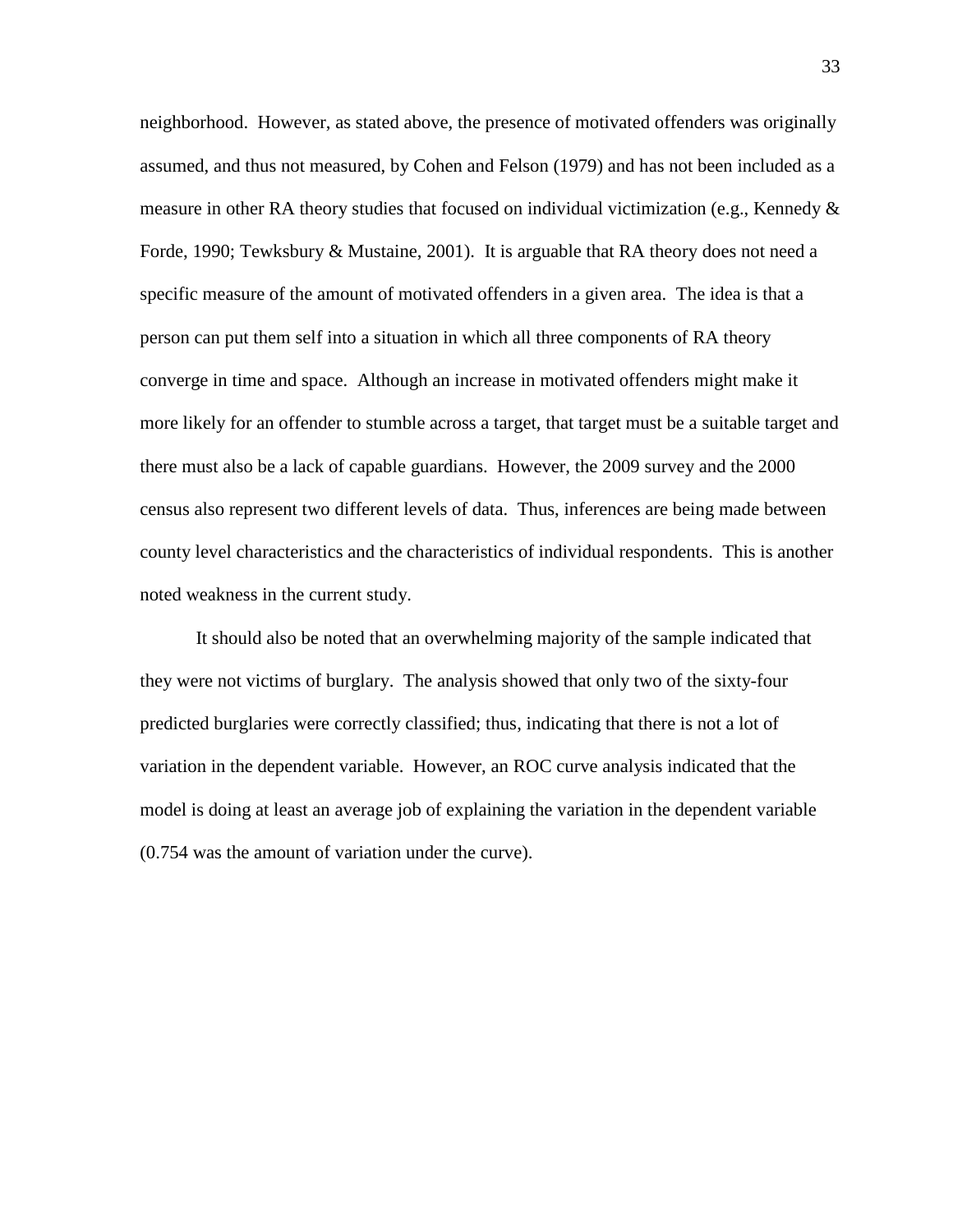#### CHAPTER 4

#### FINDINGS

Before one is to delve into the various findings of the current study, it is first important to explore the dynamics of the data set. Table 2 below, shows each variable that was included in the logistic regression and the percent of respondents who answered positively to each relevant item, as well as the mean response for each item. It is interesting to note the fact that the majority of this rural sample is female (61.60% female, 38.40% male). As Table 2 shows, the majority of the sample is white (83.90% white; 16.10% minority), around the age of fifty five (mean age is 55.68) and married (60.20%). Surprisingly, only thirty-one percent of the sample is employed full-time. It is important to note however, that the employment variable does not account for full-time students, or individuals who might be working multiple part-time jobs. Thus, it was up to the respondent to convey that they work two or more part-time jobs, which might have placed them into the full-time employment category. It is also interesting to note that the majority of households had at least two occupying adults (mean for number of adults is 1.91). The average percentage of residents in poverty for all of the rural counties included in the study was approximately eighteen percent.

It is then interesting to consider the routine activity variables that are ultimately included in the logistic regression analysis. The majority of respondents (62.60%) had asked their neighbors to look out for their safety, or indicated that they participated in a neighborhood watch program. A small minority of the sample indicated that they had installed a home alarm system (10.90 percent), while approximately 27.60 percent had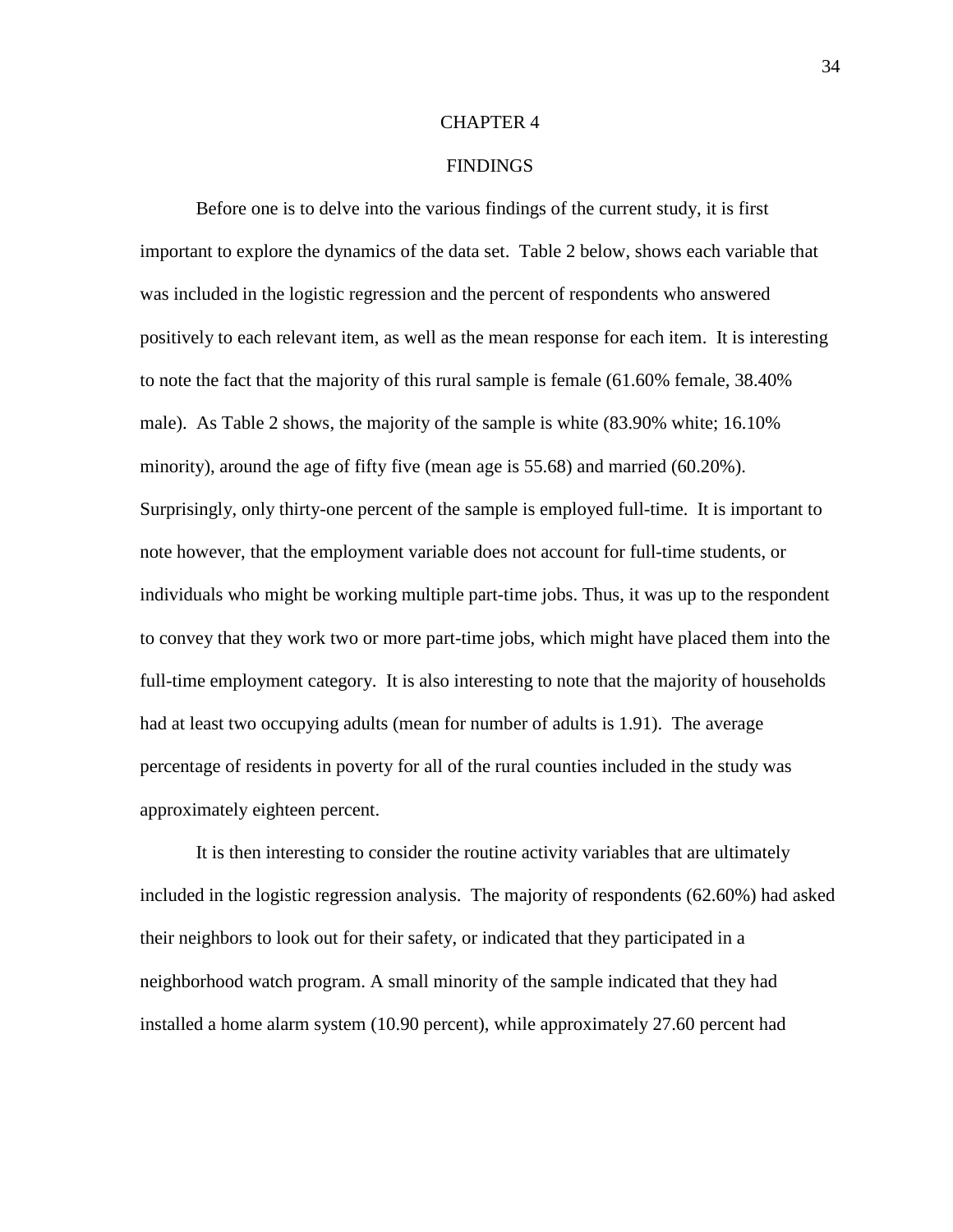| <b>Descriptive Statistics</b> |         |       |  |  |  |  |
|-------------------------------|---------|-------|--|--|--|--|
| <b>Variables</b>              | Percent | Mean  |  |  |  |  |
| <b>Burglary Victimization</b> | 6.3     | 1.06  |  |  |  |  |
| Guardianship                  |         |       |  |  |  |  |
| Timeaway                      |         | 12.85 |  |  |  |  |
| Number of Adults              |         | 1.91  |  |  |  |  |
| Neighborhood Watch            | 62.60   | 1.63  |  |  |  |  |
| <b>Protective Measures</b>    |         |       |  |  |  |  |
| Alarm System                  | 10.90   | 1.11  |  |  |  |  |
| <b>Installed Extra Locks</b>  | 27.60   | 1.28  |  |  |  |  |
| Locks Home                    | 77.30   | 1.77  |  |  |  |  |
| <b>Guard Dog</b>              | 32.70   | 1.33  |  |  |  |  |
| Outside/Auto Lighting         | 47.00   | 1.47  |  |  |  |  |
| <b>Motivation</b>             |         |       |  |  |  |  |
| Percent in Poverty            |         | 0.18  |  |  |  |  |
| <b>Controls</b>               |         |       |  |  |  |  |
| <b>Sex</b>                    |         | 1.38  |  |  |  |  |
| Male                          | 38.40   |       |  |  |  |  |
| Female                        | 61.60   |       |  |  |  |  |
| Race                          |         | 1.16  |  |  |  |  |
| White                         | 83.90   |       |  |  |  |  |
| Minority                      | 16.10   |       |  |  |  |  |
| Married                       | 60.20   | 1.60  |  |  |  |  |
| Employment                    | 31.20   | 1.31  |  |  |  |  |
| Age                           |         | 55.68 |  |  |  |  |

Table 2

\*Missing responses range from 0 to 52 among the variables

a guard dog and 47.00 percent had outside and/or automatic lighting. It is then interesting to consider that a very small minority of the sample were actually victims of burglary (6.3 percent).

 Before proceeding to the various findings, it is important to note that all of the variables included in the logistic regression were checked for multicolleniarity and that no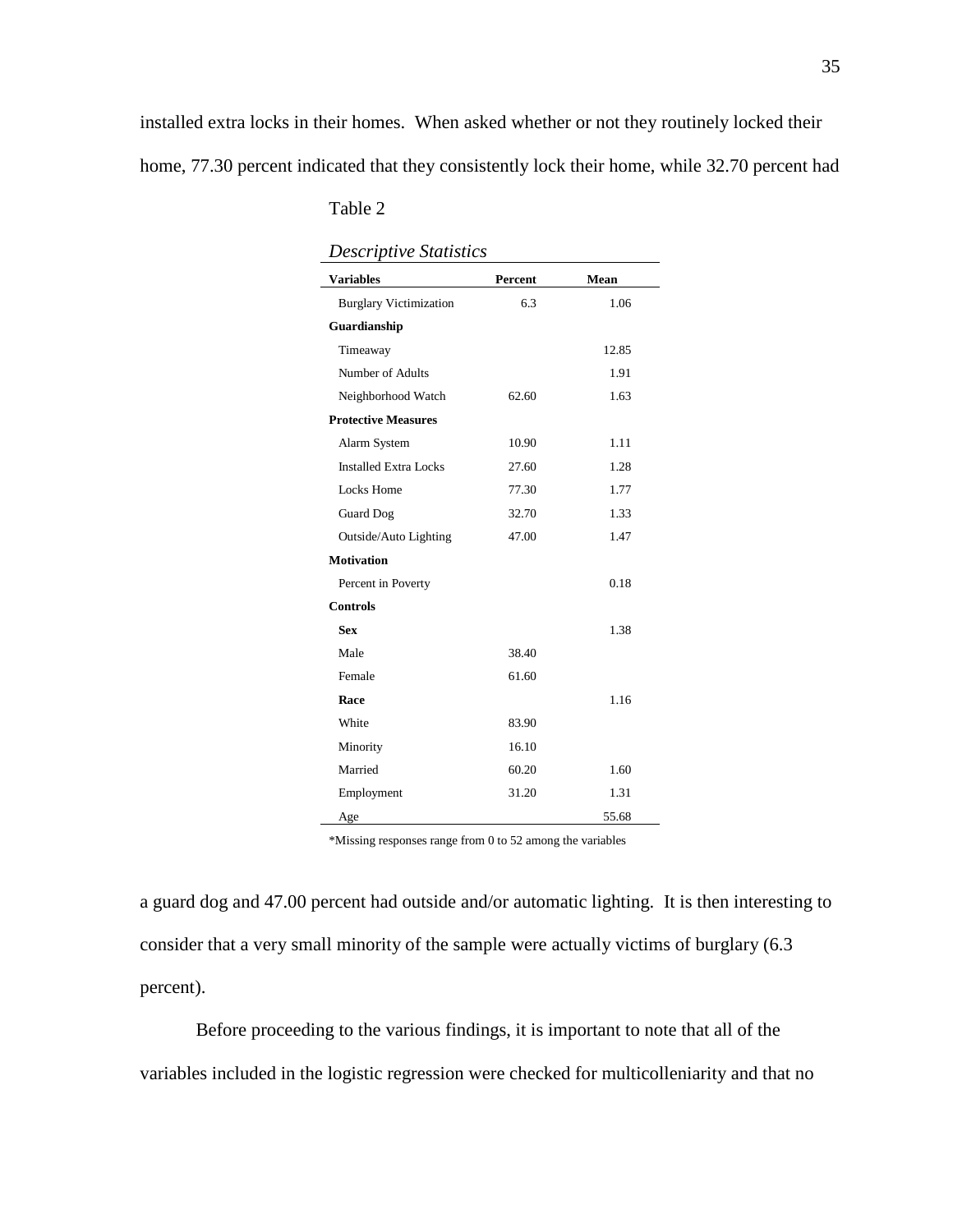issues were found. Table 3 below, shows the results for the first three models of the logistic regression. The analysis in model 1 includes the three guardianship variables (timeaway, number of adults in the household, and neighborhood watch), and five suitability measures (protective measures), and their effect on the likelihood for burglary victimization. Model 1 reveals that all three of the guardianship measures failed to have a statistically significant effect on the logged likelihood for burglary victimization. Only one of the protective measures had a statistically significant effect on the likelihood for burglary victimization, and the effect is surprisingly in the opposite direction of what was expected. Individuals who had installed extra locks were found to be almost two times more likely to be victims of burglary  $(Exp(B) = 3.007)$ .

 In model 2, the motivation variable (percent in poverty) and the control variables were added to the equation. The Nagelkerke  $R^2$  changed from .089 to .162 once these variables were included, suggesting that model 2 is explaining more variation when compared to the constant. A quick look at Table 3 reveals that the motivation variable (percent in poverty) is having the greatest effect on the respondents' likelihood for burglary victimization. Thus, for every one unit increase in the percent of poverty, respondents were almost twenty-eight times more likely to be victims of burglary ( $B = 3.358$ ; Exp(B) = 28.725). This particular finding is statistically significant at the .05 level. It is also shown that individuals who were employed full-time were less likely to be victims of burglary. Although this effect is very small  $(B = -0.704; Exp(B) = 0.595)$ . The remaining variables in the equation were not found to have a statistically significant effect on one's likelihood for burglary victimization. Model 3 shows the logistic regression outcomes with the inclusion of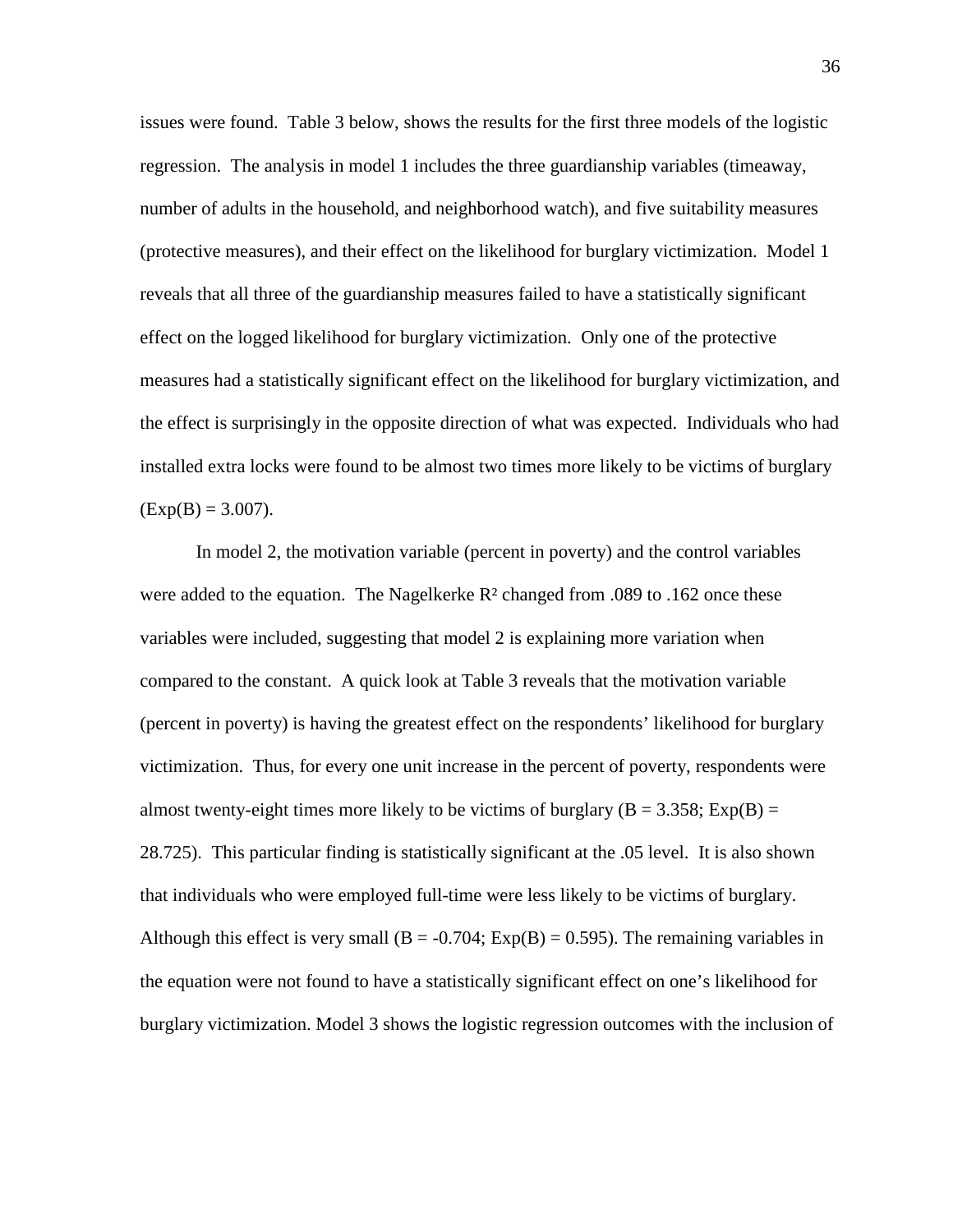# Table 3

# *Logistic Regression/Routine Activities & Burglary Victimization*

|                              | Model 1 $(n = 1017)$ |                        |        |           | Model 2 $(n = 970)$ |                        |        | Model $3(n = 970)$ |                        |        |
|------------------------------|----------------------|------------------------|--------|-----------|---------------------|------------------------|--------|--------------------|------------------------|--------|
| <b>Variables</b>             | B                    | s.e.                   | Exp(B) | B         | s.e.                |                        | Exp(B) | B                  | s.e.                   | Exp(B) |
| Guardianship                 |                      |                        |        |           |                     |                        |        |                    |                        |        |
| Timeaway                     | 0.020                | 0.019                  | 1.021  | 0.015     |                     | 0.020                  | 1.016  | $-0.031$           | 0.059                  | 0.969  |
| Number of Adults             | 0.093                | 0.148                  | 1.097  | 0.030     |                     | 0.168                  | 1.030  | 0.040              | 0.168                  | 1.041  |
| Neighborhood Watch           | $-0.457$             | 0.276                  | 0.633  | $-0.522$  |                     | 0.294                  | 0.593  | $-0.510$           | 0.294                  | 0.600  |
| <b>Protective Measures</b>   |                      |                        |        |           |                     |                        |        |                    |                        |        |
| Alarm System                 | 0.398                | 0.341                  | 1.489  | 0.402     |                     | 0.362                  | 1.495  | 0.394              | 0.362                  | 1.484  |
| <b>Installed Extra Locks</b> | $1.101**$            | 0.297                  | 3.007  | $0.971**$ |                     | 0.318                  | 2.640  | $0.968**$          | 0.317                  | 2.632  |
| Locks Home                   | 0.833                | 0.453                  | 2.299  | 0.677     |                     | 0.463                  | 1.968  | 0.677              | 0.463                  | 1.967  |
| <b>Guard Dog</b>             | 0.374                | 0.269                  | 1.454  | 0.113     |                     | 0.288                  | 1.120  | 0.115              | 0.288                  | 1.122  |
| Outside/Auto Lighting        | $-0.067$             | 0.295                  | 0.935  | 0.055     |                     | 0.309                  | 1.056  | 0.064              | 0.309                  | 1.066  |
| <b>Motivation</b>            |                      |                        |        |           |                     |                        |        |                    |                        |        |
| Percent in Poverty           |                      |                        |        | 3.358*    |                     | 1.321                  | 28.725 | 3.412**            | 1.321                  | 30.311 |
| <b>Controls</b>              |                      |                        |        |           |                     |                        |        |                    |                        |        |
| Sex                          |                      |                        |        | 0.303     |                     | 0.280                  | 1.354  | 0.308              | 0.281                  | 1.360  |
| Race                         |                      |                        |        | 0.402     |                     | 0.360                  | 1.496  | 0.387              | 0.362                  | 1.473  |
| <b>Marital Status</b>        |                      |                        |        | $-0.412$  |                     | 0.294                  | 0.662  | $-0.874$           | 0.625                  | 0.417  |
| Employment                   |                      |                        |        | $-0.704*$ |                     | 0.332                  | 0.495  | $-0.723*$          | 0.332                  | 0.485  |
| Age                          |                      |                        |        | $-0.012$  |                     | 0.009                  | 0.988  | $-0.013$           | 0.009                  | 0.987  |
| <b>Interactions</b>          |                      |                        |        |           |                     |                        |        |                    |                        |        |
| Timeaway X Marital           |                      |                        |        |           |                     |                        |        | 0.035              | 0.041                  | 1.035  |
|                              |                      | Nagelkerke $R2 = .089$ |        |           |                     | Nagelkerke $R2 = .162$ |        |                    | Nagelkerke $R2 = .164$ |        |

\* Indicates significance at .05 level and \*\* at .01 level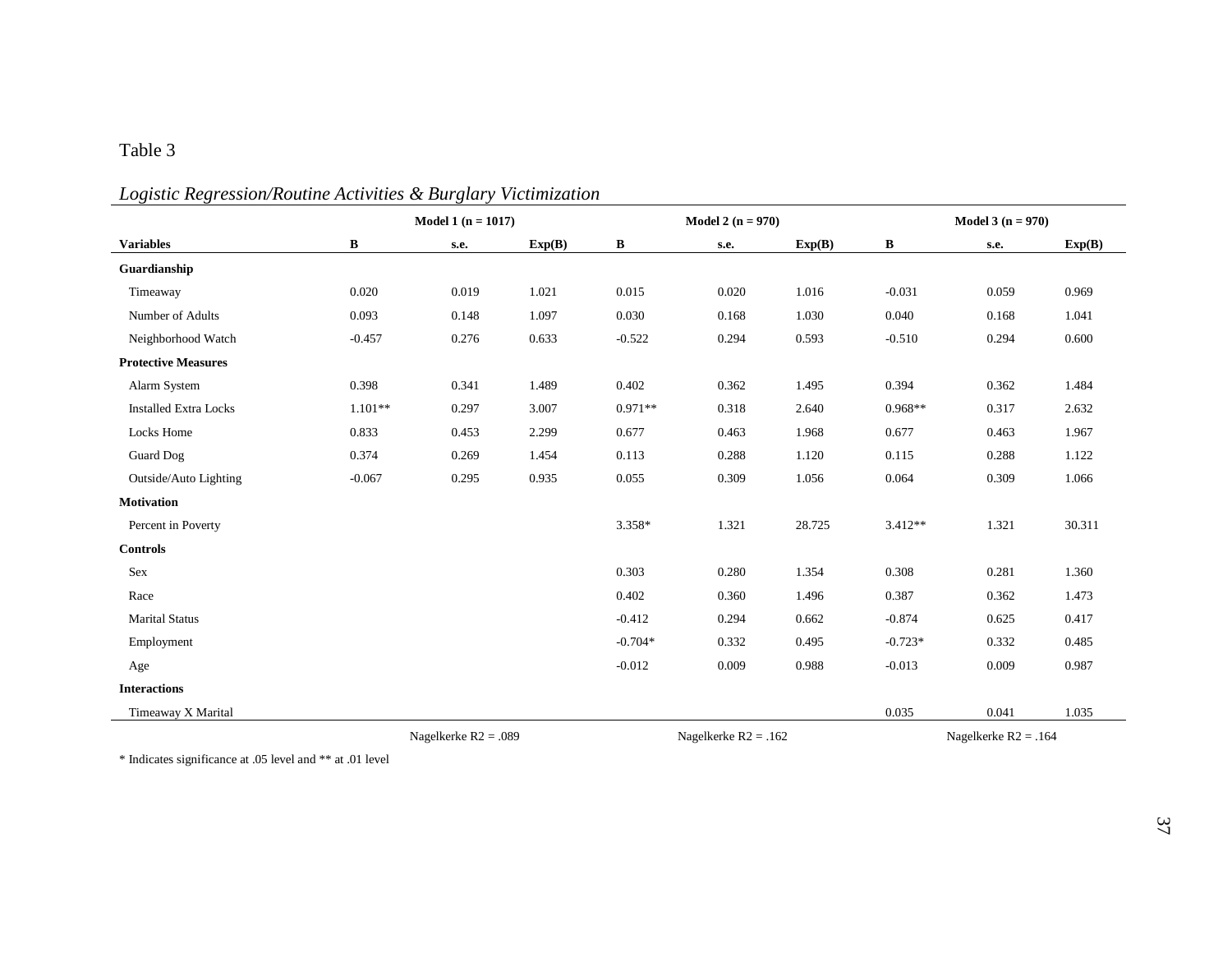one interaction term (timeaway x marital status). The B coefficient  $(0.035)$  and the  $Exp(B)$ (1.035), suggest that being married and spending more time away from the home had virtually no effect on one's likelihood for burglary victimization. The installed extra locks, percent in poverty, and employment variables maintained direction and significance, while the remaining variables remained statistically insignificant.

Table 4 below, shows the logistic regression results for models 4 through 6. In model 4, the interaction term of timeaway x neighborhood watch was added to the equation. One can see that spending more time away and also being enrolled in some form of neighborhood watch had virtually no effect on a respondent's likelihood for burglary victimization. Installing extra locks, and living in a county with higher levels of poverty, continued to increase the respondents' likelihood for burglary victimization. Full-time employment also continued to decrease one's likelihood for burglary victimization.

The interaction terms of employment x marital status and timeaway x employment were added to the equation in models 5 and 6 respectively. One can see (as shown in models 5 and 6 in Table 4), that installing extra locks and living in counties with higher poverty rates continued to increase the likelihood for burglary victimization (these variables maintained direction and significance throughout all six regression models). Tables 3 and 4 reveal that none of the interaction terms statistically and significantly affected one's likelihood for burglary victimization. Employment actually lost statistical significance when the interactions of employment x marital status and timeaway x employment were added to the equation. This finding is rather trivial however, when one considers the very low effect sizes of employment in models 2 through 4.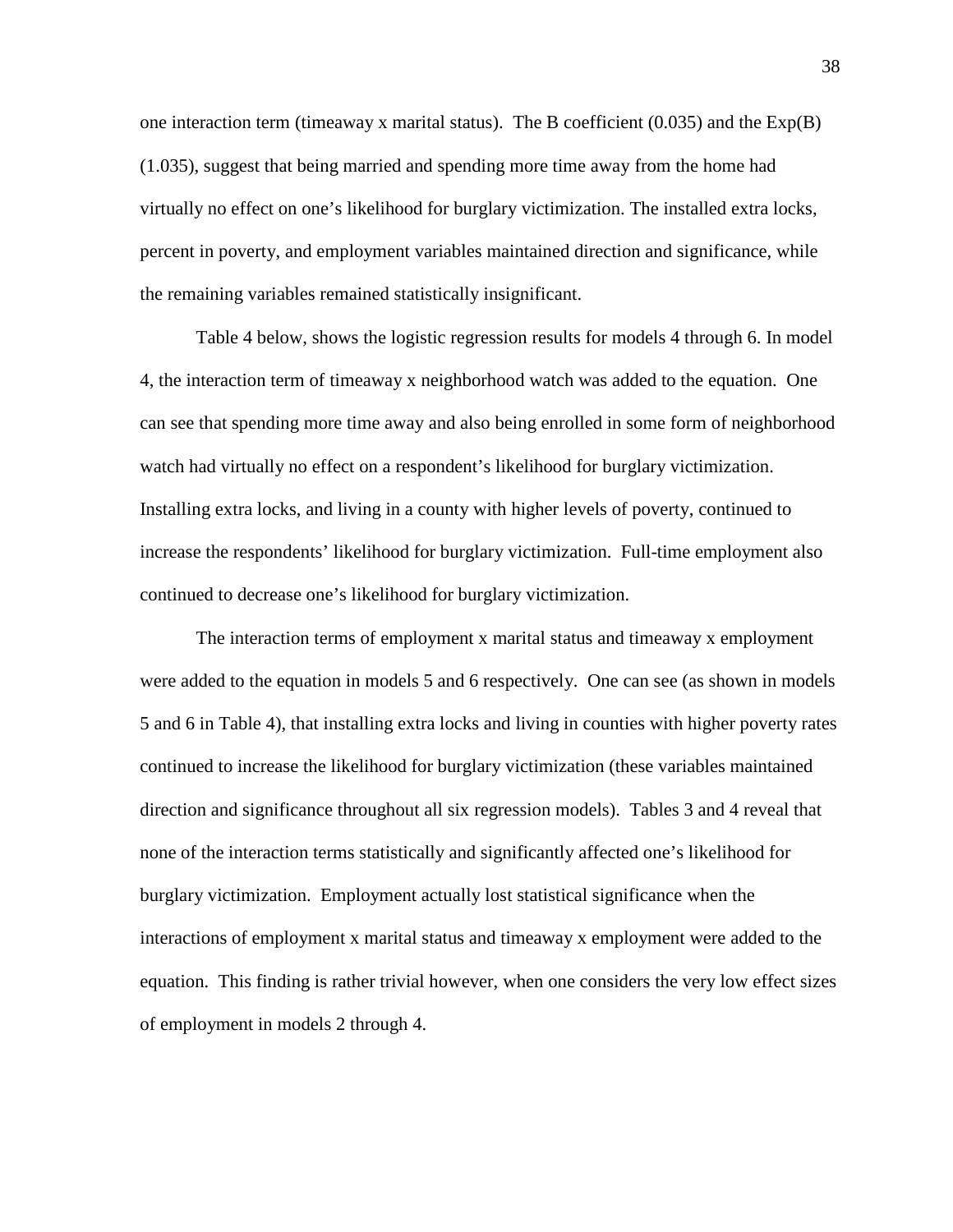# Table 4

| Logistic Regression/Routine Activities & Burglary Victimization |  |  |
|-----------------------------------------------------------------|--|--|
|                                                                 |  |  |

| <b>Variables</b>             | Model 4 ( $n = 970$ )  |       |        |              | Model 5 ( $n = 970$ )  |        |                        | Model 6 ( $n = 970$ ) |        |
|------------------------------|------------------------|-------|--------|--------------|------------------------|--------|------------------------|-----------------------|--------|
|                              | B                      | s.e.  | Exp(B) | $\, {\bf B}$ | s.e.                   | Exp(B) | $\bf{B}$               | s.e.                  | Exp(B) |
| Guardianship                 |                        |       |        |              |                        |        |                        |                       |        |
| Timeaway                     | $-0.033$               | 0.069 | 0.967  | 0.016        | 0.020                  | 1.016  | 0.008                  | 0.066                 | 1.008  |
| Number of Adults             | 0.027                  | 0.168 | 1.027  | 0.040        | 0.170                  | 1.041  | 0.032                  | 0.169                 | 1.032  |
| Neighborhood Watch           | $-0.912$               | 0.599 | 0.402  | $-0.529$     | 0.294                  | 0.589  | $-0.521$               | 0.294                 | 0.594  |
| <b>Protective Measures</b>   |                        |       |        |              |                        |        |                        |                       |        |
| Alarm System                 | 0.417                  | 0.363 | 1.517  | 0.410        | 0.362                  | 1.507  | 0.404                  | 0.362                 | 1.498  |
| <b>Installed Extra Locks</b> | $0.960**$              | 0.317 | 2.611  | $0.966**$    | 0.318                  | 2.628  | $0.969**$              | 0.318                 | 2.635  |
| Locks Home                   | 0.680                  | 0.463 | 1.974  | 0.678        | 0.463                  | 1.970  | 0.677                  | 0.463                 | 1.968  |
| <b>Guard Dog</b>             | 0.118                  | 0.288 | 1.125  | 0.117        | 0.288                  | 1.124  | 0.113                  | 0.288                 | 1.119  |
| Outside/Auto Lighting        | 0.048                  | 0.309 | 1.050  | 0.057        | 0.308                  | 1.059  | 0.057                  | 0.309                 | 1.058  |
| <b>Motivation</b>            |                        |       |        |              |                        |        |                        |                       |        |
| Percent in Poverty           | $3.365*$               | 1.328 | 28.926 | 3.297*       | 1.320                  | 27.018 | $3.364*$               | 1.323                 | 28.913 |
| <b>Controls</b>              |                        |       |        |              |                        |        |                        |                       |        |
| Sex                          | 0.307                  | 0.281 | 1.359  | 0.308        | 0.280                  | 1.361  | 0.303                  | 0.280                 | 1.354  |
| Race                         | 0.407                  | 0.361 | 1.503  | 0.408        | 0.360                  | 1.503  | 0.400                  | 0.361                 | 1.492  |
| <b>Marital Status</b>        | $-0.402$               | 0.294 | 0.669  | 0.210        | 0.844                  | 1.234  | $-0.413$               | 0.294                 | 0.662  |
| Employment                   | $-0.686*$              | 0.333 | 0.504  | 0.039        | 0.988                  | 1.039  | $-0.795$               | 0.871                 | 0.452  |
| Age                          | $-0.012$               | 0.009 | 0.988  | $-0.012$     | 0.009                  | 0.988  | $-0.012$               | 0.009                 | 0.988  |
| <b>Interactions</b>          |                        |       |        |              |                        |        |                        |                       |        |
| Timeaway X Marital           |                        |       |        |              |                        |        |                        |                       |        |
| Timeaway X NgbrdWatch        | 0.030                  | 0.040 | 1.030  |              |                        |        |                        |                       |        |
| Employment X Marital         |                        |       |        | $-0.506$     | 0.645                  | 0.603  |                        |                       |        |
| Timeaway X Employment        |                        |       |        |              |                        |        | 0.006                  | 0.054                 | 1.006  |
|                              | Nagelkerke $R2 = .164$ |       |        |              | Nagelkerke $R2 = .164$ |        | Nagelkerke $R2 = .162$ |                       |        |

\* Indicates significance at .05 level and \*\* at .01 level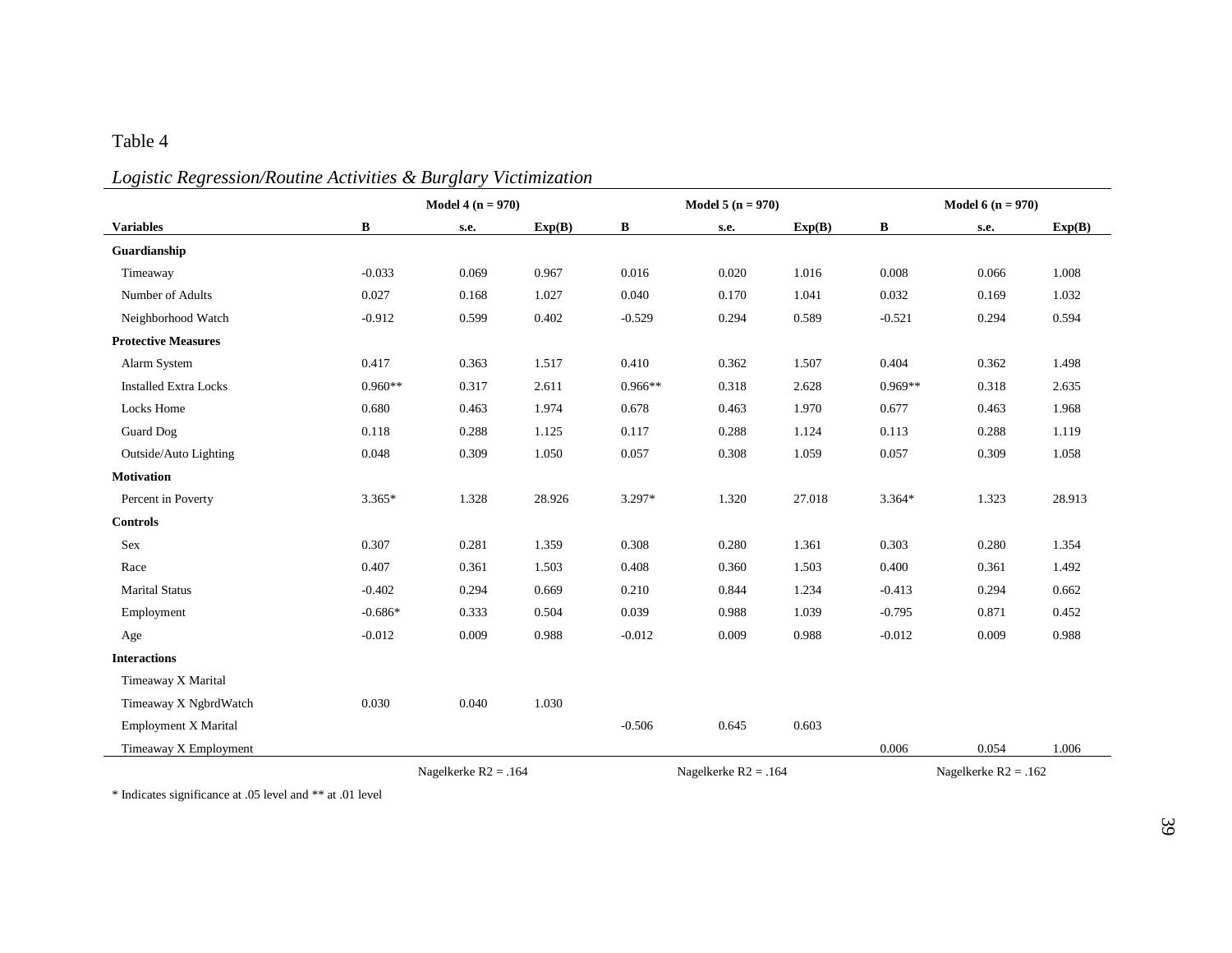#### CHAPTER 5

#### DISCUSSION AND CONCLUSION

#### *Discussion*

The results of the current study are undoubtedly mixed. It is important to recall the three main hypotheses put forth in this manuscript. It was hypothesized that increased levels of guardianship would be associated with a lower likelihood for victimization (and viseversus), decreased levels of target suitability would result in a decrease in the likelihood for burglary victimization, and increases in the presence of motivated offenders would result in increases in burglary victimization. In order to effectively address the results per each hypothesis, each hypothesis and the related variables will be considered separately throughout this discussion.

 Three separate variables were included in the logistic regression in order serve as measures of guardianship (timeaway, number of adults residing in each respondent's home, and involvement in some form of neighborhood watch). It was thought that increases in the amount of time spent away from the home would result in an increased likelihood for burglary victimization (due to the lack of capable guardians in the home). However, this variable failed to attain statistical significance. It was also predicted that an increased number of adults residing in each home would result in a lower likelihood for victimization due to the increased presence of capable guardians. This variable also failed to attain statistical significance. Respondents who participated in some form of neighborhood watch (or had an informal agreement with neighbors) were also not found to be less likely to be victims of burglary, as the finding was not statistically significant. Thus, all three of the guardianship measures failed to successfully predict the likelihood for burglary victimization.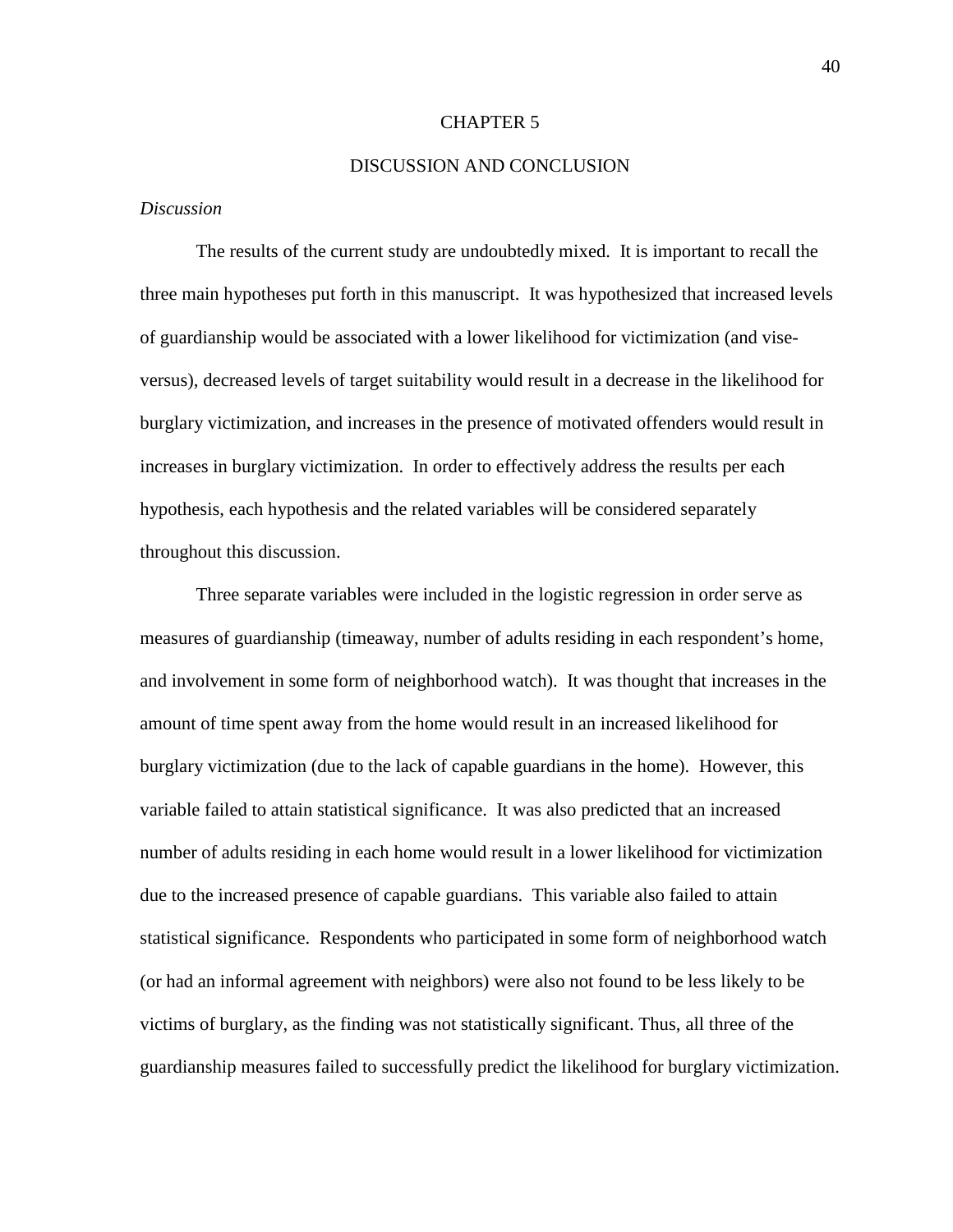The lack of explanatory power among the guardianship measures fails to provide support for the capable guardianship component of Cohen and Felson's (1979) routine activities theory. These findings also differ from the majority of RA theory studies (Spano  $\&$ Freilich, 2009). However, the null findings among the guardianship measures are similar to the empirical findings of Massey and his colleagues, (1989). The authors found that spending more time away from the home (an obvious indication of a lack of capable guardianship) was not associated with any statistically significant increase in the likelihood for property crime victimization. It should also be noted that although the current study used only one measure of property crime victimization, Massey et al. (1989) included multiple property crimes and found a similar result.

 Five variables were included in the regression in order to measure the accessibility component of Cohen and Felson's (1979) concept of target suitability. The regression revealed that only one of the protective measures statistically and significantly affected one's likelihood for burglary victimization, and surprisingly in the opposite direction (installing extra locks). This finding does not support the suitability component of Cohen and Felson's (1979) routine activities theory. Not only does the finding fail to support the hypothesized effect of target suitability on burglary victimization, it does not seem to make intuitive sense. Why and how would taking extra protective measures actually increase a person's likelihood for burglary victimization? Notably, other scholars have also found similar findings in relation to security or protective measures (e.g., Massey et al., 1989; Tseloni et al., 2004). In these instances, the authors attributed the reversed findings to a failure to establish temporal ordering in a cross-sectional design. Thus, it is likely that people who have experienced burglary are more likely to take extra precautions (more protective measures) than their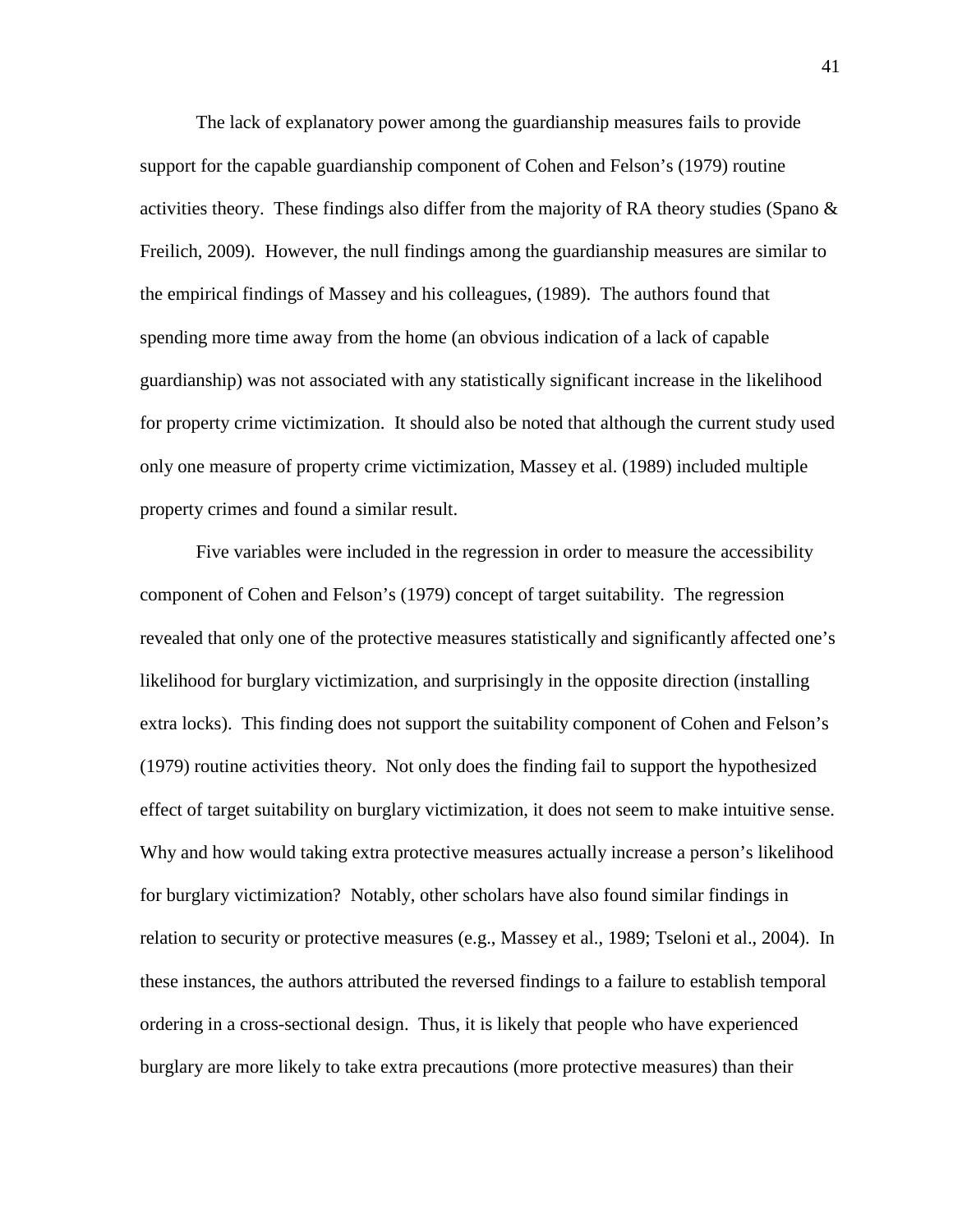victimization-free counterparts. The problem with a cross-sectional design, is that it is difficult to establish if these occurred before or after the victimization. This same phenomenon is likely the case in the current study. In any case, the target suitability hypothesis is not supported in this rural study.

 Support was found for RA theory in reference to Cohen and Felson's (1979) concept of motivated offenders. This concept was measured by including the percent of residents in poverty for each respondent's respective county. The results revealed that respondent's were nearly twenty-eight times more likely to be victims of burglary if they lived in a county with a higher level of poverty. This finding supports the third hypothesis that increased levels of motivated offenders would result in an increased likelihood for burglary victimization. The finding corroborates the majority of RA theory studies which have also found support for the motivated offender portion of RA theory (Spano & Freilich, 2009). However, one should remember that two levels of data (county and individual) were being considered in the analysis. Thus, findings might be different if one were to use individual indicators of poverty.

 It is also important to consider the findings in relation to the control and interaction variables. Employment was the only control variable with a statistically significant effect on respondents' likelihood for burglary victimization. Surprisingly, individuals who were fully employed were actually less likely to be victims of burglary. RA theory would suggest that one's likelihood for property crime victimization would increase as they are spending more time away from the home. Thus, being employed full-time would result in someone being out of their home for at least forty hours a week. A possible explanation would be that fully employed individuals spend less time doing anything other than work. However, a cross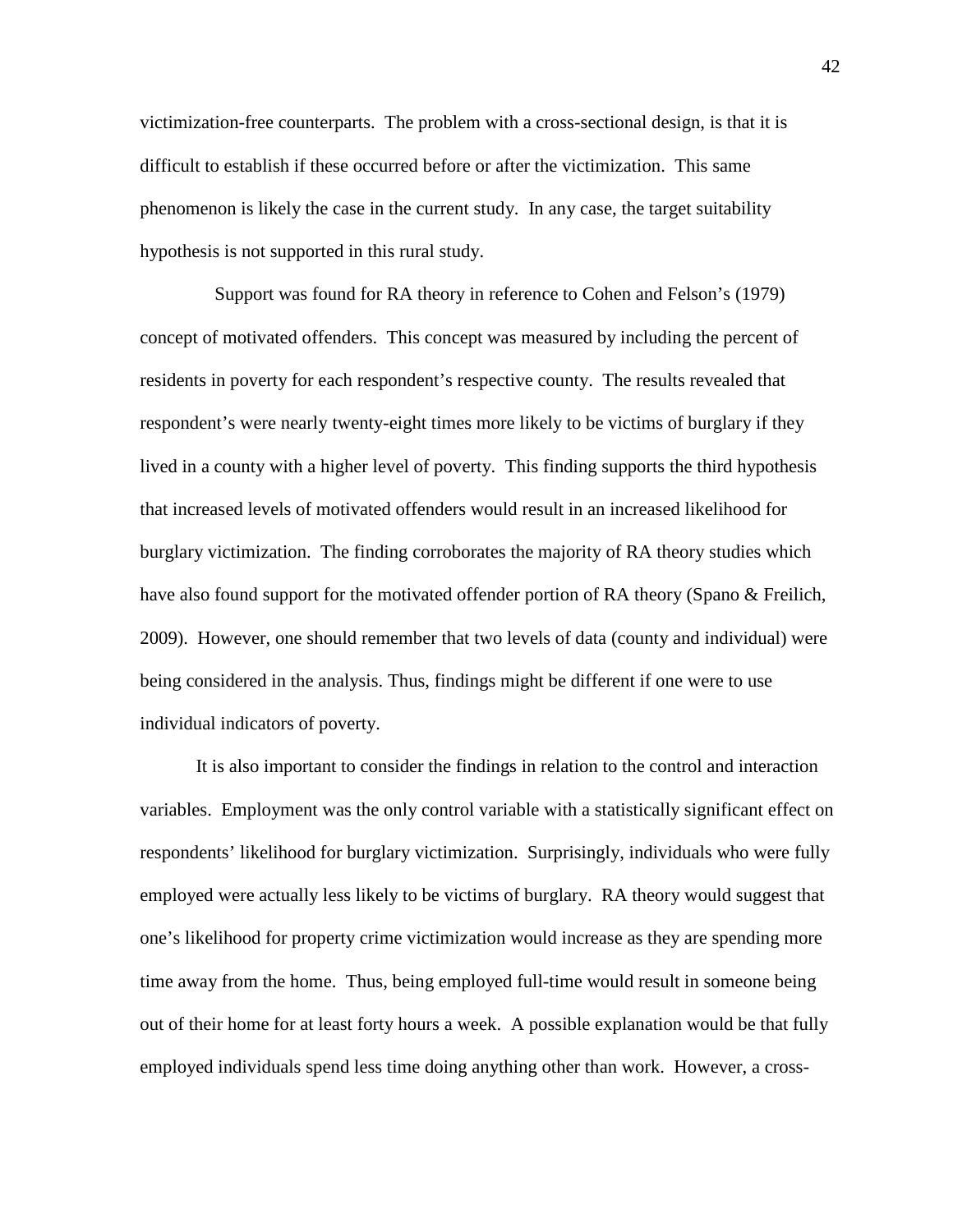tabulation of employment and timeaway did not support such a notion. In any case, as stated earlier, the effect size of employment was minute throughout the models, while it also lost statistical significance when it was included in the interaction terms in models 5 and 6. Thus, the findings in relation to this variable should be interpreted with caution.

 The results of the current study provide very little support for RA theory and its ability to predict burglary victimization in a rural context. Increased levels of guardianship were not found to decrease one's likelihood for burglary victimization. Taking measures to lessen the suitability of targets (hinder accessibility) were also not found to decrease the likelihood for victimization. However, this finding is problematic when one considers the cross-sectional design of the current study. On the contrary, increased levels of motivation (percent in poverty) were associated with increases in the likelihood for burglary victimization. This finding provides the only support for RA theory in the current study. *Conclusion* 

 RA theory has become a rather popular criminological explanation for victimization throughout the academic literature. A plethora of studies have been analyzed and discussed throughout this manuscript in order to establish the degree of knowledge surrounding this criminological theory. The review of the literature, including a recent meta-analysis, revealed overall support for RA theory and its ability to explain both violent and property crime victimization (Spano & Freilich, 2009). A noticeable gap in the literature involved a lack of research involving rural samples. Thus, the current study included a 2009 rural sample of adults. A logistic regression analysis was conducted in order to test the effects of several variables (measuring guardianship, target suitability, motivation, and controls) on respondents' likelihood for burglary victimization. The logistic regression revealed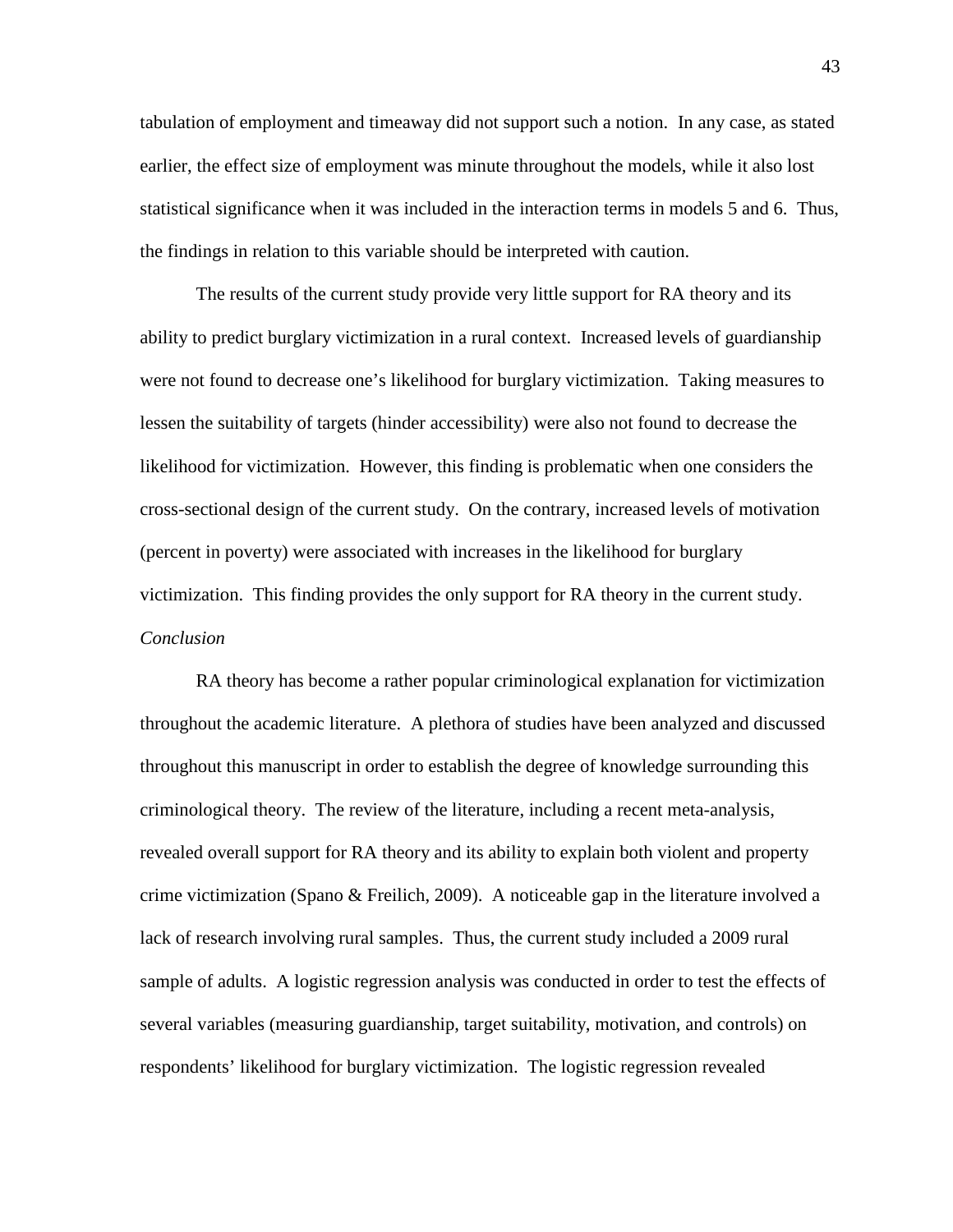extremely limited support for RA theory in a rural context. Motivation was the only component among the three main components of RA theory (capable guardianship, target suitability, motivated offenders) that yielded support for the theory in the current study. These findings provide interesting implications for policy and future research.

 The findings suggest that policy makers should focus on socio-economic issues within their respective rural communities. The percent of residents in poverty within each county provided the strongest effects on the likelihood for burglary victimization. Therefore, policy makers should be concerned with creating situations that allow for socio-economic advancement (creating jobs, social assistance) within their communities. The current economic climate undoubtedly provides a barrier for policy makers and communities who are trying to improve upon these areas. Although this particular recommendation is by no means an easy task to accomplish, the findings provide evidence that addressing these issues might have the greatest effect on crime (in relation to other guardianship and target suitability issues in rural areas).

 Although the current study's findings do not seem to provide support for individual protective and guardianship measures, it would be unwise to simply conclude that these issues are not important. One should recall the temporal ordering issue in regards to the protective measures (specifically installing extra locks; Massey et al., 1989; Tseloni et al., 2004). As stated earlier, it is likely that individuals were simply more apt to take protective measures after they had been victims of burglary (e.g., 1989; 2004). Simply leaving one's doors unlocked and refusing to take any sort of protective measures would seem to make opportunities that would be all too enticing to motivated offenders. Thus, individuals and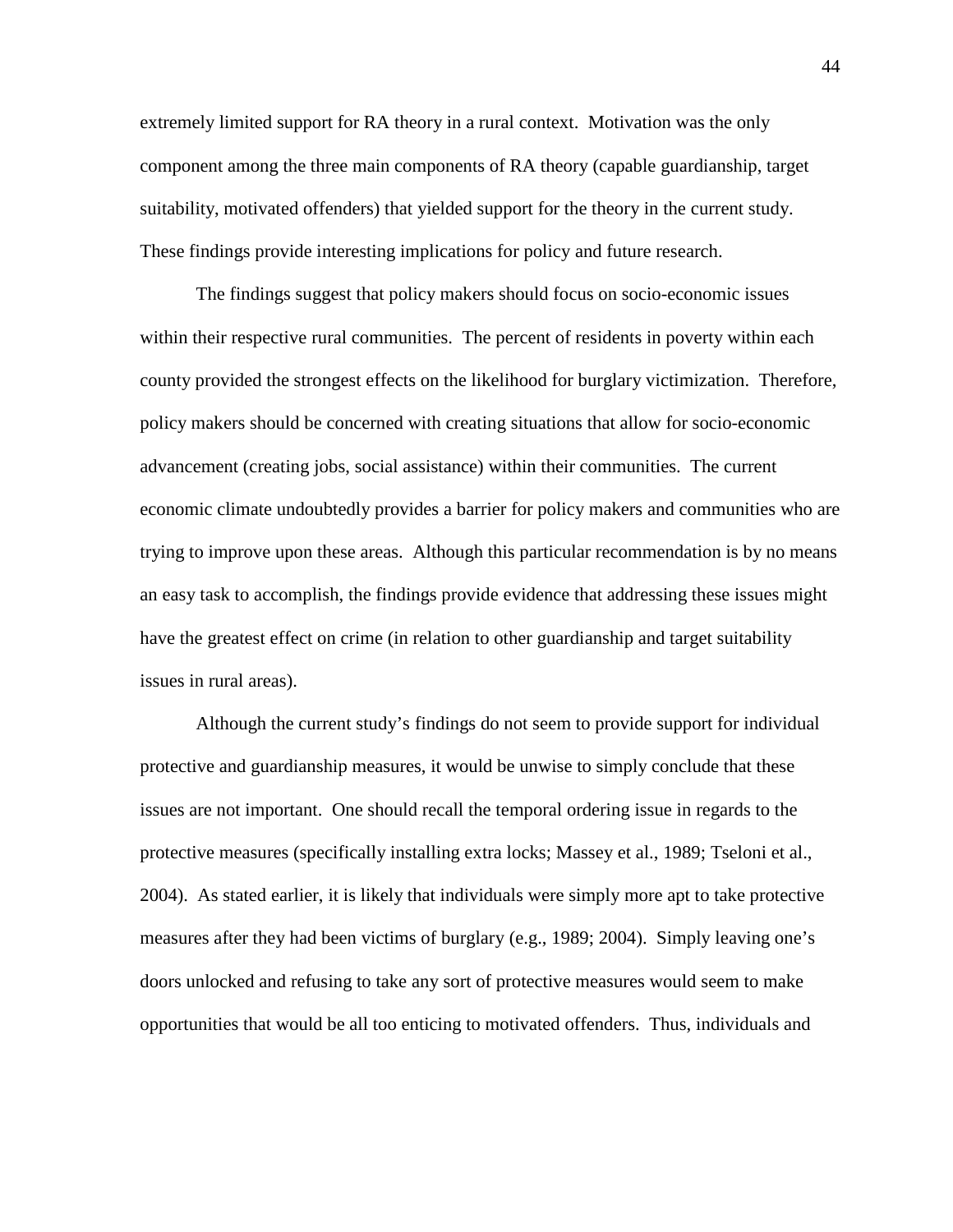businesses should still take precautions that would prevent an easy criminal act from occurring. Perhaps the old adage of "better safe than sorry" is of importance here.

 In reference to future research, scholars should keep in mind two main issues with the current study when they are attempting to conduct new studies of RA theory. It was noted that the current study utilized county level data to provide an indicator of the level of motivation within rural counties. Thus, two levels of data (county and individual) were combined into the logistic regression. This does not allow the researcher to make inferences about the specific neighborhoods that the respondents live in. In other words, the county poverty levels might have little to do with the actual situation in each respondent's neighborhood. Researchers should work to obtain data on specific neighborhood characteristics (socio-economic) when attempting to test RA theory, as these indicators would provide a more accurate picture of the respondents' situation. It would also be possible to use a more sophisticated analysis technique (such as hierarchical linear modeling) in order to account for the differing levels of data.

 Although there are notable methodological issues, the overall lack of support for RA theory in the current study provides a new direction for criminological researchers. This is the first test of RA theory with a rural sample of adults. The results suggest that RA theory might not apply to rural samples as easily as it does within urban samples. Thus, researchers should continue to test RA theory in a rural context in order to provide additional insight into RA theory's rural applicability. Future research might include ethnographic studies that would provide valuable insight into the everyday lives of rural residents. An effort should also be made to tap the minds of the criminals who operate in rural areas. Inferences could then be made about the patterns of behavior of rural burglars versus those operating in an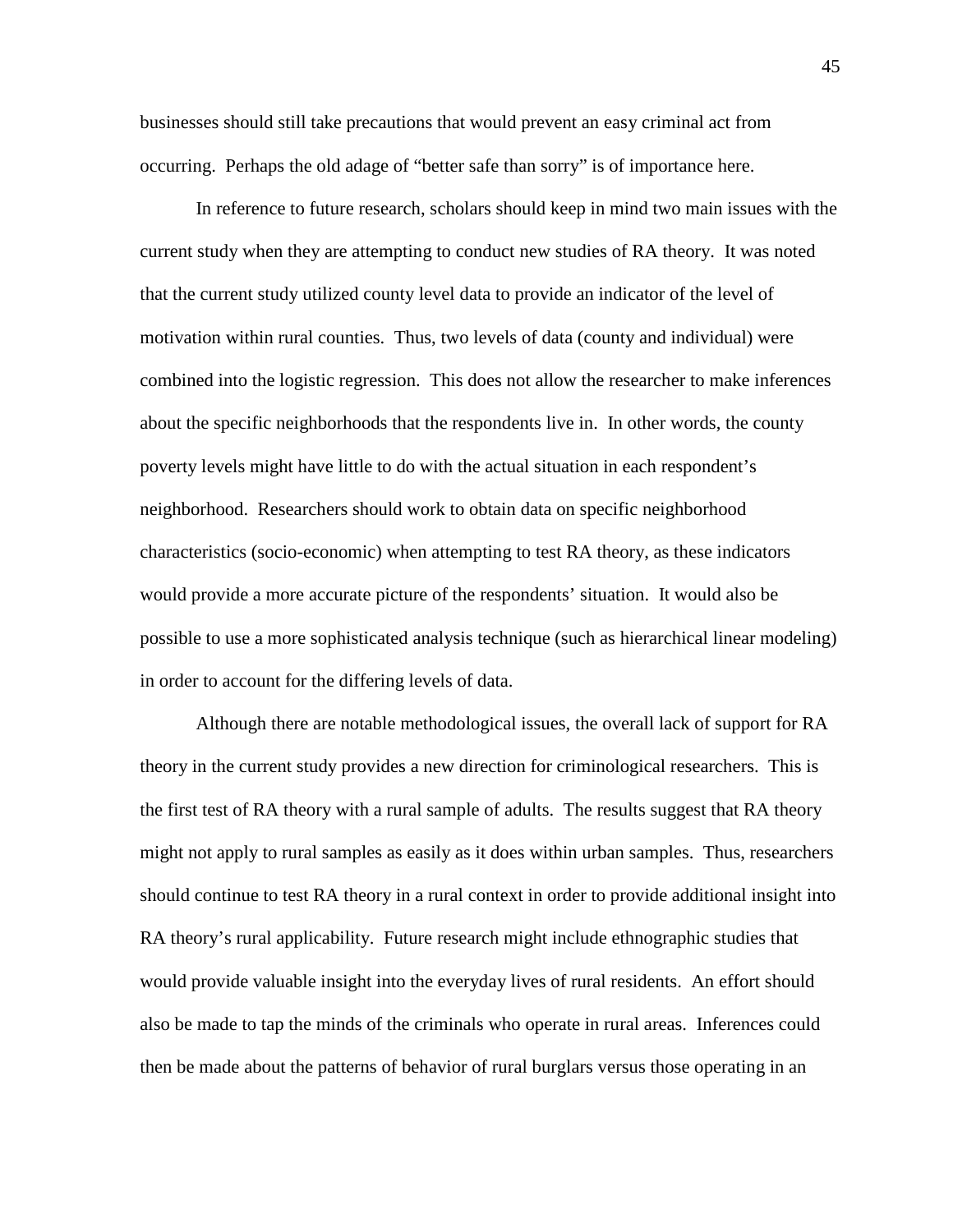urban environment. Nonetheless, it is obvious (within the current study) that RA theory does not do as well of a job of explaining property crime victimization (burglary) when it is applied to a rural sample. Therefore, the differences in the daily patterns of rural/urban residents and criminals need to be compared in order to provide a better understanding of victimization and even the conceptualization of RA theory.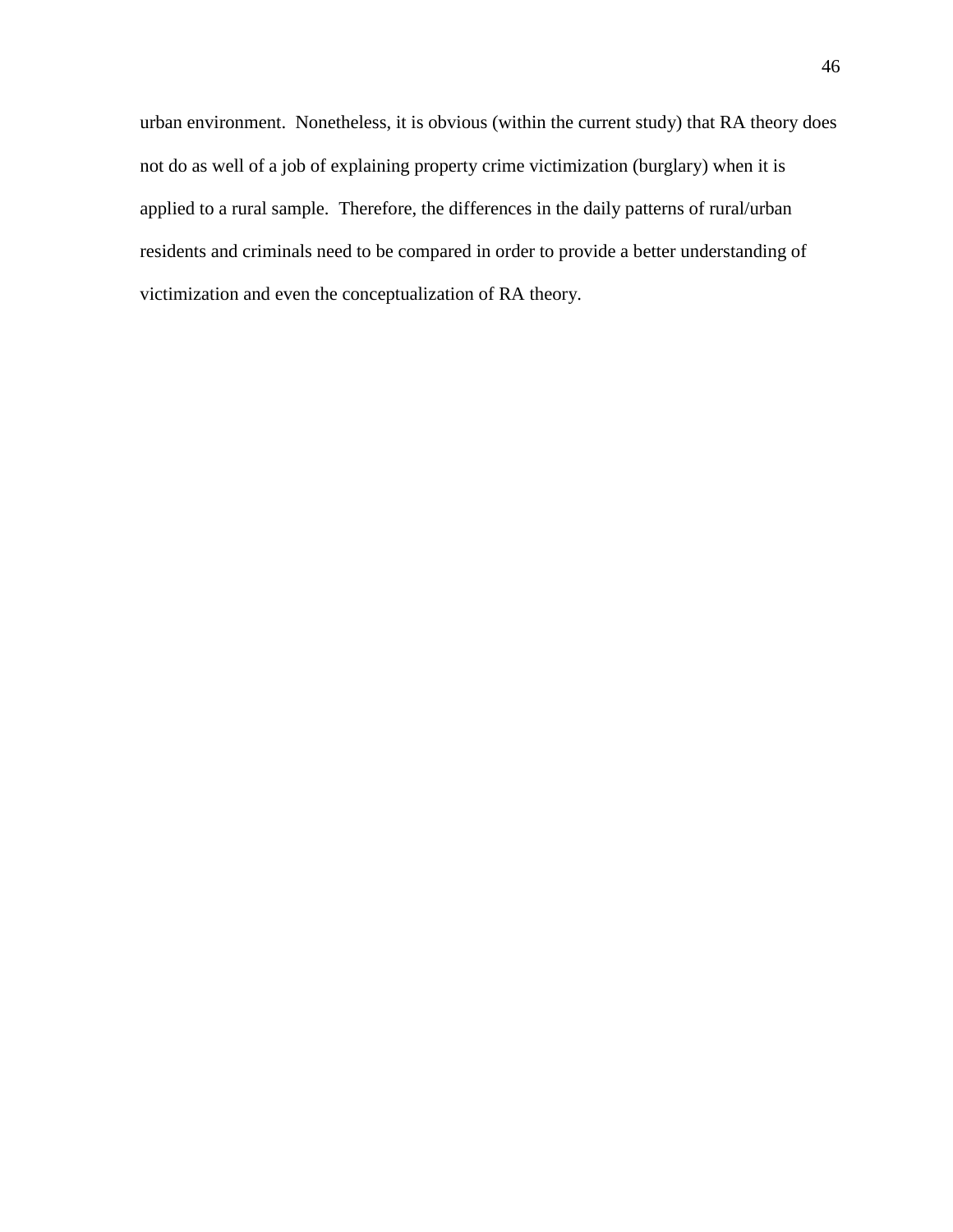#### REFERENCES

- Bennett, R. R. (1991). Routine Activities: A Cross-National Assessment of a Criminological Perspective. *Social Forces*, 70(1), 147-165.
- Bernasco, W., and Nieuwbeerta, P. (2005). How Do Residential Burglars Select Target Areas? *British Journal of Criminology*, 44, 296-315.
- Bernburg, J. G., and Thorlindsson, T. (2001). Routine Activities in Social Context: A Closer Look at the Role of Opportunity in Deviant Behavior. *Justice Quarterly*, 18(3), 543- 567.
- Bursik, Jr., R. J., and Grasmick, H. G. (1993). *Neighborhoods and Crime: The Dimensions of Effective Community Control*. San Francisco: Lexington Books
- Cass, A. I. (2007). Routine Activities and Sexual Assault: An Analysis of Individual- and School-Level Factors. *Violence and Victims*, 22(3), 350-366.
- Cohen, L. E., and Felson, M. (1979). Social Change and Crime Rate Trends: A Routine Activity Approach. *American Sociological Review*, 44, 588-608.
- Coupe, T., and Blake, L. (2006). Daylight and Darkness Targeting Strategies and the Risks of Being Seen at Residential Burglaries. *Criminology*, 44(2), 431-464.
- Kennedy, L. W., and Forde, D. R. (1990). Routine Activities and Crime: An Analysis of Victimization in Canada. *Criminology*, 28(1), 137-152.
- Kennedy, L. W., and Silverman, R. A. (1990). The Elderly Victim of Homicide: An Application of the Routine Activities Approach. *The Sociological Quarterly*, 31(2), 307-319.
- Koo, D. J., Chitwood, D. D., and Sanchez, J. (2008). Violent Victimization and the Routine Activities/Lifestyle of Active Drug Users. *Journal of Drug Issues*, 1105-1138.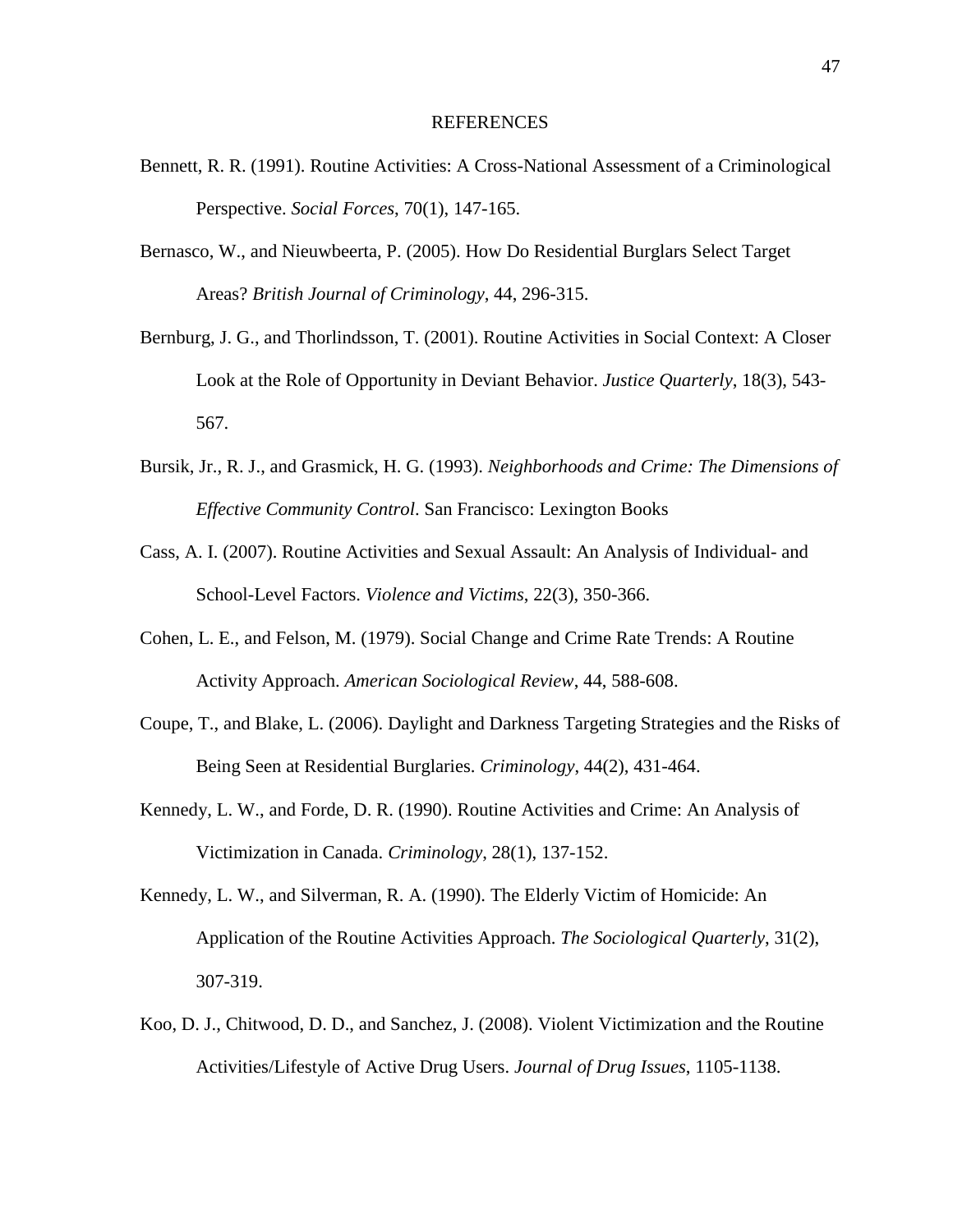- Massey, J. L., Krohn, M. D., and Bonati, L. M. (1989). Property Crime and the Routine Activities of Individuals. *Journal of Research in Crime and Delinquency*, 26(4), 378- 400.
- Miethe, T. D., Stafford, M. C., and Long, J. S. (1987). Social Differentiation in Criminal Victimization: A Test of Routine Activities/Lifestyle Theories. *American Sociological Review*, 52, 184-194.
- Mustaine, E. E., and Tewksbury, R. (1998). Predicting Risks of Larceny Theft Victimization: A Routine Activity Analysis Using Refined Lifestyle Measures. *Criminology*, 36(4), 829-858.
- Mustaine, E. E., and Tewksbury, R. (2000). Comparing the Lifestyles of Victims, Offenders, and Victim-Offenders: A Routine Activity Theory Assessment of Similarities and Differences for Criminal Incident Participants. *Sociological Focus*, 33(3), 339-362.
- Nofziger, S., and Kurtz, D. (2005). Violent Lives: A Lifestyle Model Linking Exposure to Violence to Juvenile Violent Offending. *Journal of Research in Crime and Delinquency*, 42(1), 3-26.
- Osgood, W. D., Wilson, J. K., O'Malley, P. M., Bachman, J. G., and Johnston, L. D. (1996). Routine Activities and Individual Deviant Behavior. *American Sociological Review*, 61(4), 635-655.
- Schreck, C. J., and Fisher, B. S. (2004). Specifying the Influence of Family and Peers on Violent Victimization: Extending Routine Activities and Lifestyles Theories. *Journal of Interpersonal Violence*, 19(9), 1021-1041.
- Spano, R., and Freilich, J. D. (2009). An assessment of the empirical validity and conceptualization of individual level multivariate studies of lifestyle/routine activities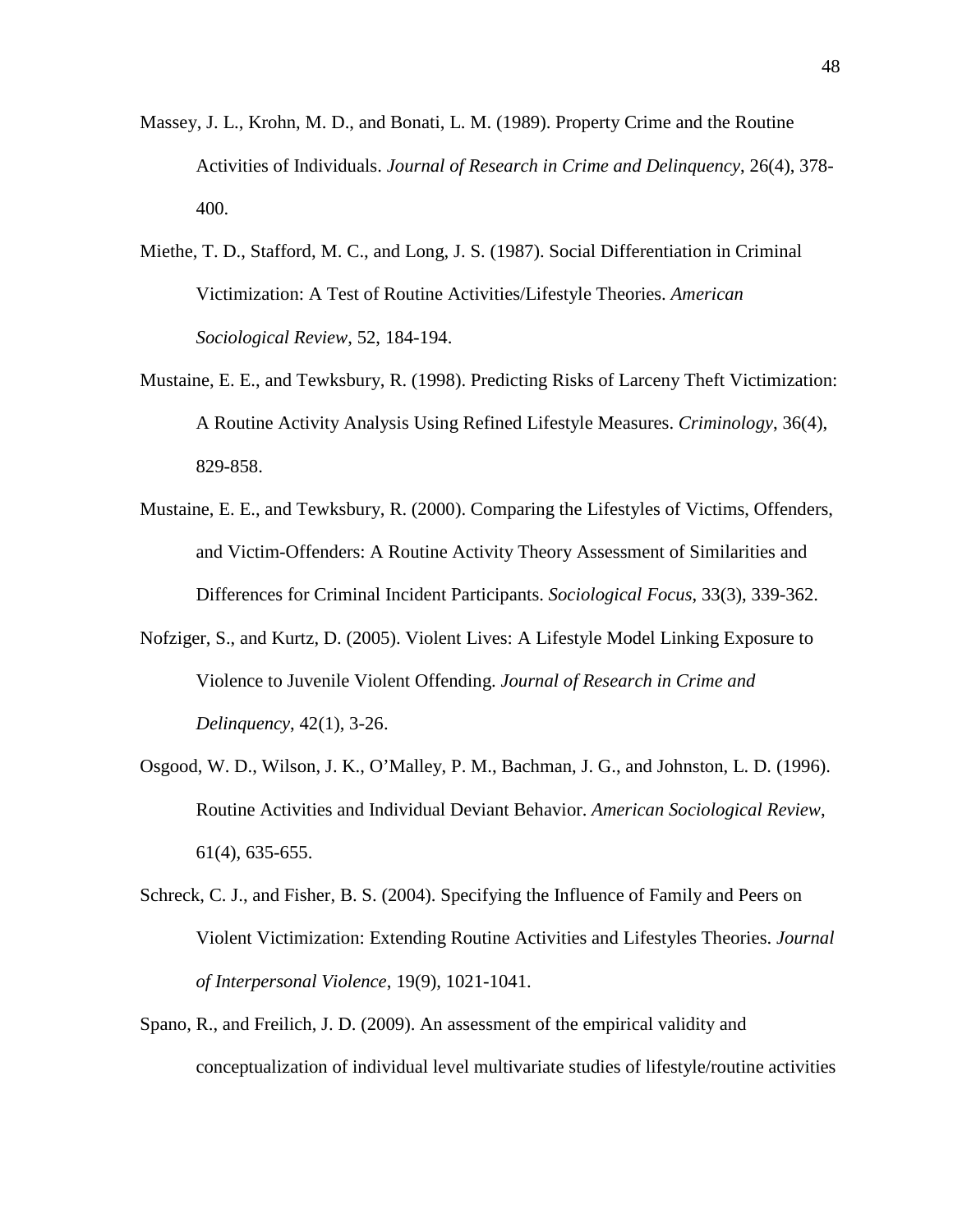theory published from 1995 to 2005. *Journal of Criminal Justice*, 37, 305-314.

- Spano, R., Freilich, J. D., and Bolland, J. (2008). Gang Membership, Gun Carrying, and Employment: Applying Routine Activities Theory to Explain Violent Victimization Among Inner City, Minority Youth Living in Extreme Poverty. *Justice Quarterly*, 25( 2), 381-410.
- Spano, R., and Nagy, S. (2005). Social Guardianship and Social Isolation: An Application and Extension of Lifestyle/Routine Activities Theory to Rural Adolescents. *Rural Sociology*, 70(3), 414-437.
- Stahura, J. M., and Sloan, J. J. (2001). Urban Stratification of Places, Routine Activities and Suburban Crime Rates. *Social Forces*, 66(4), 1102-1118.
- Tewksbury, R., and Mustaine, E. E. (2001). Lifestyle Factors Associated with the Sexual Assault of Men: A Routine Activity Theory Analysis. *The Journal of Men's Studies*, 9(2), 153-182.
- Tseloni, A., Wittebrood, K., Farrell, G., and Pease, K. (2004). Burglary Victimization in England and Wales, the United States and the Netherlands: A Cross-National Comparative Test of Routine Activities and Lifestyle Theories. *British Journal of Criminology*, 44(1), 66-91.
- U.S. Census Bureau. (n.d.) Retrieved November 27, 2009, from https://ask.census.gov....
- U.S. Department of Transportation: Federal Highway Administration. (2004). *Census 2000 Population Statistics*. Retrieved September 24, 2009, from http://www.fhwa.dot.gov/ planning/census/cps2k.htm